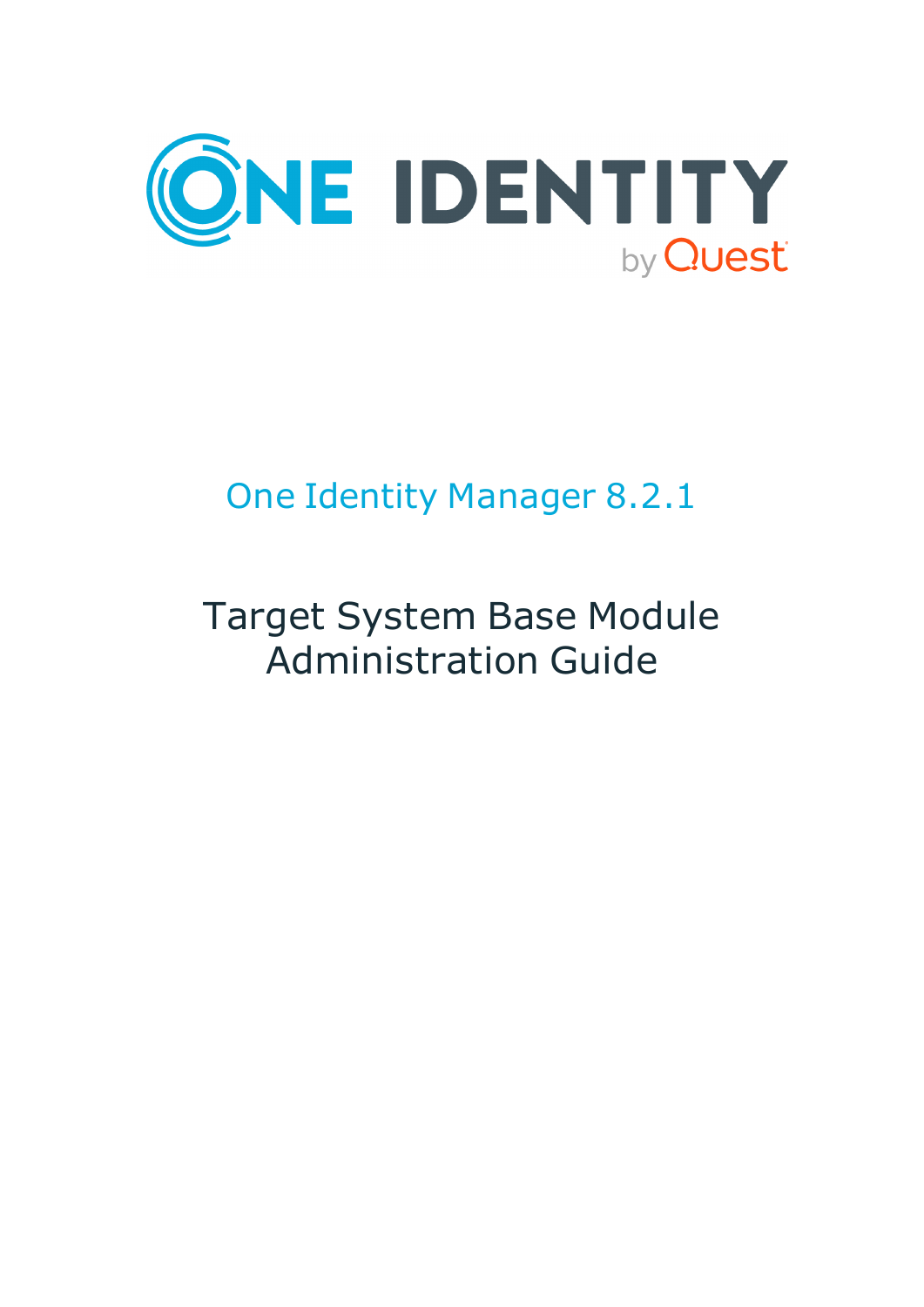#### **Copyright 2022 One Identity LLC.**

#### **ALL RIGHTS RESERVED.**

This guide contains proprietary information protected by copyright. The software described in this guide is furnished under a software license or nondisclosure agreement. This software may be used or copied only in accordance with the terms of the applicable agreement. No part of this guide may be reproduced or transmitted in any form or by any means, electronic or mechanical, including photocopying and recording for any purpose other than the purchaser's personal use without the written permission of One Identity LLC .

The information in this document is provided in connection with One Identity products. No license, express or implied, by estoppel or otherwise, to any intellectual property right is granted by this document or in connection with the sale of One Identity LLC products. EXCEPT AS SET FORTH IN THE TERMS AND CONDITIONS AS SPECIFIED IN THE LICENSE AGREEMENT FOR THIS PRODUCT, ONE IDENTITY ASSUMES NO LIABILITY WHATSOEVER AND DISCLAIMS ANY EXPRESS, IMPLIED OR STATUTORY WARRANTY RELATING TO ITS PRODUCTS INCLUDING, BUT NOT LIMITED TO, THE IMPLIED WARRANTY OF MERCHANTABILITY, FITNESS FOR A PARTICULAR PURPOSE, OR NON-INFRINGEMENT. IN NO EVENT SHALL ONE IDENTITY BE LIABLE FOR ANY DIRECT, INDIRECT, CONSEQUENTIAL, PUNITIVE, SPECIAL OR INCIDENTAL DAMAGES (INCLUDING, WITHOUT LIMITATION, DAMAGES FOR LOSS OF PROFITS, BUSINESS INTERRUPTION OR LOSS OF INFORMATION) ARISING OUT OF THE USE OR INABILITY TO USE THIS DOCUMENT, EVEN IF ONE IDENTITY HAS BEEN ADVISED OF THE POSSIBILITY OF SUCH DAMAGES. One Identity makes no representations or warranties with respect to the accuracy or completeness of the contents of this document and reserves the right to make changes to specifications and product descriptions at any time without notice. One Identity does not make any commitment to update the information contained in this document.

If you have any questions regarding your potential use of this material, contact:

One Identity LLC. Attn: LEGAL Dept 4 Polaris Way Aliso Viejo, CA 92656

Refer to our Web site ([http://www.OneIdentity.com](http://www.oneidentity.com/)) for regional and international office information.

#### **Patents**

One Identity is proud of our advanced technology. Patents and pending patents may apply to this product. For the most current information about applicable patents for this product, please visit our website at [http://www.OneIdentity.com/legal/patents.aspx](http://www.oneidentity.com/legal/patents.aspx).

#### **Trademarks**

One Identity and the One Identity logo are trademarks and registered trademarks of One Identity LLC. in the U.S.A. and other countries. For a complete list of One Identity trademarks, please visit our website at [www.OneIdentity.com/legal](http://www.oneidentity.com/legal). All other trademarks are the property of their respective owners.

#### **Legend**

**WARNING: A WARNING icon highlights a potential risk of bodily injury or property damage, for which industry-standard safety precautions are advised. This icon is often associated with electrical hazards related to hardware.**

**CAUTION: A CAUTION icon indicates potential damage to hardware or loss of data if** A **instructions are not followed.**

One Identity Manager Target System Base Module Administration Guide Updated - 27 April 2022, 03:23 Version - 8.2.1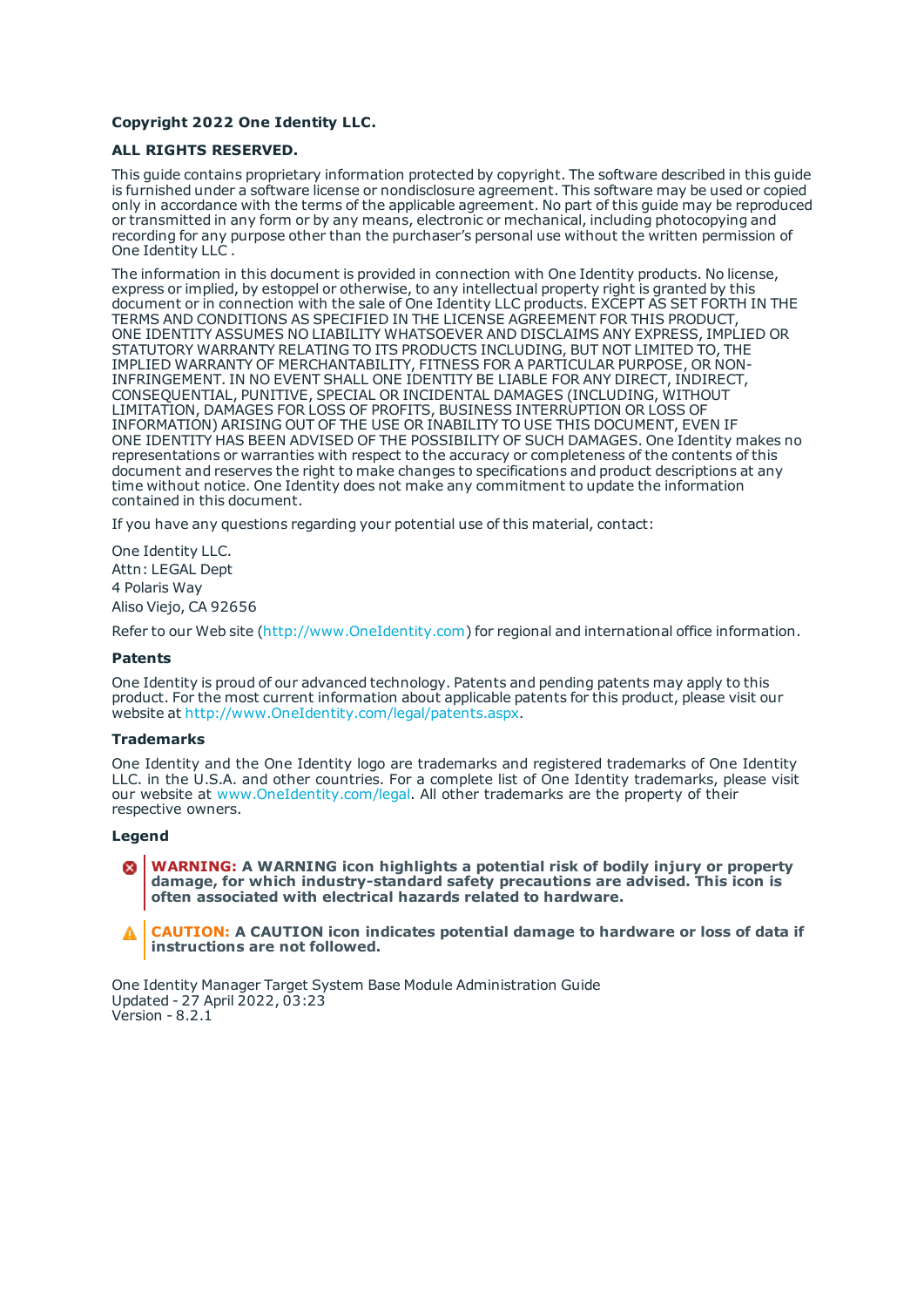## **Contents**

| Basic mechanisms for employee and user account administration  5                     |    |
|--------------------------------------------------------------------------------------|----|
|                                                                                      |    |
|                                                                                      |    |
|                                                                                      |    |
|                                                                                      |    |
|                                                                                      |    |
|                                                                                      |    |
| IT operating data for the One Identity Manager default configuration 14              |    |
|                                                                                      |    |
|                                                                                      |    |
|                                                                                      |    |
| Templates and processes for implementing account definitions 18                      |    |
| Examples for implementing several account definitions within a target system type 19 |    |
|                                                                                      |    |
|                                                                                      |    |
|                                                                                      |    |
|                                                                                      |    |
| Finding employees and directly assigning them to user accounts 27                    |    |
|                                                                                      |    |
|                                                                                      |    |
|                                                                                      |    |
|                                                                                      |    |
|                                                                                      |    |
|                                                                                      |    |
| <b>The Unified Namespace</b>                                                         | 38 |
|                                                                                      |    |
|                                                                                      |    |
| One Identity Manager users for managing target systems in Unified Namespace 45       |    |
|                                                                                      |    |
|                                                                                      |    |
|                                                                                      |    |

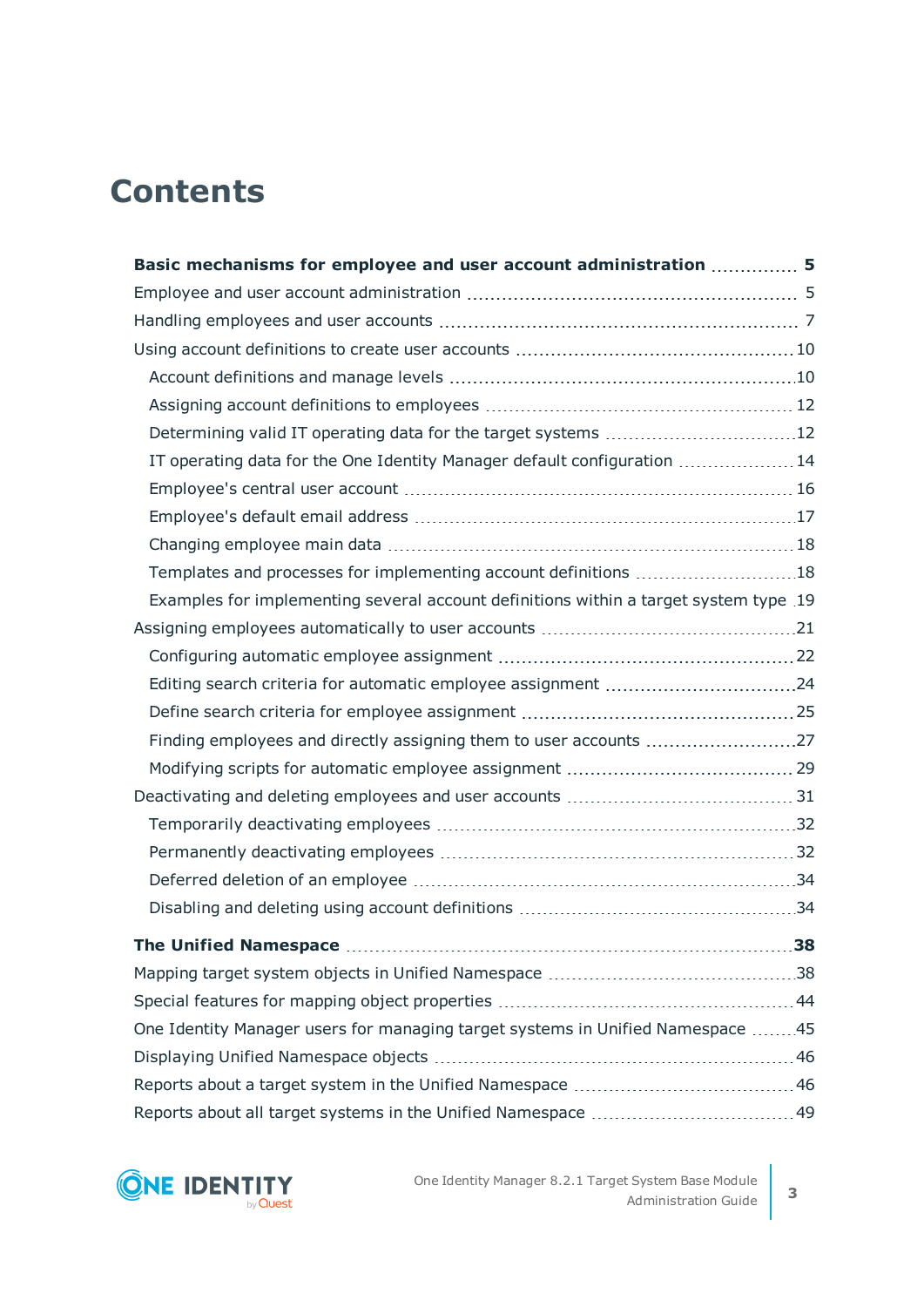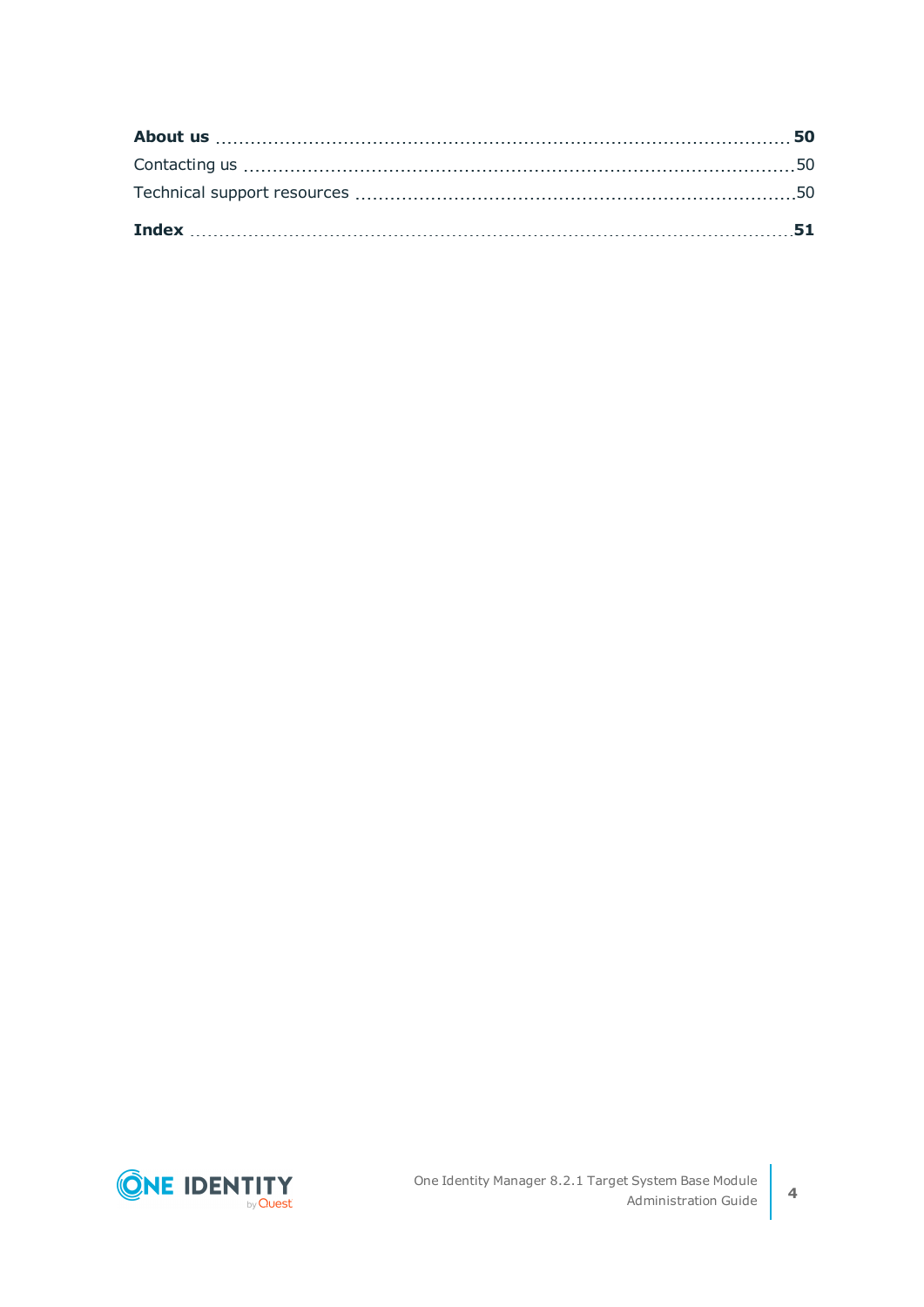# <span id="page-4-0"></span>**Basic mechanisms for employee and user account administration**

The main feature of One Identity Manager is to map employees together with the main data and permissions available to them in different target systems. To achieve this, information about user accounts and permissions can be read from the target system into the One Identity Manager database and linked to employees. This provides an overview of the permissions for each employee in all of the connected target systems. One Identity Manager offers the option of managing user accounts and their permissions. You can provision modifications in the target systems. Employees are supplied with the necessary permissions in the connected target systems according to their function in the company. Regular synchronization keeps data consistent between target systems and the One Identity Manager database.

Because requirements vary between companies, One Identity Manager offers different methods for supplying user accounts to employees. One Identity Manager supports the following method for linking employees and their user accounts.

- Employees can automatically obtain their user accounts through One Identity Manager account definitions.
- When user accounts are inserted in One Identity Manager, they can be automatically assigned to an existing employee or a new employee can be created if necessary.
- Employee and user account data in One Identity Manager can be manually entered and assigned to each other.

## <span id="page-4-1"></span>**Employee and user account administration**

The requirements of a company's user administration are often different not only in the existing target system types, but also in the individual target systems of a target system type.

Requirements for user account administration might be, for example:

Target system type Active Directory with Microsoft Exchange

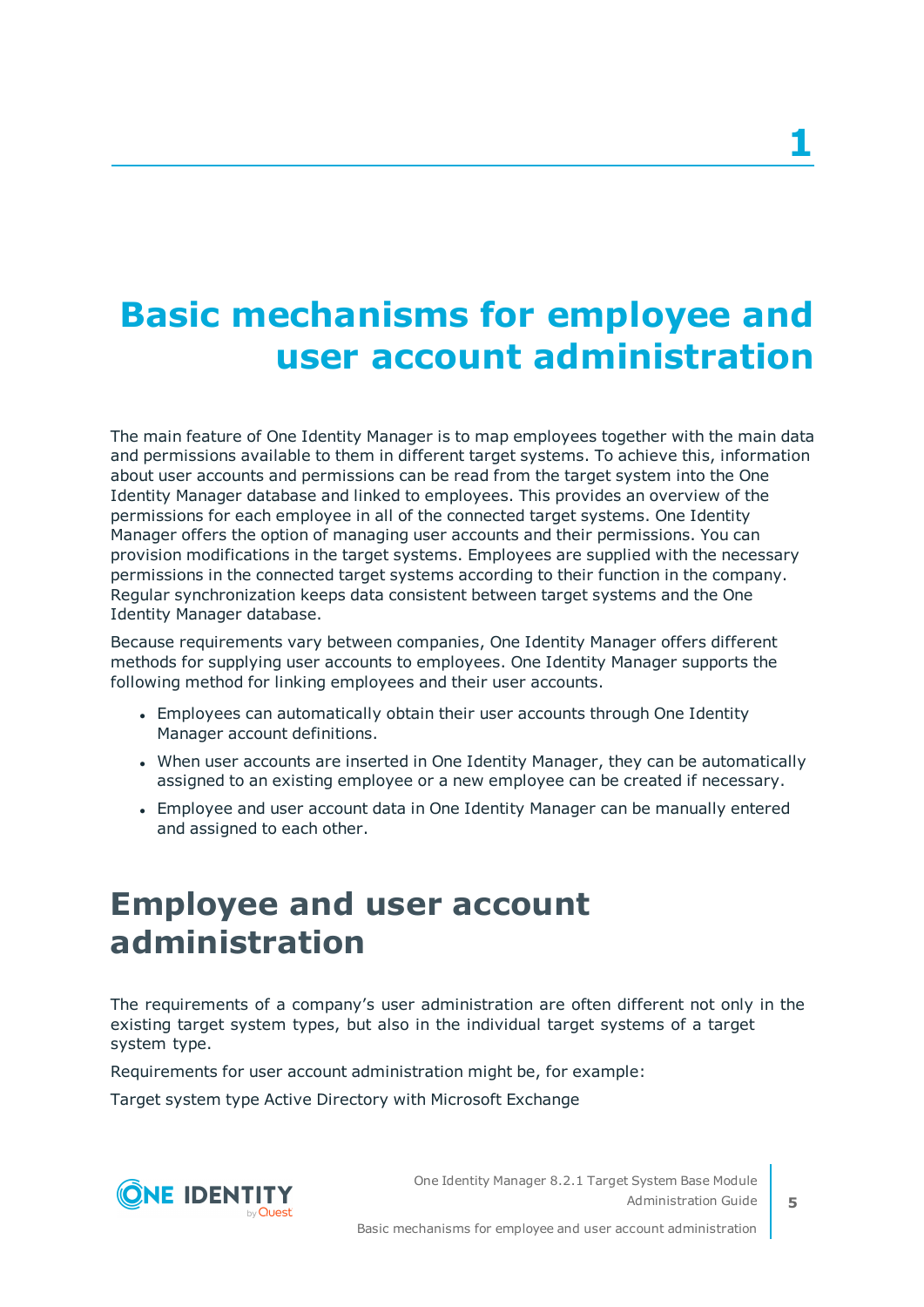- In domain A, a user account should be automatically created for each internal employee. The information for the container and home server are based on the department and the location of the person. Each user account in the domain is automatically allocated a Microsoft Exchange mailbox.
- In domain B, the user accounts are administrated independently of the employee data. Microsoft Exchange mailboxes can only be allocated by requesting them in the IT shop.

Target system type HCL Domino

• All members of the sales department are automatically allocated an HCL Domino mailbox. Members of other departments can request an HCL Domino mailbox. The attributes of the HCL Domino mailbox are determined depending on the member's department.

Target system type SAP R/3

- All members of the personnel department are automatically allocated a user account in an SAP Client 101.
- The members of the purchasing department are automatically allocated a user account in the SAP Client 102 the moment they are assigned the appropriate role.
- The user accounts for the SAP Client 103 are allocated exclusively through a request process.

One Identity Manager uses different mechanisms to assign user accounts to employees.

#### **Initial assignment of user accounts**

The user accounts are initially read into One Identity Manager from a target system through synchronization. In doing so, the existing employees can automatically be assigned to the user accounts. New employees can be created and assigned to user accounts if necessary. The criteria for these automatic assignments are defined on a company-specific basis. The extent of the attributes an employee inherits on their user account through account definitions can be changed after checking the user accounts. The loss of user accounts through system changes can therefore be avoided. User account verification can be carried out manually or by using scripts.

### **Assigning user accounts during work hours**

One Identity Manager uses special account definitions for allocating user accounts to employees during working hours. Account definitions can be created for each target system of the appointed target system type, for example, the different domains of an Active Directory environment or the individual clients of an SAP R/3 system. A priority is applied to the account definitions in order to ensure that a Microsoft Exchange mailbox, for instance, is only created when an Active Directory user account is available.

An employee can obtain a user account though the integrated inheritance mechanism by either direct assignment of account definitions to an employee, or by assignment of account definitions to departments, cost centers, locations, or business roles. All company employees can be allocated special account definitions independent of their affiliation to the departments, cost centers, locations, or business roles. It is possible to assign account

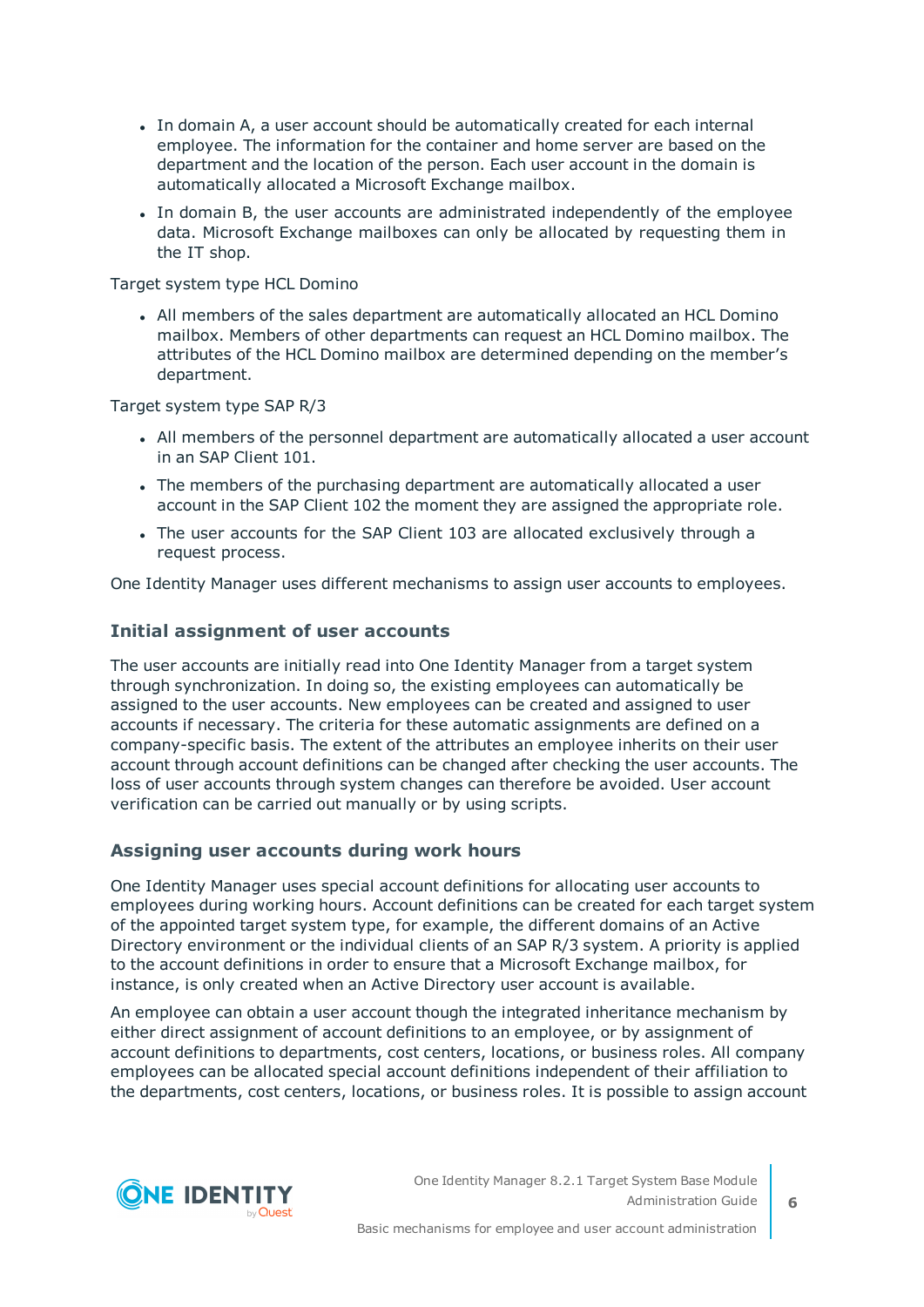definitions to the One Identity Manager as requestable items in the IT Shop. A department manager can then request user accounts from the Web Portal for his staff.

#### **Treatment of user accounts and personal data during disabling**

The handling of personal data, particularly during long-term or temporary absence of an employee, is dealt with differently in each company. Some companies never delete personal data, but just disabled it when the person leaves the company. Other companies delete the personal data but only after they are sure that all the user accounts have been deleted.

## <span id="page-6-0"></span>**Handling employees and user accounts**

The requirements of a company's user administration are often different not only in the existing target system types, but also in the individual target systems of a target system type. Even within a target system, there may be different rules for different user groups. For example, different rules for allocating user accounts can apply in the individual domains within an Active Directory environment.

A requirement could look like the following, for example:

- In domain A, user accounts are administrated independently of employee data.
- In domain B, user accounts are linked to an employee. However, employee main data should not be transferred to the user accounts.
- In domain C, a user account is automatically created for each internal employee. The information for the container, home server, and profile server are based on the employee's department and location.

In order to fulfill the individual requirements of user administration, users can be divided into categories:

- **.** Unlinked: The user account is not linked to an employee.
- **Linked**: The user account is linked to an employee.
- **Linked configured** (linked with configuration of the connection): The user accounts are linked to the employee. The effect of the link and the scope of the employee's inherited properties on the user accounts can be configured through an account definition and its manage levels.
- One Identity Manager supplies a default configuration with the manage levels:
	- **Unmanaged:** The user accounts are assigned to the employee, but do not have any further properties of that employee.
	- **Full managed**: The user accounts have an assignment to the employee and inherit the properties of the employees.

The following visual is designed to make user account transitions clearer. It shows the standard mechanisms for managing employees and user accounts integrated in One Identity Manager.

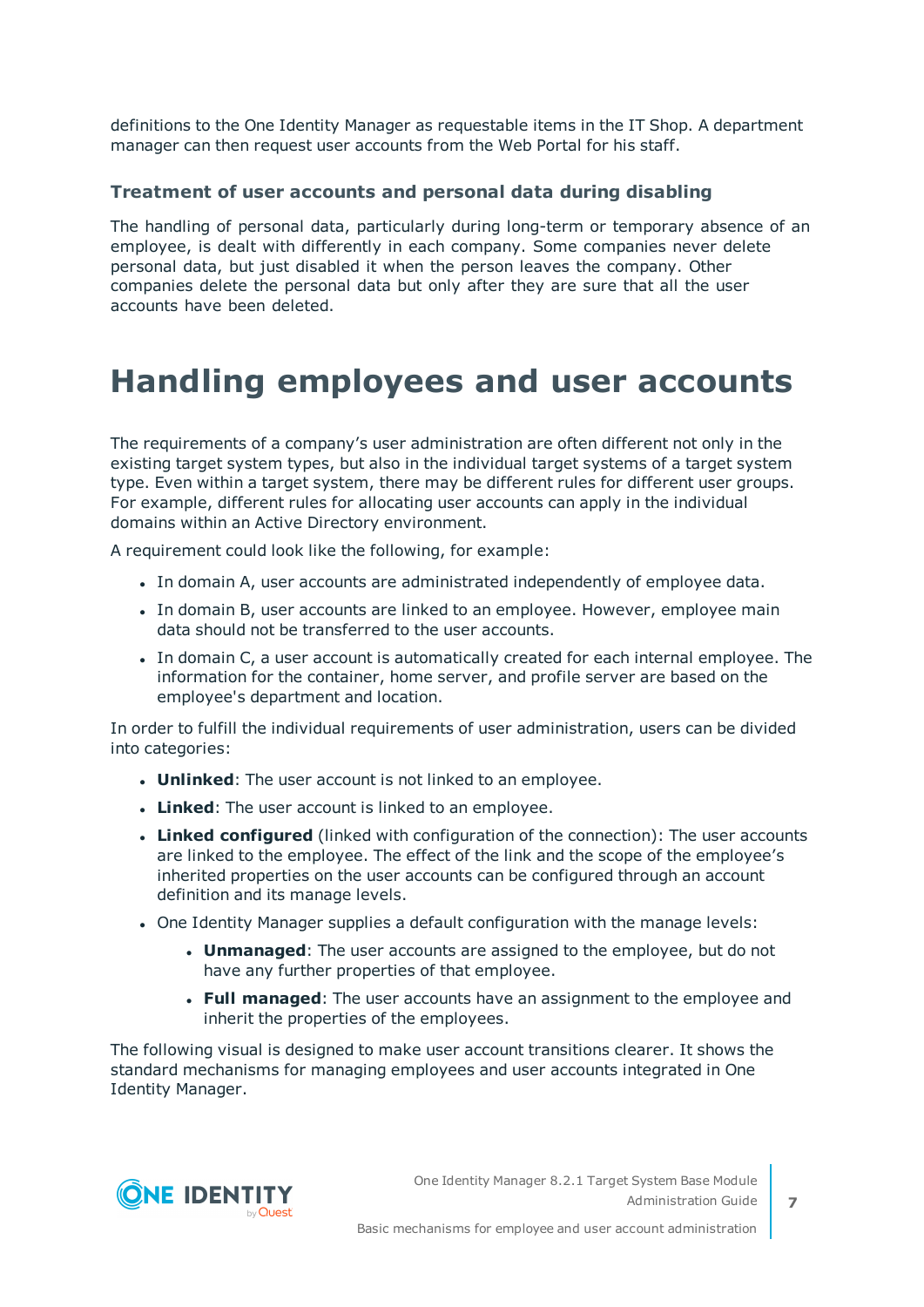#### **Figure 1: Transition states for a user account**



#### **Manually adding a user account**

- Case 1: In order to manage a user account independently from employee data, the user account is added manually and is not assigned to an employee. The user account is not linked to an employee and therefore has the **Unlinked** state.
- Case 2: If the user account is already linked to an employee when inserted manually, the user account changes its state to **Linked**.
- Case 3: If an employee is already assigned when the user account is added and an account definition is assigned at the same time, the user account changes its state to **Linked configured**. Depending on the manage level used, the state becomes **Linked configured: Unmanaged** or **Linked configured: Full managed**.

#### **Editing an existing user account**

- Case 4: If an existing user account is manually assigned to an employee, the user account changes its state from **Unlinked** to **Linked**.
- Case 5: If an existing user account is manually assigned to an employee and an account definition is assigned at the same time, the user account changes its state from **Unlinked** to **Linked configured**. Depending on the manage level used, the state becomes **Linked configured: Unmanaged** or **Linked configured: Full managed**.
- Case 6: When One Identity Manager goes live, you can create IT Shop requests for existing user accounts, which are linked with employees (**Linked** state). This assigns an account definition and the user account changes its state to **Linked configured**. Depending on the manage level used, the state becomes **Linked configured: Unmanaged** or **Linked configured: Full managed**.

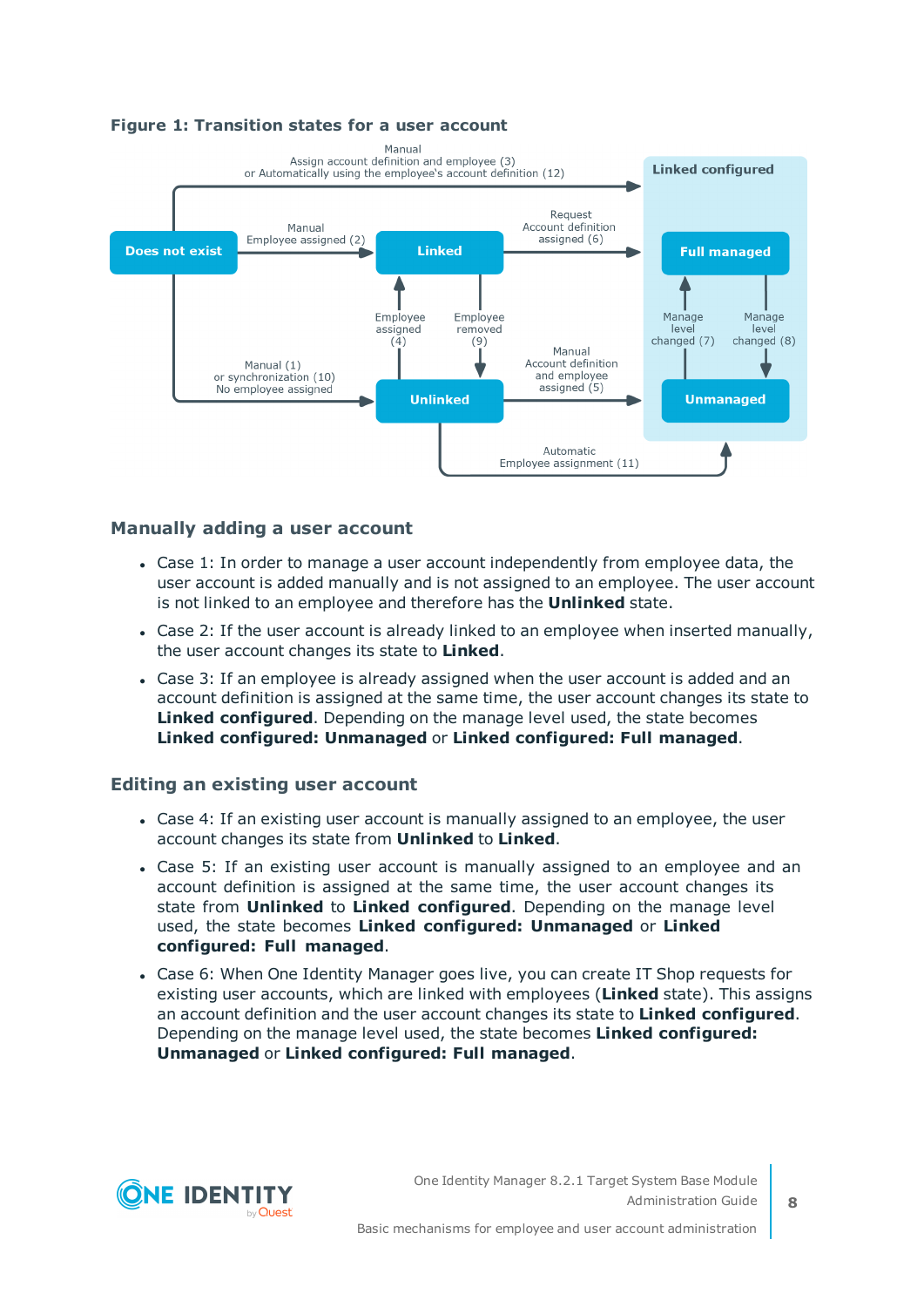### **Changing the manage level**

• Cases 7 and 8: By changing the manage level, an existing user account can change its state from **Linked configured: Unmanaged** to **Linked configured: Full managed** and vice versa. The manage level can only be changed for user accounts that are associated with an employee.

#### **Removing employee assignments**

<sup>l</sup> Case 9: By deleting the employee entry in a linked user account (**Linked**), the user account changes its state to **Unlinked**.

NOTE: The employee entry cannot be removed from user accounts with a state of **Linked configured** as long as the employee owns an account definition.

#### **Handling user accounts during synchronization**

• Case 10: When a database is synchronized with a target system, the user accounts are always added without an associated employee and therefore, have an initial state of **Unlinked**. An employee can be assigned afterwards. This can be done manually or through automated employee assignment using process handling.

#### **Assigning employees automatically to existing user accounts**

• Case 11: One Identity Manager can automatically assign employees to user accounts in an **Unlinked** state. If the target system is assigned an account definition, this account definition is automatically assigned to the employees. Depending on the manage level used, the state becomes **Linked configured: Unmanaged** or **Linked configured: Full managed**. Automatic employee assignment can follow on from adding or updating user accounts through synchronization or through manually adding a user account. For more information, see Assigning employees [automatically](#page-20-0) to user [accounts](#page-20-0) on page 21.

#### **Automatically creating user account through account definitions**

• Case 12: Account definitions are implemented to automatically assign user accounts to employees during normal working hours. If an employee does not have a user account in the target system, a new user account is created. This is done by assigning account definitions to an employee using the integrated inheritance mechanism followed by process handling. The manage level is modified to suit the default manage level and the user account has the **Linked configured** state. Depending on the manage level used, the state becomes **Linked configured: Unmanaged** or **Linked configured: Full managed**. For more [information,](#page-9-1) see Account [definitions](#page-9-1) and manage levels on page 10.



**9**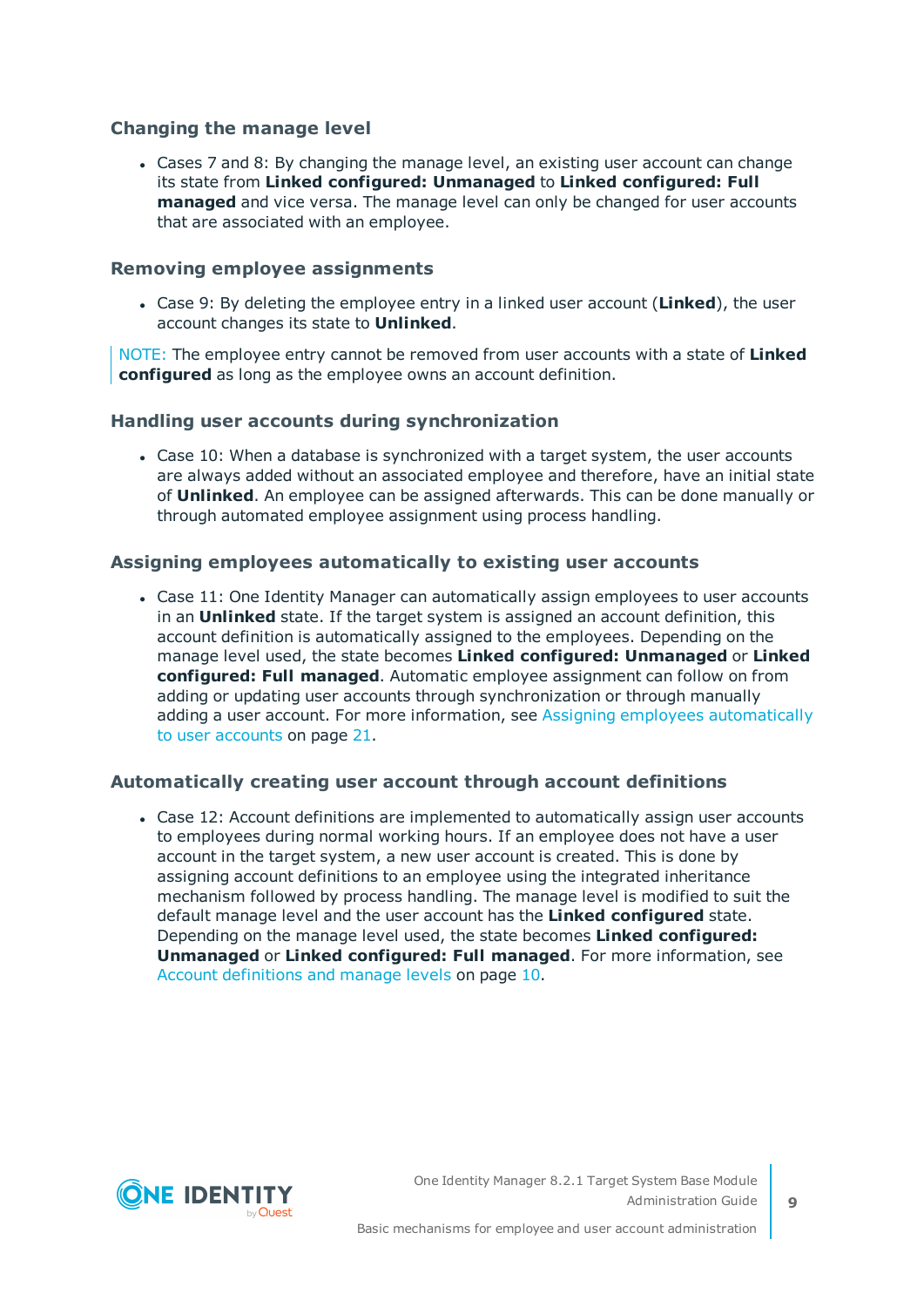#### **Removing user accounts**

- <sup>l</sup> When an account definition assignment is removed from an employee, the associated user account is deleted.
- <sup>l</sup> Use the user account's **Remove account definition** task to reset the user account to **Linked** status. This removes the account definition from both the user account and the employee. The user account remains but is not managed by the account definition anymore. The task only removes account definitions that are directly assigned (XOrigin=1).

## <span id="page-9-0"></span>**Using account definitions to create user accounts**

One Identity Manager has account definitions for automatically allocating user accounts to employees. You can create account definitions for every target system. If an employee does not yet have a user account in a target system, a new user account is created. This is done by assigning account definitions to an employee.

The data for the user accounts in the respective target system comes from the basic employee data. The employees must have a central user account. The assignment of the IT operating data to the employee's user account is controlled through the primary assignment of the employee to a location, a department, a cost center, or a business role. Processing is done through templates. There are predefined templates for determining the data required for user accounts included in the default installation. You can customize templates as required.

### <span id="page-9-1"></span>**Account definitions and manage levels**

An account definition specifies which rules are used to form the IT operating data and which default values will be used if no IT operating data can be found through the employee's primary roles.

Account definitions can be created for each target system of the appointed target system type, for example, the different domains of an Active Directory environment or the individual clients of an SAP R/3 system. An account definition is always valid for a target system. You can, however, define several account definitions for one target system. Which account definition will be used is decided when creating an employee's user account. To ensure that a Microsoft Exchange mailbox, for example, is not created until an Active Directory user account exists, you can define dependencies between account definitions.

The manage levels that may be used are specified in the account definition. You can create more than one manage level. The manage level determines the scope of the properties that an employee's user account can inherit. This allows an employee to have several user accounts in one target system, for example:

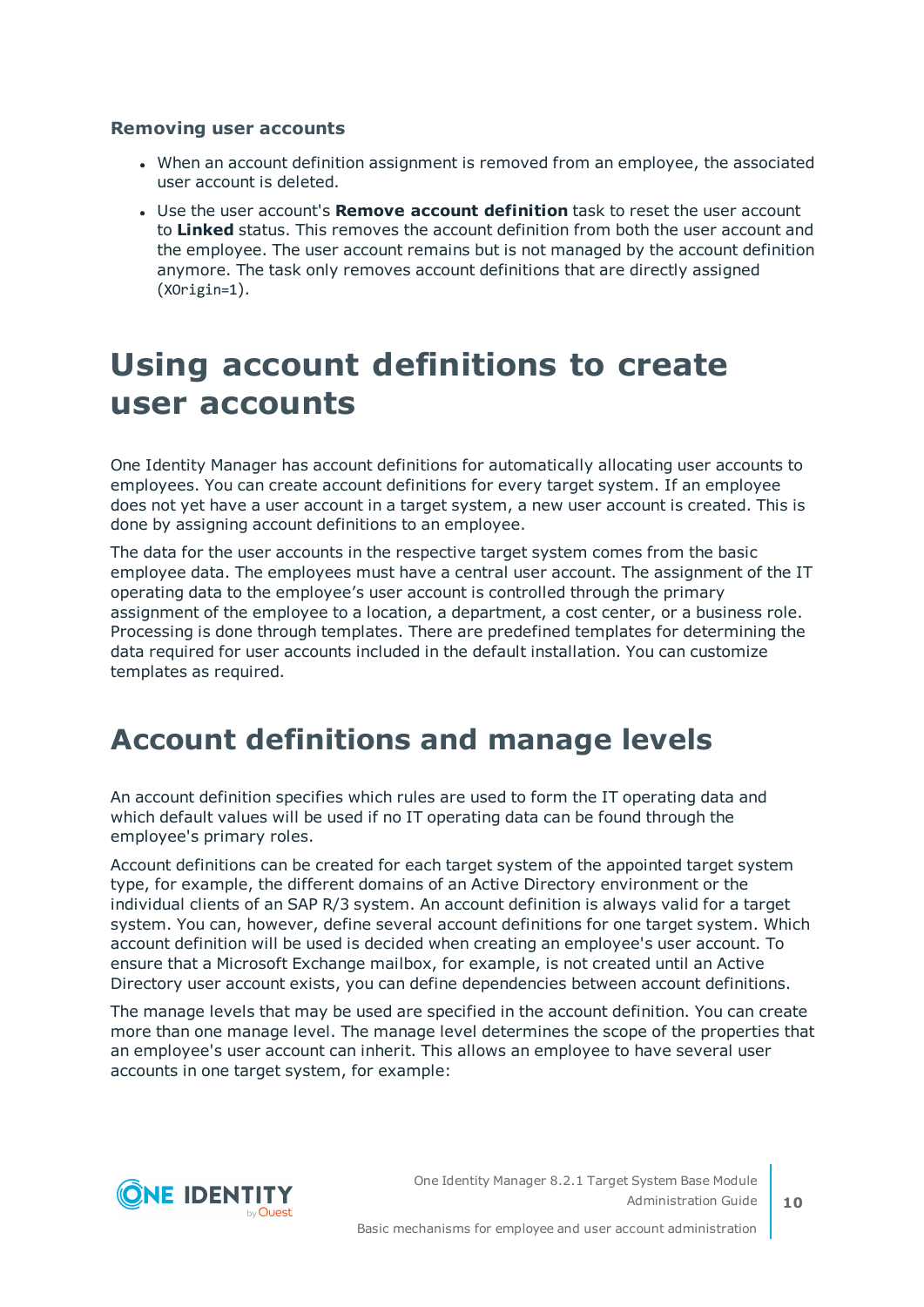- Default user account that inherits all properties from the employee.
- Administrative user account that is associated to an employee but should not inherit the properties from the employee.

One Identity Manager supplies a default configuration for manage levels:

- **Unmanaged:** User accounts with the **Unmanaged** manage level are linked to the employee but they do no inherit any further properties. When a new user account is added with this manage level and an employee is assigned, some of the employee's properties are transferred initially. If the employee properties are changed at a later date, the changes are not passed onto the user account.
- <sup>l</sup> **Full managed**: User accounts with the **Full managed** manage level inherit defined properties of the assigned employee. When a new user account is created with this manage level and an employee is assigned, the employee's properties are transferred in an initial state. If the employee properties are changed at a later date, the changes are passed onto the user account.

NOTE: The **Full managed** and **Unmanaged** manage levels are analyzed in templates. You can customize the supplied templates in the Designer.

You can define other manage levels depending on your requirements. You need to amend the templates to include manage level approaches.

A default manage level is defined for every account definition. This manage level is used to determined the valid IT operating data when a user account is created automatically. In the One Identity Manager default installation, the processes are checked at the start to see if the employee already has a user account in the target system that has an account definition. If no user account exists, a new user account is created with the account definition's default manage level.

NOTE: If a user account already exists and is disabled, then it is re-enabled. You have to alter the user account manage level afterward in this case.

The effects on account definition inheritance of temporary disabling, permanent disabling, deletion, and security risk to employees is specified for each account definition.

- As long as an account definition applies to an employee, this employee keeps its linked user accounts. You may want employees that are disabled or marked for deletion to inherit account definitions to ensure that all necessary permissions are made immediately available when the employee is reactivated at a later time.
- If the account definition assignment no longer applies or is removed from the employee, the user account created through this account definition, is deleted.

In addition, you can specify the effect of temporarily or permanently disabling, deleting, or the security risk of an employee on its user accounts and group memberships for each manage level.

- Employee user accounts can be locked when they are disabled, deleted, or rated as a security risk so that permissions are immediately withdrawn. If the employee is reinstated at a later date, the user accounts are also reactivated.
- You can also define group membership inheritance. Inheritance can be discontinued if desired when, for example, the employee's user accounts are disabled and



Basic mechanisms for employee and user account administration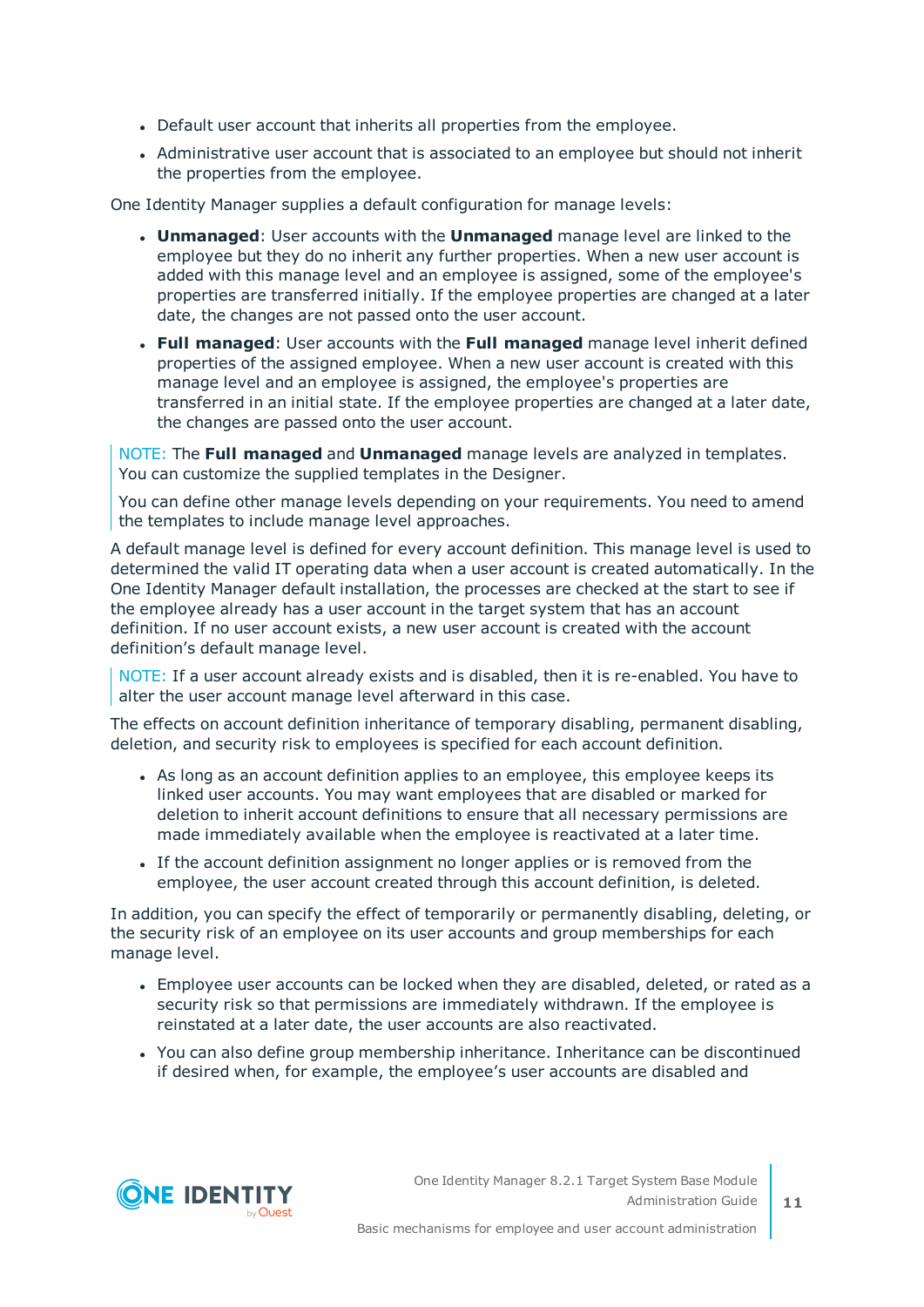therefore cannot be members in groups. During this time, no inheritance processes should be calculated for this employee. Existing group memberships are deleted.

### <span id="page-11-0"></span>**Assigning account definitions to employees**

Account definitions are assigned to company employees.

Indirect assignment is the default method for assigning account definitions to employees. Account definitions are assigned to departments, cost centers, locations, or roles. The employees are categorized into these departments, cost centers, locations, or roles depending on their function in the company and thus obtain their account definitions. To react quickly to special requests, you can assign individual account definitions directly to employees.

You can automatically assign special account definitions to all company employees. It is possible to assign account definitions to the IT Shop as requestable products. Department managers can then request user accounts from the Web Portal for their staff. It is also possible to add account definitions to system roles. These system roles can be assigned to employees through hierarchical roles or added directly to the IT Shop as products.

## <span id="page-11-1"></span>**Determining valid IT operating data for the target systems**

To create user accounts with the **Full managed** manage level, the required IT operating data must be determined. The operating data required to automatically supply an employee with IT resources is shown in the business roles, departments, locations, or cost centers. An employee is assigned a primary business role, primary location, primary department, or primary cost center. The necessary IT operating data is ascertained from these assignments and used in creating the user accounts. Default values are used if valid IT operating data cannot be found over the primary roles.

The process sequence for automatically assigning IT operating data to the employee's user account within the One Identity Manager should be made clearer with the help of the following diagram.

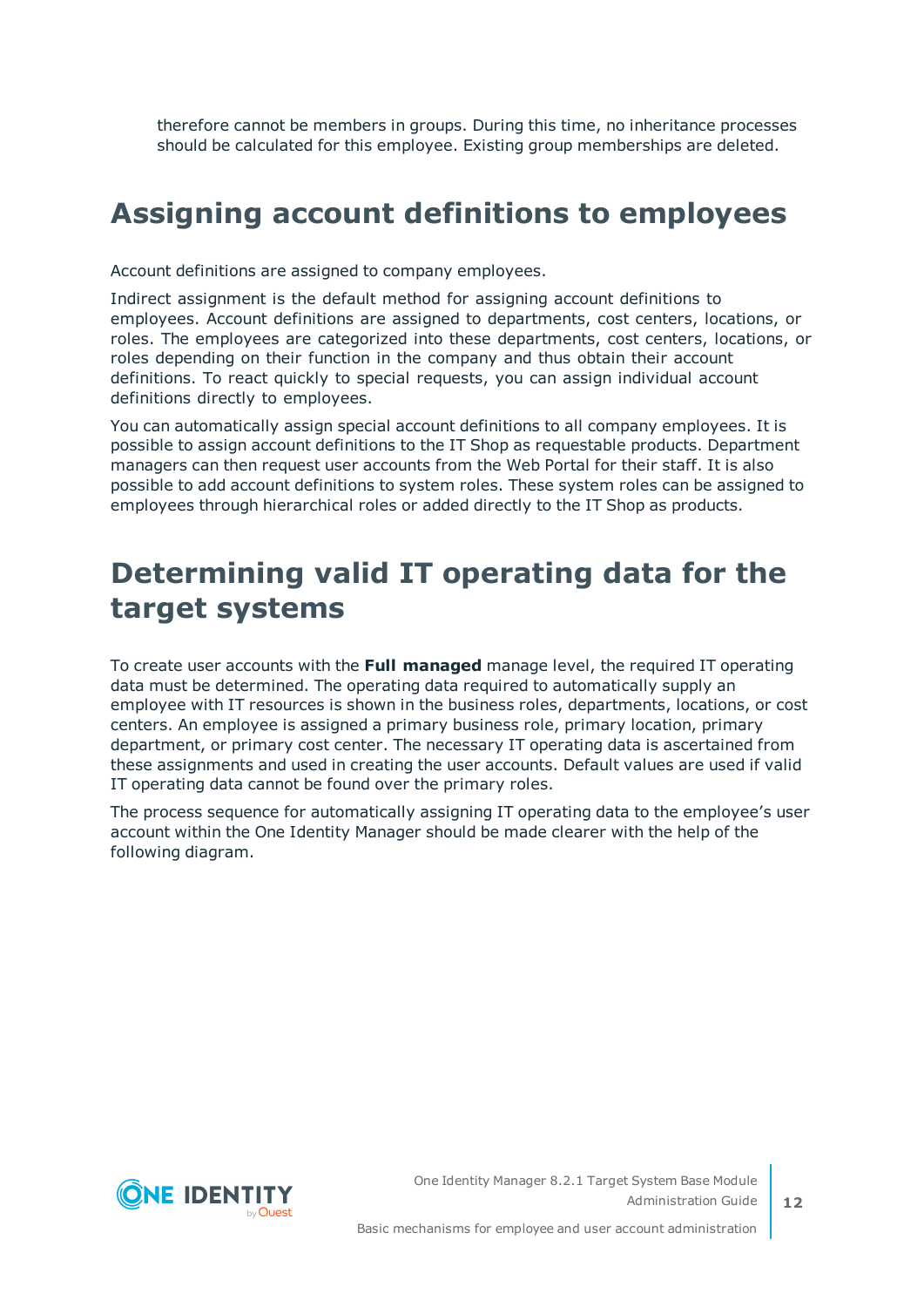

#### **Figure 2: Mapping IT operating data to a user account**

You can also specify IT operating data directly for a specific account definition.

#### **Example:**

Normally, each employee in department A obtains a default user account in the domain A. In addition, certain employees in department A obtain administrative user accounts in the domain A.

Create an account definition A for the default user account of the domain A and an account definition B for the administrative user account of domain A. In the IT operating data mapping rule for the account definitions A and B, specify the **Department** property in order to determine the valid IT operating data.

Specify the effective IT operating data of department A for the domain A. This IT operating data is used for standard user accounts. In addition, for department A, specify the effective IT operating data of account definition B. This IT operating data is used for administrative user accounts.



**13**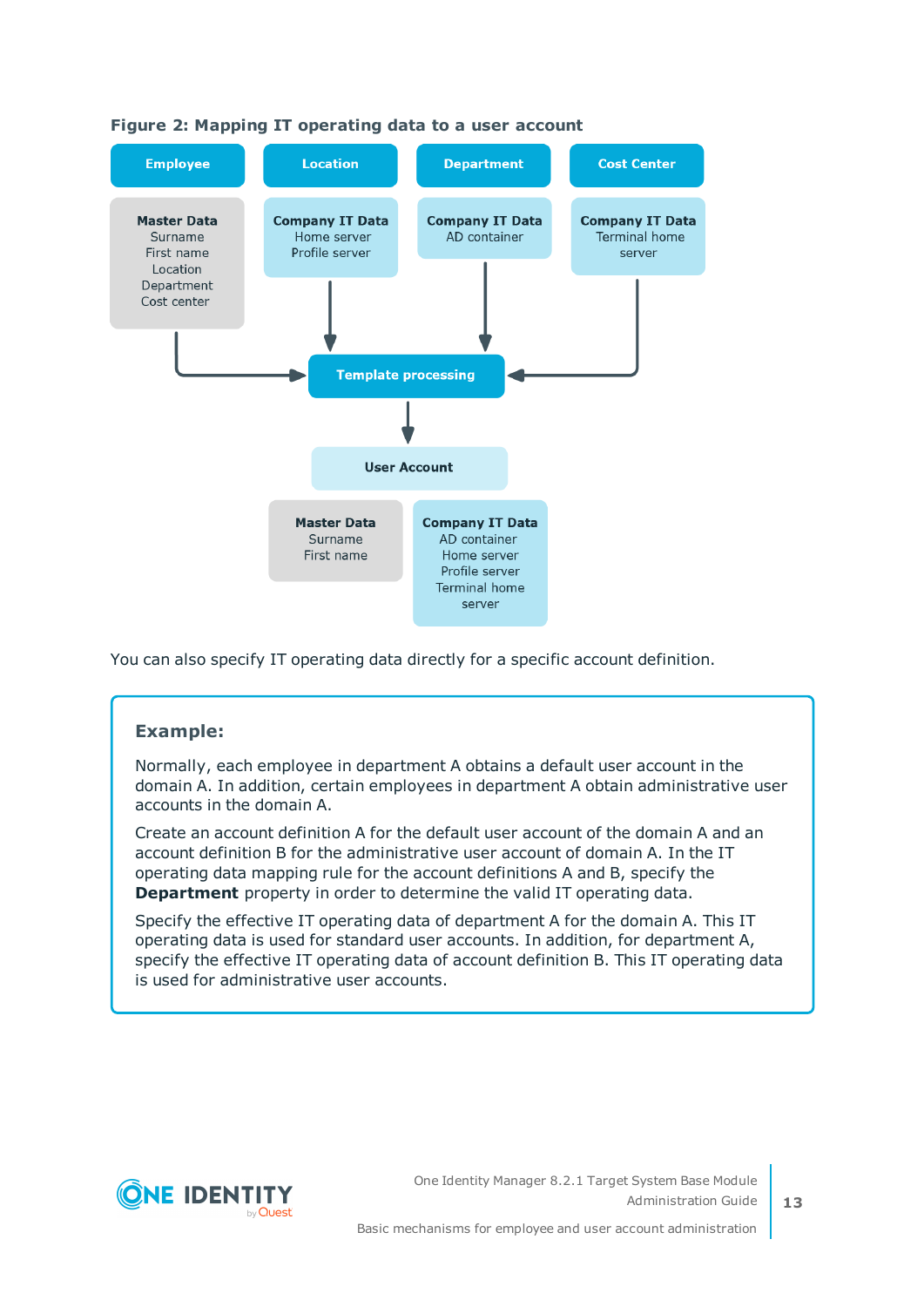## <span id="page-13-0"></span>**IT operating data for the One Identity Manager default configuration**

The IT operating data necessary in the One Identity Manager default configuration for automatically creating or changing employee user accounts and mailboxes in the target system is itemized in the following table.

NOTE: IT operating data is dependent on the target system and is contained in One Identity Manager modules. The data is not available until the modules are installed.

| <b>Target system type</b> | IT operating data       |
|---------------------------|-------------------------|
| <b>Active Directory</b>   | Container               |
|                           | Home server             |
|                           | Profile server          |
|                           | Terminal home server    |
|                           | Terminal profile server |
|                           | Groups can be inherited |
|                           | Identity                |
|                           | Privileged user account |
| Microsoft Exchange        | Mailbox database        |
| LDAP                      | Container               |
|                           | Groups can be inherited |
|                           | Identity                |
|                           | Privileged user account |
| Domino                    | Server                  |
|                           | Certificate             |
|                           | Template for mail file  |
|                           | Identity                |

**Table 1: Target system dependent IT operating data**

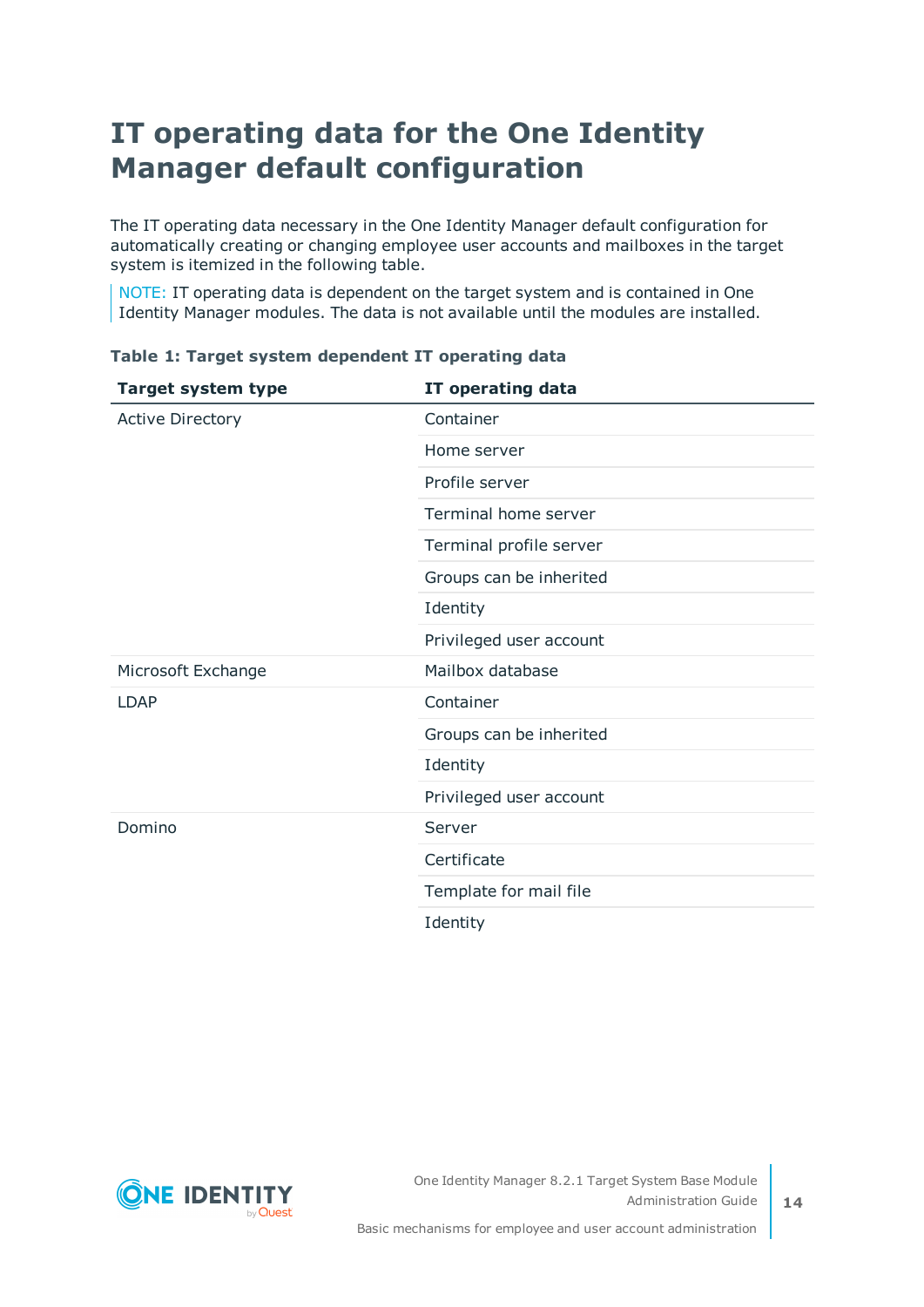| <b>Target system type</b>     | IT operating data                       |  |
|-------------------------------|-----------------------------------------|--|
| <b>SharePoint</b>             | Authentication mode                     |  |
|                               | Groups can be inherited                 |  |
|                               | Roles can be inherited                  |  |
|                               | Identity                                |  |
|                               | Privileged user account                 |  |
| <b>SharePoint Online</b>      | Groups can be inherited                 |  |
|                               | Roles can be inherited                  |  |
|                               | Privileged user account.                |  |
|                               | Authentication mode                     |  |
| Custom target systems         | Container (per target system)           |  |
|                               | Groups can be inherited                 |  |
|                               | Identity                                |  |
|                               | Privileged user account                 |  |
| <b>Azure Active Directory</b> | Groups can be inherited                 |  |
|                               | Administrator roles can be inherited    |  |
|                               | Subscriptions can be inherited          |  |
|                               | Disabled service plans can be inherited |  |
|                               | Identity                                |  |
|                               | Privileged user account                 |  |
|                               | Change password at next login           |  |
| Cloud target system           | Container (per target system)           |  |
|                               | Groups can be inherited                 |  |
|                               | Identity                                |  |
|                               | Privileged user account                 |  |
| Unix-based target system      | Login shell                             |  |
|                               | Groups can be inherited                 |  |
|                               | Identity                                |  |
|                               | Privileged user account                 |  |

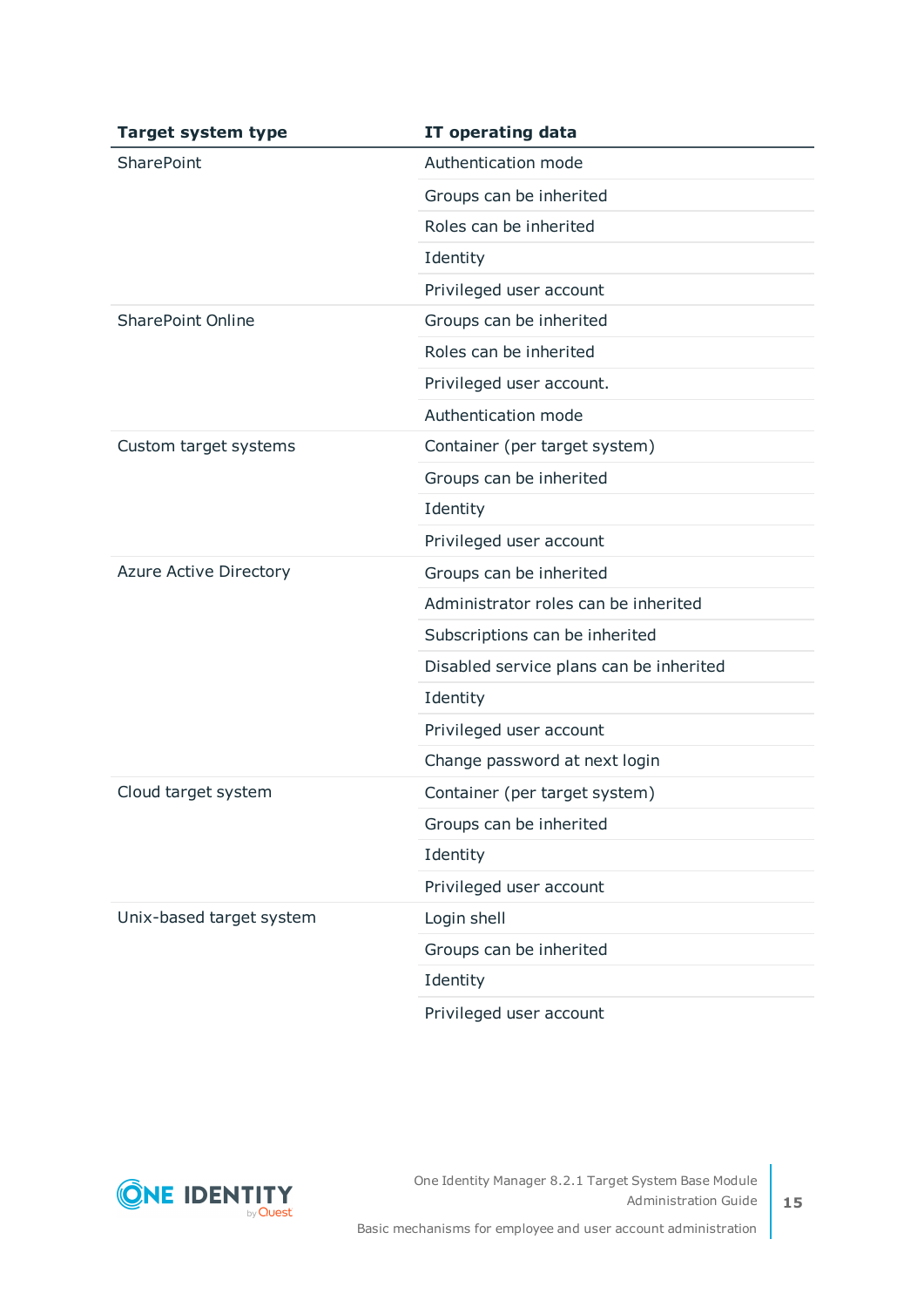| <b>Target system type</b>      | IT operating data                        |
|--------------------------------|------------------------------------------|
| <b>Oracle E-Business Suite</b> | Identity                                 |
|                                | Groups can be inherited                  |
|                                | Privileged user account.                 |
| SAP <sub>R</sub> /3            | Identity                                 |
|                                | Groups can be inherited                  |
|                                | Roles can be inherited                   |
|                                | Profiles can be inherited                |
|                                | Structural profiles can be inherited     |
|                                | Privileged user account.                 |
| <b>Exchange Online</b>         | Groups can be inherited                  |
| Privileged Account Management  | Authentication provider                  |
|                                | Identity                                 |
|                                | Groups can be inherited                  |
|                                | Privileged user account                  |
| Google Workspace               | Organization                             |
|                                | Identity                                 |
|                                | Groups can be inherited                  |
|                                | Products and SKUs can be inherited       |
|                                | Admin roles assignments can be inherited |
|                                | Privileged user account.                 |
|                                | Change password at next login            |

## <span id="page-15-0"></span>**Employee's central user account**

#### **Table 2: Configuration parameter for forming the central user accounts**

| <b>Configuration parameter Meaning</b>       |                                                                                                                                                                                                                                    |
|----------------------------------------------|------------------------------------------------------------------------------------------------------------------------------------------------------------------------------------------------------------------------------------|
| QER   Person  <br>CentralAccountGlobalUnique | Specifies how the central user account is mapped.                                                                                                                                                                                  |
|                                              | If this configuration parameter is set, the central user<br>account for an employee is formed uniquely in relation to<br>the central user accounts of all employees and the user<br>account names of all permitted target systems. |



**16**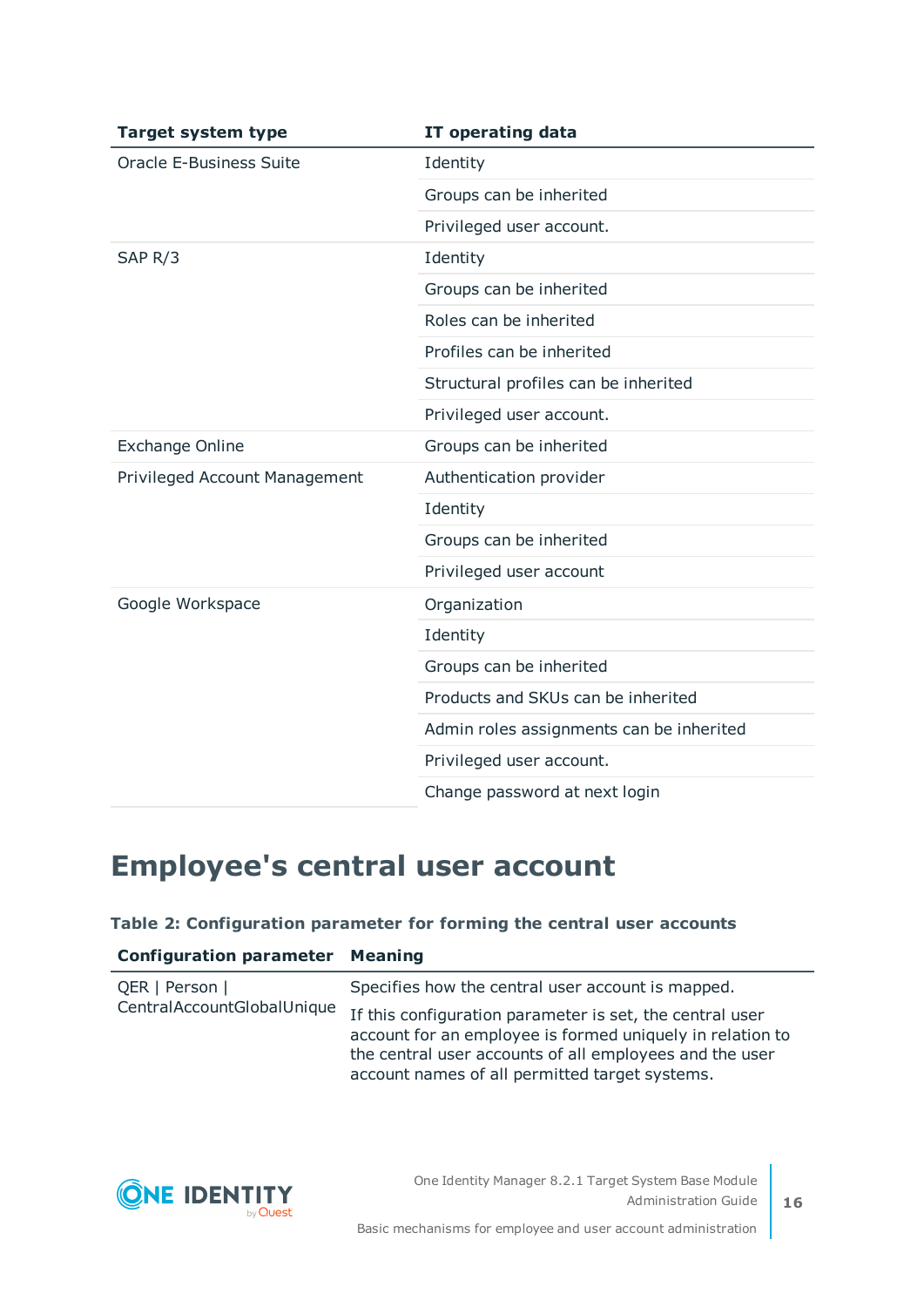#### **Configuration parameter Meaning**

If the configuration parameter is not set, it is only formed uniquely related to the central user accounts of all employees.

The employee's central user account is used to form the user account login name in the active system. The central user account is still used for logging into the One Identity Manager tools. In One Identity Manager default installation, the central user account is made up of the first and the last name of the employee. If only one of these is known, then it is used for the central user account. One Identity Manager checks to see if a central user account with that value already exists. If this is the case, an incremental number is added to the end of the value.

#### **Table 3: Example of forming of central user accounts**

| <b>First name</b> | Last name     | Central user account |
|-------------------|---------------|----------------------|
| Clara             |               | <b>CLARA</b>         |
|                   | Harris        | <b>HARRIS</b>        |
| Clara             | <b>Harris</b> | <b>CLARAH</b>        |
| Clara             | Harrison      | CLARAH1              |

#### **Related topics**

- [Employee's](#page-16-0) default email address on page 17
- Changing [employee](#page-17-0) main data on page 18

## <span id="page-16-0"></span>**Employee's default email address**

The employee's default email address is displayed on the mailboxes in the activated target system. In the One Identity Manager default installation, the default email address is formed from the employee's central user account and the default mail domain of the active target system.

The default mail domain is determined using the **QER | Person | DefaultMailDomain** configuration parameter.

In the Designer, set the configuration parameter and enter the default mail domain name as a value.

#### **Related topics**

- [Employee's](#page-15-0) central user account on page 16
- $\cdot$  Changing [employee](#page-17-0) main data on page 18

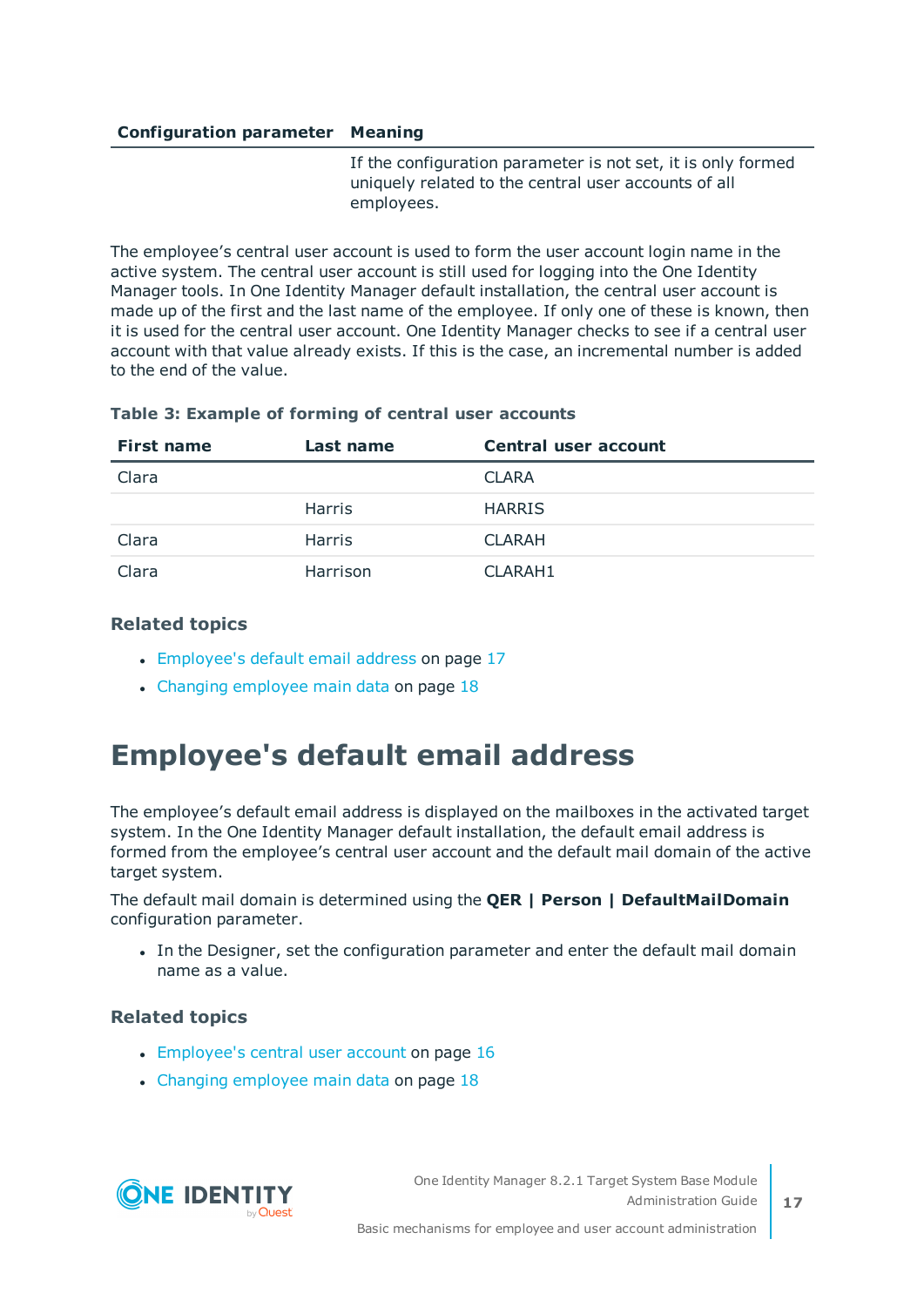## <span id="page-17-0"></span>**Changing employee main data**

The following covers only the employee main data that affects the user account of an employee with the **Full managed** manage level if it is changed in the One Identity Manager default installation.

### **General changes**

General changes refer to data changes relating to an employee's telephone number, fax number, mobile telephone, street, postal, or ZIP code. This process changes the data in the target system to which the employees are assigned, assuming this data is mapped in the respective target systems.

### **Changing an employee's name**

Changes to an employee's name influence how an employee's central user account is set up. The central user account is made up of the employee's first and last names according to the formatting rules. The central user account is used as a template for formatting user account login names in some target systems. When a user account is added, other overriding formatting rules control how, for example, the home and profile directories are formatted up from the central user account.

### **Employee job rotation inhouse**

Job rotation is affected by changes to the company data location or department. In One Identity Manager, the administrative tasks for changing the target system specific IT operating data, for example, domains, home servers, or profile servers, are automated. There are other sub-processes for each target system due to system-dependent differences in the actions necessary for changing departments.

### **Related topics**

- $\cdot$  [Employee's](#page-15-0) central user account on page 16
- [Employee's](#page-16-0) default email address on page 17

## <span id="page-17-1"></span>**Templates and processes for implementing account definitions**

Only user account properties used in the script template TSB\_ITDataFromOrg are available. Create custom templates using this script if you want to use different or additional properties than those in the default installation.

In the One Identity Manager default installation there is one process per target system type for creating user accounts through account definitions. These can be used as templates for the company-specific implementation of the method.

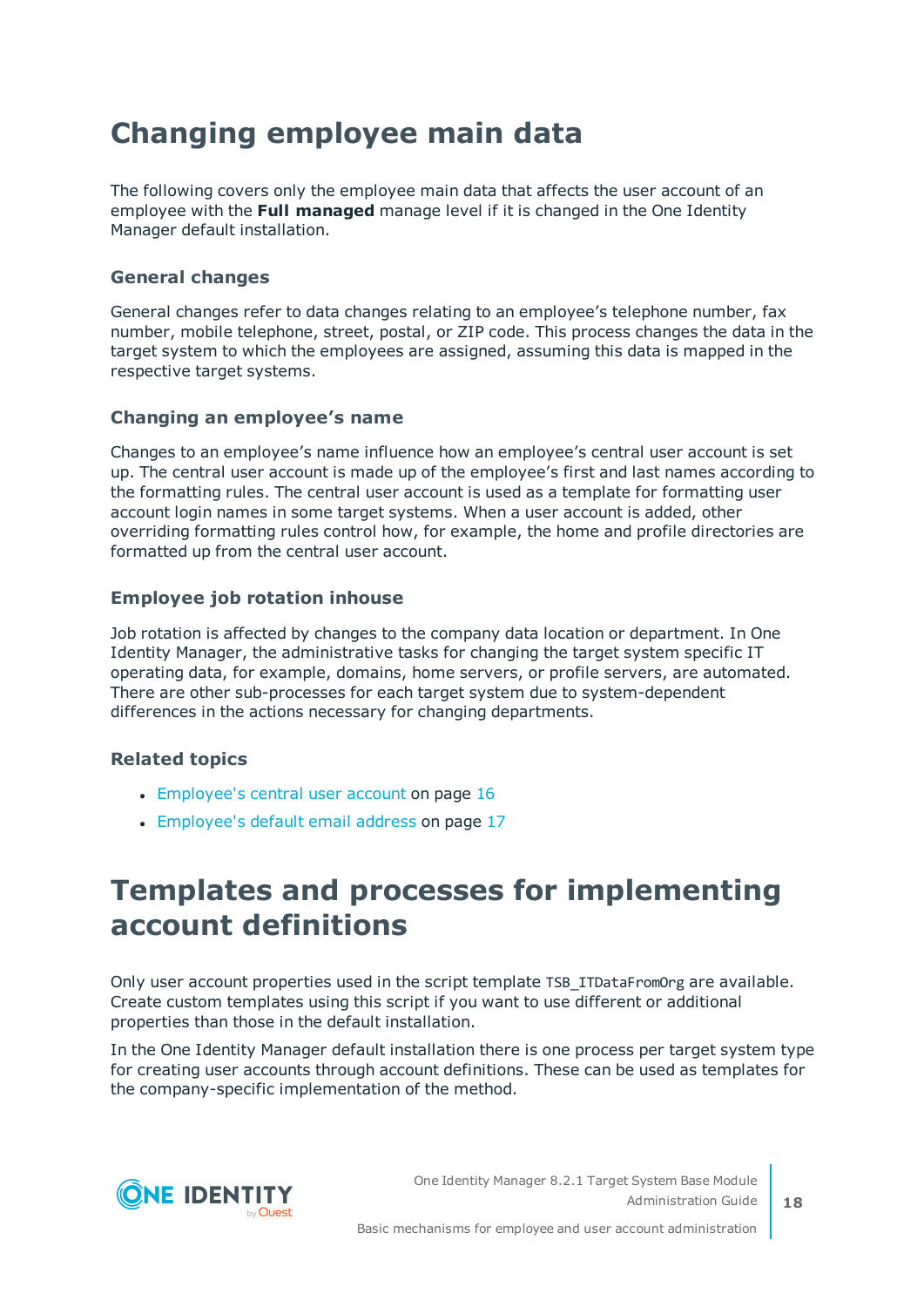NOTE: Processes are defined in the One Identity Manager modules and are not available until the modules are installed.

The name of the process is formatted as follows:

<MMM> PersonHasTSBAccountDef Autocreate <user account table>

where:

<MMM> = module ID

 $x$ user account table> = Table, in which the user account of the target system type is mapped.

### <span id="page-18-0"></span>**Examples for implementing several account definitions within a target system type**

If several target systems are managed using account definitions in a target system type, a separate account definition must be set up for each target system. When the employee is assigned both account definitions, subsequent script and process handling ensure that the employee obtains the user accounts in both target systems.

#### **Example: Employees can have a user account only in one domain**

There are two domains in an Active Directory environment. The employees can only have a user account in one of the domains. The department operational data is used to determine whether the user account is created in domain A or domain B.

Create an account definition A for domain A and an account definition B for domain B and assign them the **Full managed** manage level. This manage level uses the One Identity Manager default templates to determine the IT operating data. In the IT operating data mapping rule, specify the **department** property for both account definitions for finding the valid IT operating data.

If the employee belongs to department A, they receive (for example by dynamic assignment) the account definition A and as a result, a user account in domain A. If the employee belongs to department B, they are assigned the account definition B and they receive a user account in domain B.

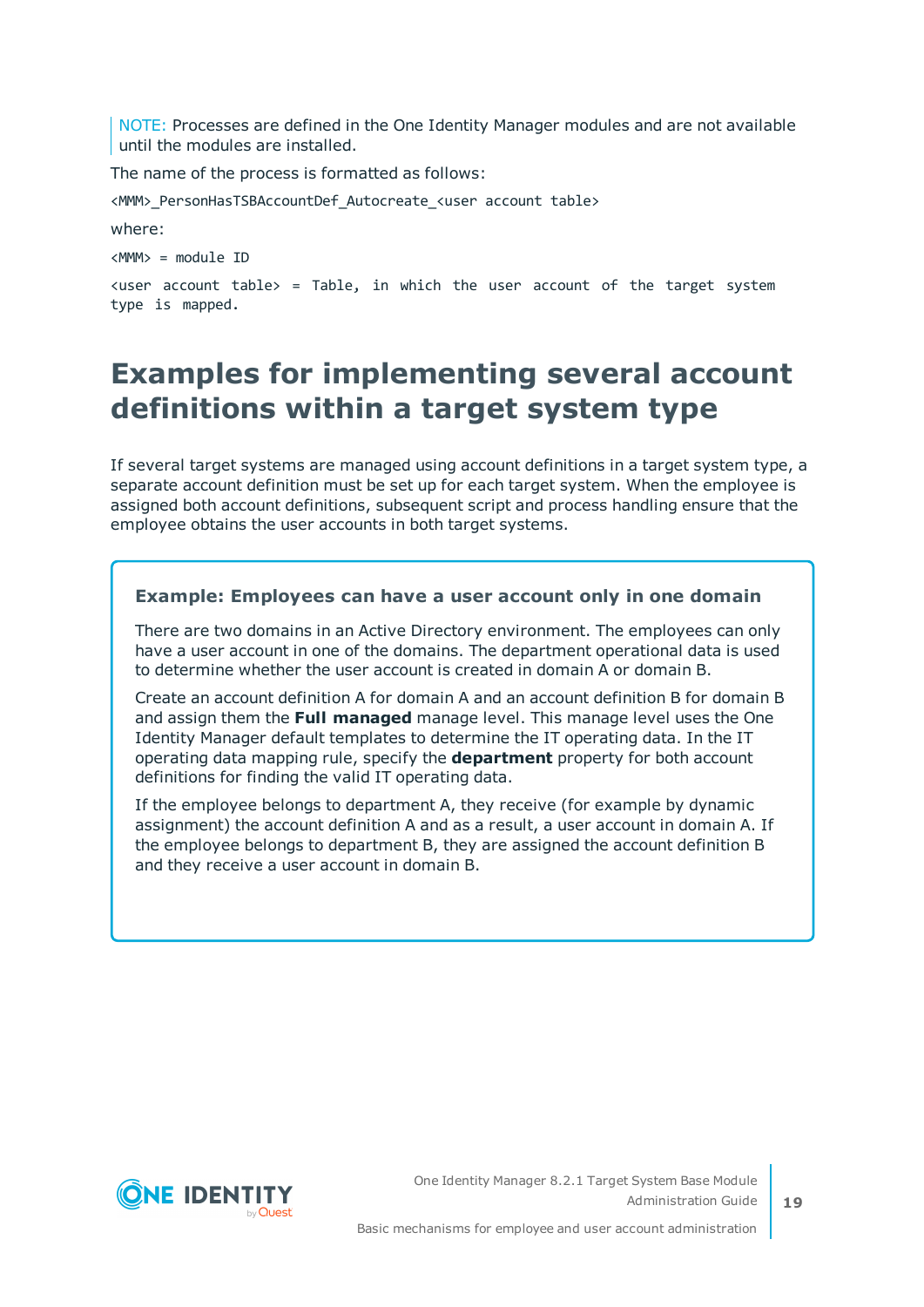

### **Example: Employees can have a user account in both domains**

There are two domains in an Active Directory environment. The employees can have a user account in both of the domains. The user account in domain A is allocated IT operating data through the employee's department. The user account in domain B is allocated IT operating data through the employee's primary business role.

Create an account definition A for domain A and an account definition B for domain B and assign them the **Full managed** manage level. The **Full managed** manage level uses One Identity Manager default templates to determine the IT operating data. Specify the **department** property for account definition A in the IT operating data mapping rule for finding the valid IT operating data. Specify the property **business role** for account definition B in the IT operating data mapping rule for finding the valid IT operating data.

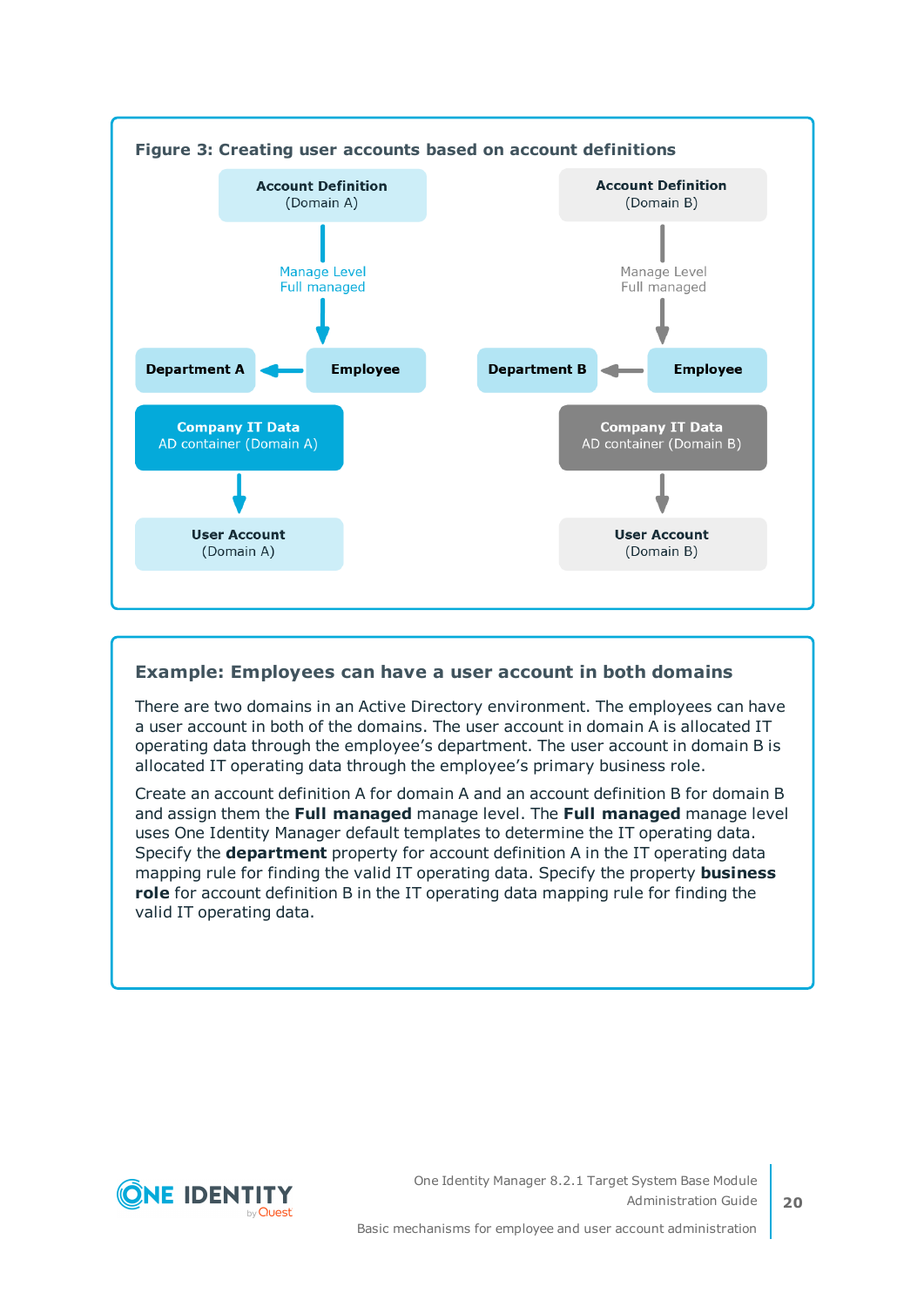

## <span id="page-20-0"></span>**Assigning employees automatically to user accounts**

Automatic employee assignment is used to:

- Assign existing employees to user accounts
- Create employee main data based on existing user accounts

Through synchronization user accounts are initially loaded from the target system into One Identity Manager. Automatic assignment of user accounts to existing employees can take place by subsequently modifying scripts and processes. If necessary, new employees can be created based on existing user accounts to which they are then assigned. However, this is not the One Identity Manager default method. You can also use this procedure to create employee data from existing target system user accounts during synchronization.

If you run this procedure during working hours, automatic assignment of employees to user accounts takes place from that moment onwards. If you disable the procedure again later, the changes only affect user accounts added or updated after this point in time. Existing employee assignment to user accounts remain intact.

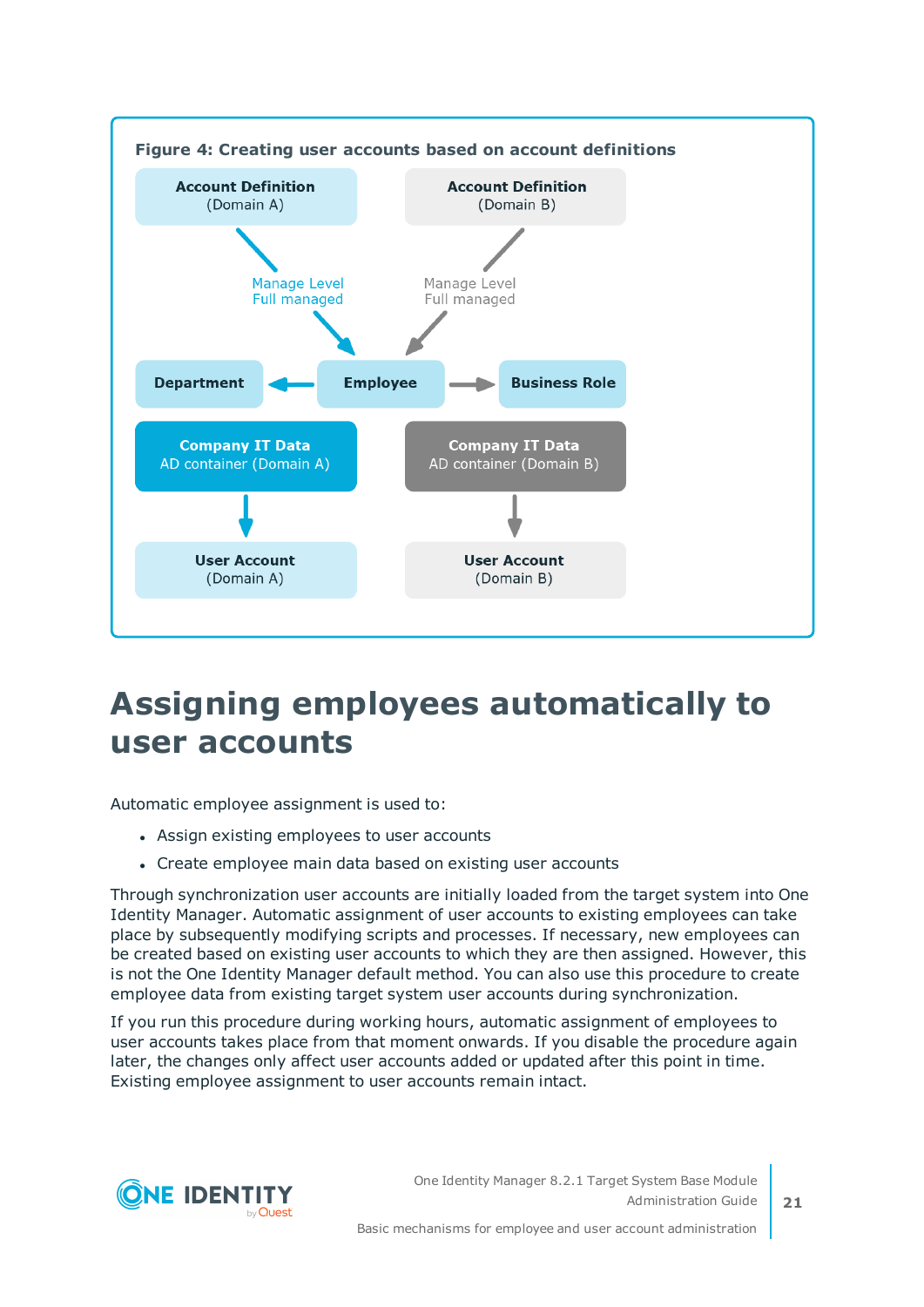The criterion for automatically assigning employees to user accounts can be customized to meet the company's needs. Employees can be directly assigned to existing user accounts as required, based on a suggestion list.

Run the following tasks to assign employees automatically.

- In the Designer, set the configuration parameter for automatic assignment of employees to user accounts and select the required mode.
- Define search criteria for the employee assignment.
- If managed user accounts should arise through automatic employee assignment (**Linked configured** state), assign an account definition to the target system. Ensure that the manage level to be used is entered as the default manage level.

If no account definition is provided in the target system, the user accounts are only linked to the employee (**Linked** state). This is the case on initial synchronization, for example.

#### **Related topics**

- Handling [employees](#page-6-0) and user accounts on page 7
- [Configuring](#page-21-0) automatic employee assignment on page 22
- Editing search criteria for automatic employee [assignment](#page-23-0) on page 24
- Modifying scripts for automatic employee [assignment](#page-28-0) on page 29

## <span id="page-21-0"></span>**Configuring automatic employee assignment**

In the One Identity Manager default installation, the automatic assignment of employees to user accounts is controlled by configuration parameters and therefore globally effective for a target system type. A distinction is made here between the synchronization and the default methods.

#### NOTE:

The following applies for synchronization:

• Automatic employee assignment takes effect if user accounts are added or updated.

The following applies outside synchronization:

• Automatic employee assignment takes effect if user accounts are added.

NOTE: The configuration parameters are included in the One Identity Manager modules and are available once the modules are installed.

Configuration parameters for automatic employee assignment:

- <sup>l</sup> **TargetSystem | <Target system type> | PersonAutoDefault**
- <sup>l</sup> **TargetSystem | <Target system type> | PersonAutoFullSync**

Each configuration parameter has one of the permitted modes:

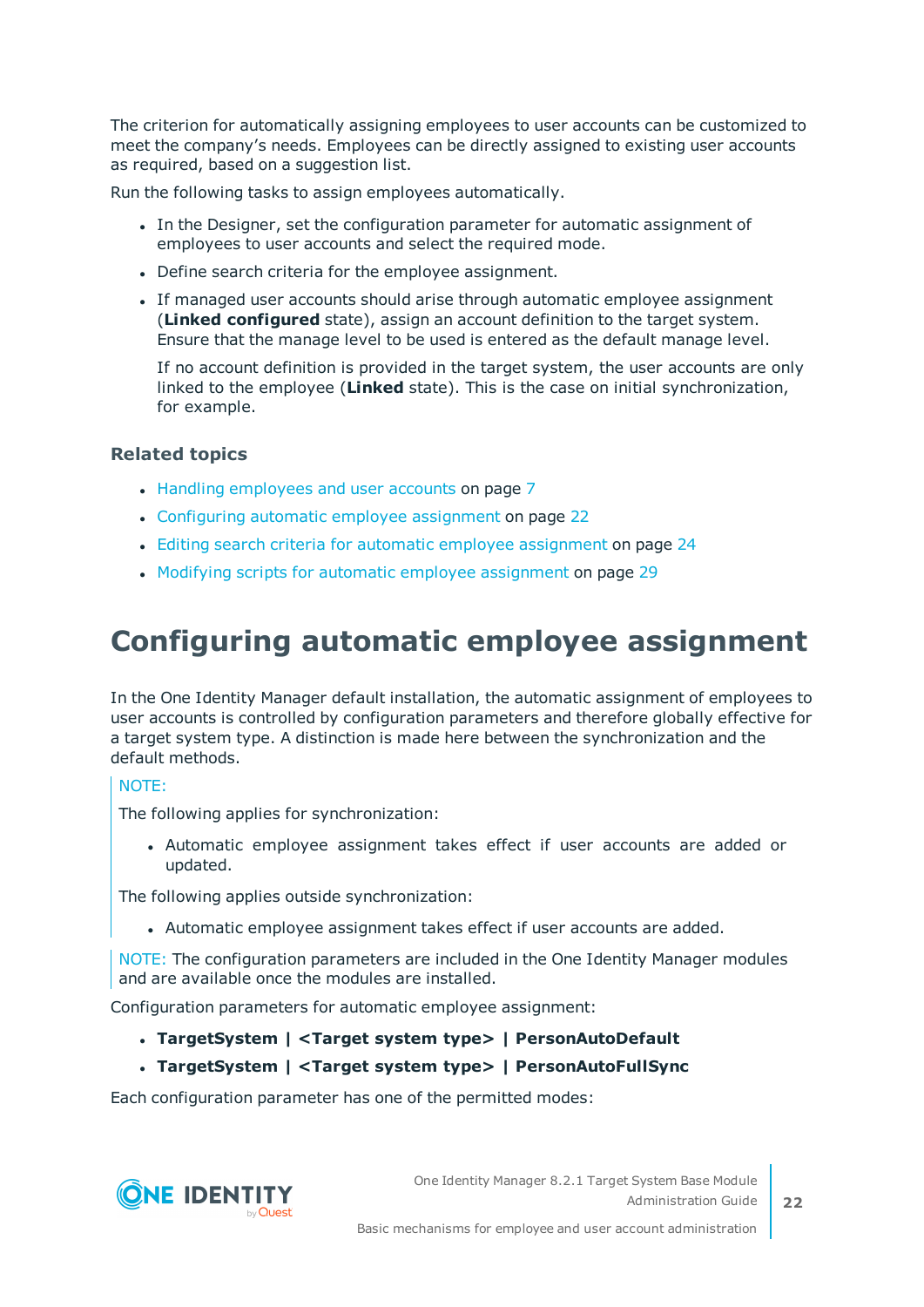- **NO**: There is no automatic assignment of a person to the user account. This is the default value that is also displayed when the configuration parameter is not active.
- **SEARCH:** If no employee is assigned to the user account, the system searches for the appropriate employee based on defined criteria and assigns the employees found to the user account. If an employee is not found, no new employee is added.
- **CREATE:** If no employee is assigned to the user account, a new employee is always created, some properties are initialized, and the employee is assigned to the user account.

NOTE: This mode is not available for all target system types.

**• SEARCH AND CREATE:** If no employee is assigned to the user account, the system searches for the appropriate employee based on defined criteria and assigns the employees found to the user account. If no employee is found, a new one is added, some of the properties are initialized, and the employee is assigned to the user account.

NOTE: This mode is not available for all target system types.

If a user account is linked to an employee through the current mode, the user account is given, through an internal process, the default manage level of the account definition entered in the user account's target system. You can change this manage level later.

#### NOTE:

In the default installation, after synchronizing, employees are automatically created for the user accounts.If an account definition for the target system is not known at the time of synchronization, user accounts are linked with employees. However, account definitions are not assigned. The user accounts are therefore in a **Linked** state.

To manage the user accounts using account definitions, assign an account definition and a manage level to these user accounts.

#### *To manage user accounts through account definitions*

- 1. Create an account definition.
- 2. Assign a user account in the **Linked** state to the account definition. The account definition's default manage level is applied to the user account.
	- a. In the Manager, select the **Custom Target Systems > target system > User accounts > Linked but not configured > target system>** category.
	- b. Select the **Assign account definition to linked accounts** task.
	- c. In the **Account definition** menu, select the account definition.
	- d. Select the user accounts that contain the account definition.
	- e. Save the changes.

In the target system-dependent Insert/Update processes of the One Identity Manager default installation, the configuration parameters are evaluated and the implementation mode is determined. The names of the corresponding process steps are Search and Create Person for Account and Search and Create Person for Account (Fullsync). Process steps can be used as templates to put into effect the automatic employee assignment in different

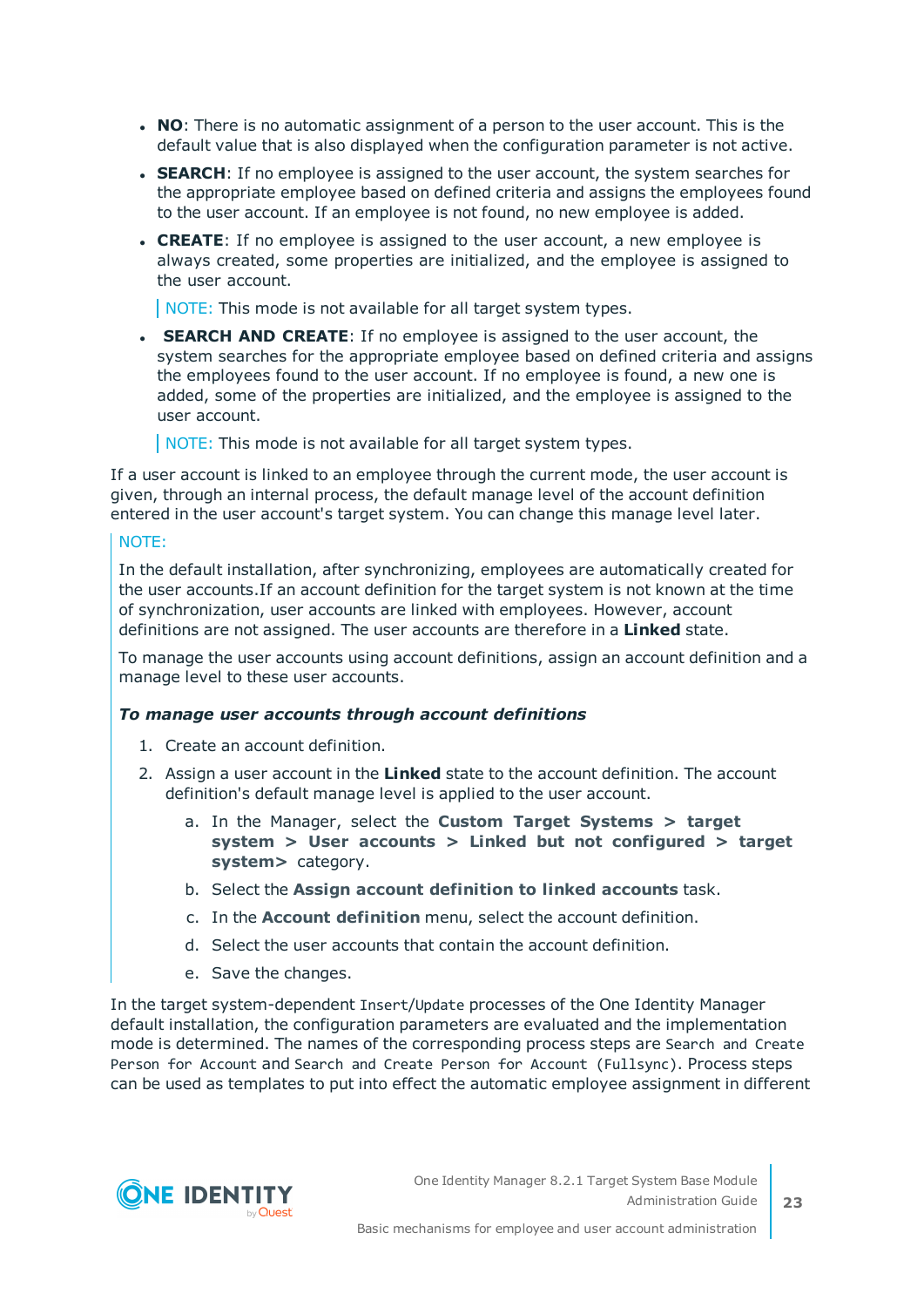areas of a target system, such as, the separate domains of an Active Directory environment.

## <span id="page-23-0"></span>**Editing search criteria for automatic employee assignment**

The criteria for employee assignments are defined for the target system. You specify which user account properties must match the employee's properties such that the employee can be assigned to the user account. You can limit search criteria further by using format definitions.

The search criterion is written in XML notation to the **Search criteria for automatic employee assignment** column (AccountToPersonMatchingRule) in the target system table.

Search criteria are evaluated when employees are automatically assigned to user accounts. Furthermore, you can create a suggestion list for assignments of employees to user accounts based on the search criteria and make the assignment directly.

NOTE: Object definitions for user accounts that can have search criteria applied to them are predefined. For example, if you require other objects definitions that limit a preselection of user accounts, set up the respective custom object definitions in the Designer. For more information, see the *One Identity Manager Configuration Guide*.

#### **Detailed information about this topic**

- Define search criteria for employee [assignment](#page-24-0) on page 25
- Finding [employees](#page-26-0) and directly assigning them to user accounts on page 27

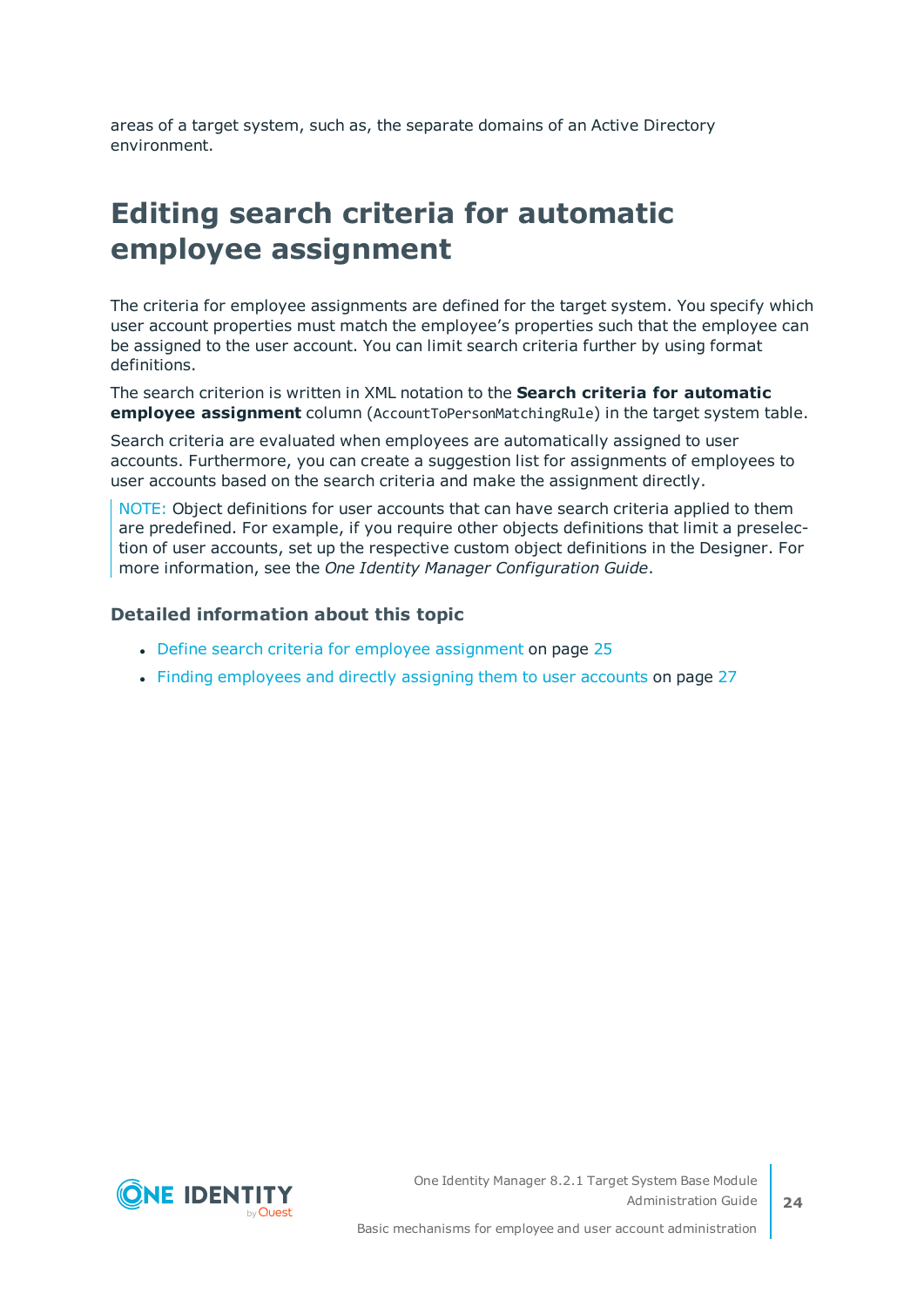## <span id="page-24-0"></span>**Define search criteria for employee assignment**

### **Figure 5: Search criteria for employee assignment**

| Search Criteria                                                                                                                                                |                                                                             |                                                                                                                                                                  |                                    |                               |
|----------------------------------------------------------------------------------------------------------------------------------------------------------------|-----------------------------------------------------------------------------|------------------------------------------------------------------------------------------------------------------------------------------------------------------|------------------------------------|-------------------------------|
| [1, Add   2, Remove   c Change operator<br>Li Active Directory user accounts<br><b>Bog</b> AND<br>-BO CentralAccount <-> SAMAccountName<br><b>Qi</b> Universal | Apply to<br>Employee column<br>User account column<br>Add format            | ADS-T-ADSAccount - 2 - Active Directory user ad =<br>$\bullet$<br>OER-T-Person - CentralAccount<br>$\overline{\phantom{0}}$<br>ADS-T-ADSAccount - SAMAccountName | Apply format<br>Apply format       | → Object Properties           |
| <b>E-E- AND</b><br>-DD CentralAccount <-> cn                                                                                                                   | <b>B</b> Use all characters<br>高<br>Fromposition 1<br><b>Format preview</b> | <b>O</b> Use range<br>후<br>Character count 19                                                                                                                    | ×<br>$\frac{1}{\sqrt{2}}$          |                               |
|                                                                                                                                                                | The quick brown fox jumps over the lazy dog.<br>The quick brown fox         |                                                                                                                                                                  |                                    | $\leftarrow$ Formatting Rules |
| <b>C</b> Reload<br>Suggested assignments (4)<br>User account                                                                                                   | No employee assignment (119)<br>Assigned user accounts (0)<br>Employee      | Selection                                                                                                                                                        |                                    |                               |
| $\oplus \bigotimes$ Berlin<br>Achim Andreas<br>$\oplus$ Dresden<br>← Baldus Theodor<br>Fahrrad Didax<br>Freiberg Jochen<br>Assignselected                      |                                                                             | Select employee<br>Select employee<br>Select employee<br>Select employee                                                                                         | $\overline{\phantom{a}}$<br>π<br>同 | $\rightarrow$ Assignments     |

NOTE: One Identity Manager supplies a default mapping for employee assignment. Only carry out the following steps when you want to customize the default mapping.

#### *To define search criteria for employee assignment*

- 1. In the Manager, select the **Target system type > <target system>** category.
- 2. Select the target system in the result list and run the **Define search criteria for employee assignment** task.
- 3. Select the object definition for the mapping.

NOTE: Object definitions for user accounts that can have search criteria applied to them are predefined. For example, if you require other objects definitions that limit a preselection of user accounts, set up the respective custom object definitions in the Designer. For more information, see the *One Identity Manager Configuration Guide*.

a. To add a new object definition, click **Add > Criteria**. Use the **Apply to** menu item to select the object definition that the search criteria was defined for.

The search criteria is applied to all user accounts if no object definition is selected.

b. To change the object definition of an existing search criterion, select the search criterion in the **Search criteria** view. Use the **Apply to** menu item to select the object definition that the search criteria was defined for.

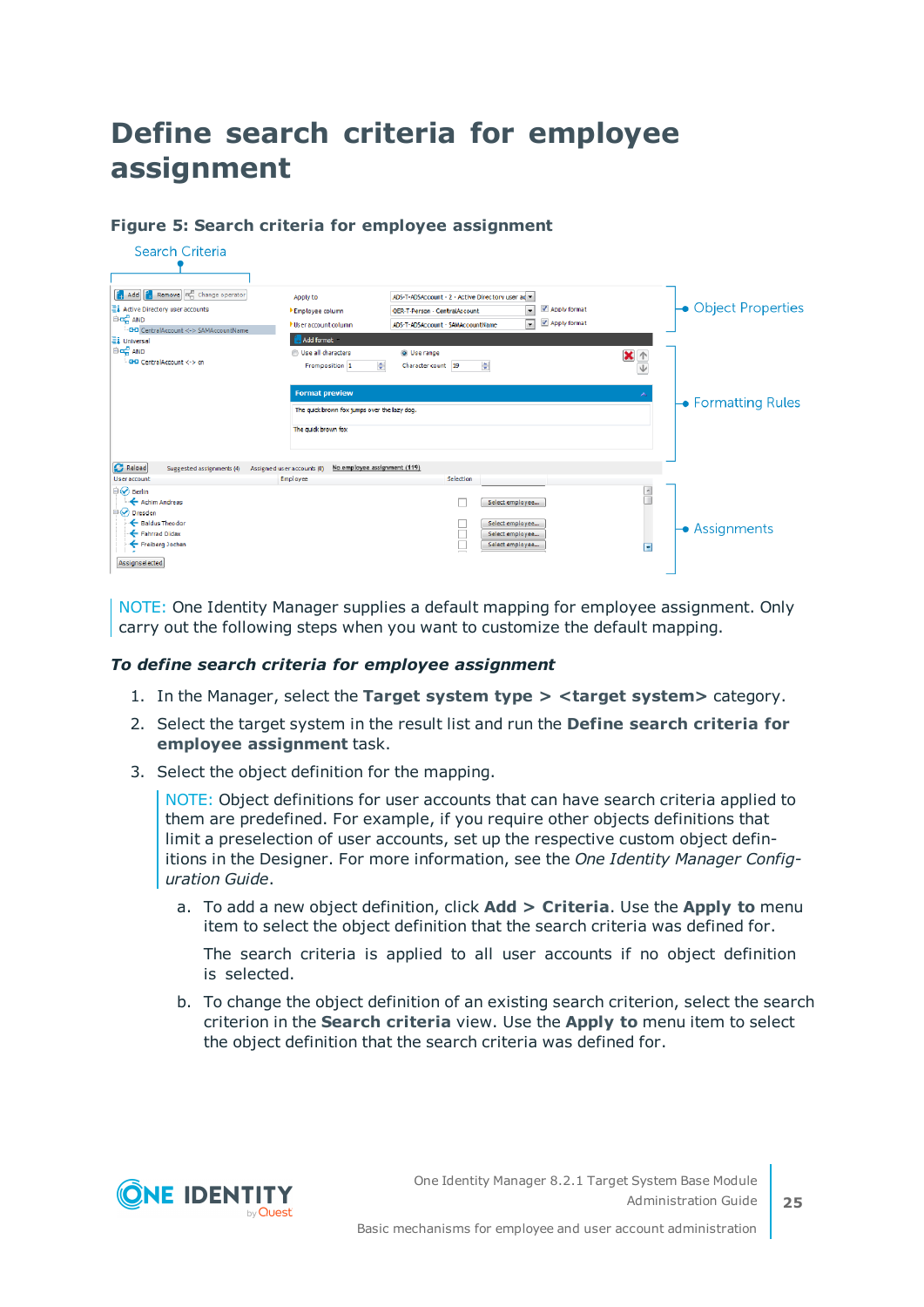If the existing selection is deleted, the search criterion is applied to all user accounts.

- 4. Select the object properties to map.
	- <sup>l</sup> **Column for employee**: Select the column in the Employee table on which the search is carried out.
	- <sup>l</sup> **Column for user account**: Select the column in the user account table that supplies the value for searching for a person.
- 5. Define the formatting rule to limit the search criteria.

In the **Add format** menu, select a format template. Define the formatting rule to apply to the search string. You can combine different format templates.

|  | <b>Table 4: Format templates</b> |
|--|----------------------------------|
|  |                                  |

| <b>Format</b><br>template                   | <b>Meaning</b>                                                                                                                                                   |
|---------------------------------------------|------------------------------------------------------------------------------------------------------------------------------------------------------------------|
| Character<br>range                          | Characters in the character string to be used as the search<br>criterion.                                                                                        |
| Crop to fixed<br>length                     | Defines the length of the character string to search for. Use fill<br>characters at the beginning or end of the string to ensure it<br>reaches the fixed length. |
| Remove leading<br>or trailing<br>characters | Characters that are to be removed at the start or end of the<br>character string. The remaining string forms the search criteria.                                |
| Split value                                 | Characters for which the character string should be split and for<br>which the remaining parts should be used as a search criterion.                             |

6. Test the format rules.

In the **Format preview** view, enter a character string to which the formatting is applied. Use this to test the effects of your search criteria formatting.

7. Apply the formatting rules.

Enable **Use format** on the columns on which to limit the search criteria.

8. Save the changes.

Different object properties can be joined for search criteria. Both AND and OR operators can be used.

#### **Example: AND operator**

To assign employees to Notes user accounts, the surname as well as first name must be the same for the employee and the user account. The following table columns are

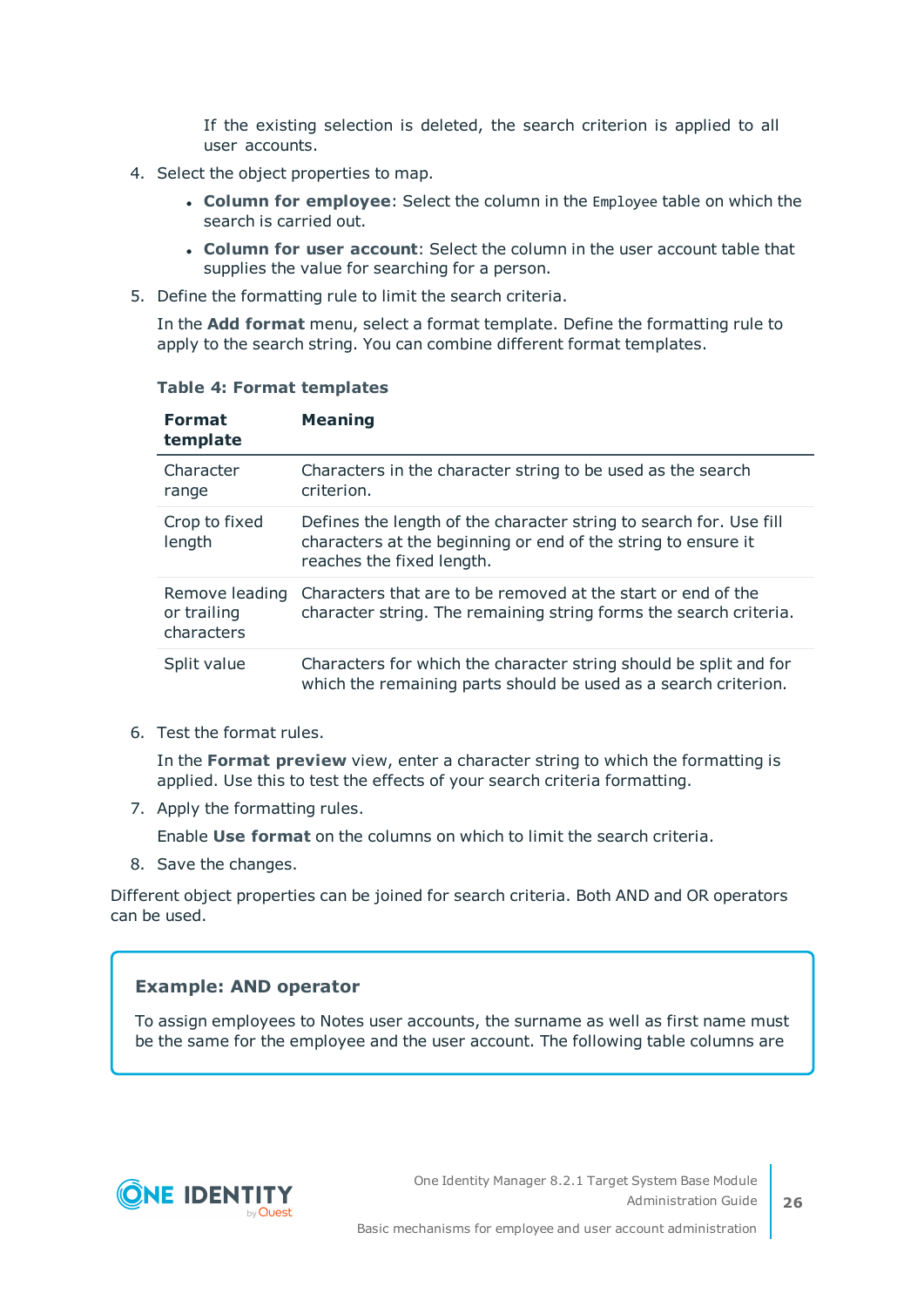```
mapped:
```

```
AND
Person.Firstname – NotesUser.Firstname
Person.LastName – NotesUser.LastName
```
### **Example: OR operator**

To assign employees to Active Directory user accounts, either the employee's central user account and the user account's login name must be identical or the employee's full name and the user account's display name. The following table columns are mapped:

OR

Person.CentralAccount – ADSAccount.SAMAccountName

Person.InternalName – ADSAccount.DisplayName

#### *To link object properties in search criteria*

- 1. In the **Search criteria** view, select the operator to which you want to add another object property. Click **Change operator** to select the operator for the link.
- 2. Click **Add > Criteria**.
- 3. Select the object properties to map.
- 4. Select the object properties to be mapped.
- 5. If you want to nest links, click **Add > AND operator** or **Add > OR operator** and rerun steps 2 to 4.
- 6. Save the changes.

#### *To delete search criteria*

- 1. Mark the search criteria and click **Delete**.
- <span id="page-26-0"></span>2. Save the changes.

## **Finding employees and directly assigning them to user accounts**

Based on the search criteria, you can create a suggestion list for the assignment of employees to user accounts and make the assignment directly. User accounts are grouped in different views for this.



Basic mechanisms for employee and user account administration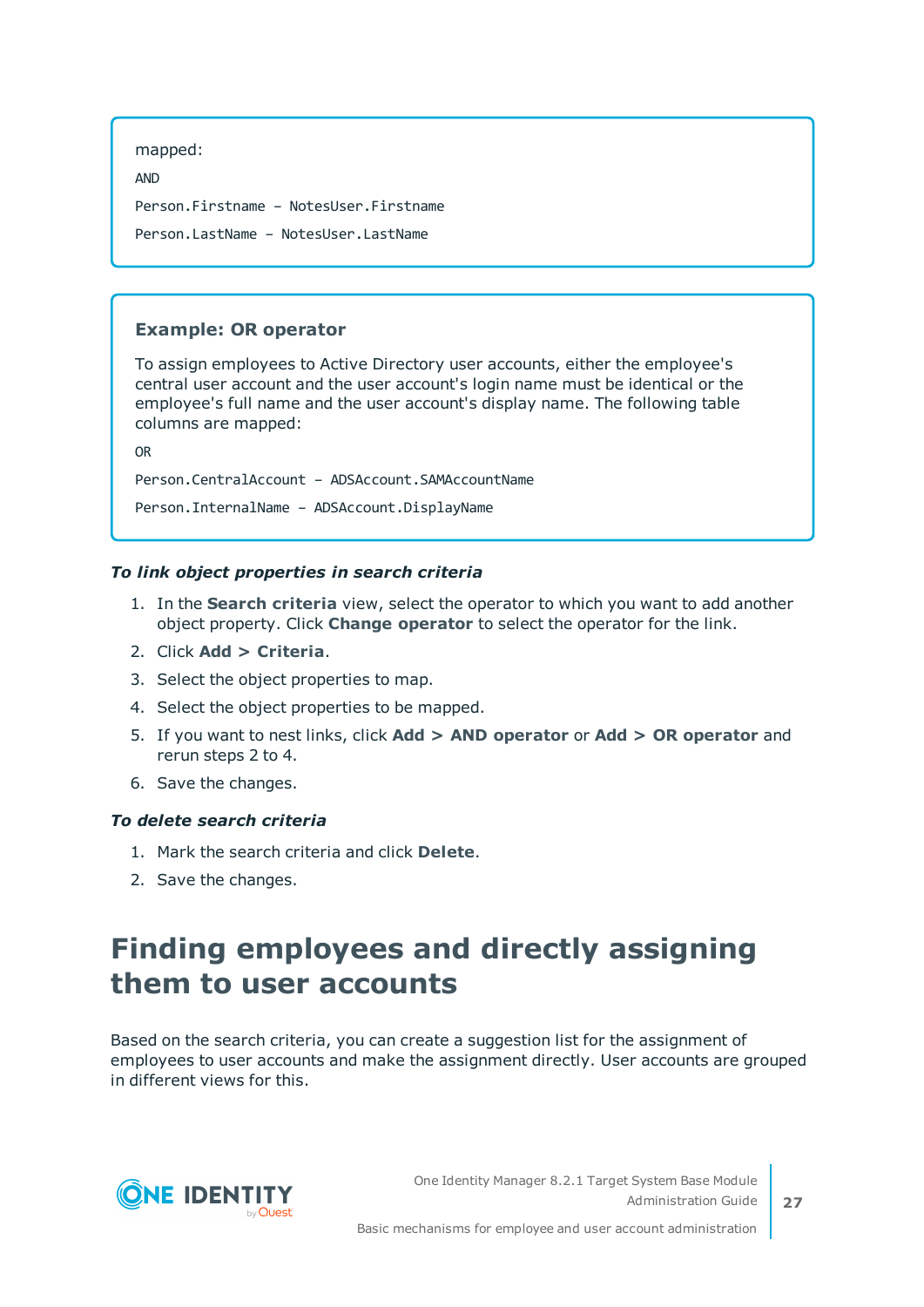#### **Table 5: Manual assignment view**

| <b>View</b>                       | <b>Description</b>                                                                                                                                                                  |
|-----------------------------------|-------------------------------------------------------------------------------------------------------------------------------------------------------------------------------------|
| Suggested<br>assignments          | This view lists all user accounts to which One Identity Manager can assign<br>an employee. All employees are shown who were found using the search<br>criteria and can be assigned. |
| Assigned<br>user<br>accounts      | This view lists all user accounts to which an employee is assigned.                                                                                                                 |
| Without<br>employee<br>assignment | This view lists all user accounts to which no employee is assigned and for<br>which no employee was found using the search criteria.                                                |

#### *To apply search criteria to user accounts*

<sup>l</sup> At the bottom of the **Define search criteria for employee assignment** form, click **Reload**.

All possible assignments based on the search criteria are found in the target system for all user accounts. The three views are updated.

TIP: By double-clicking on an entry in the view, you can view the user account and employee main data.

The assignment of employees to user accounts creates connected user accounts (**Linked** state). To create managed user accounts (**Linked configured** state), you can assign an account definition at the same time.

#### *To assign employees directly over a suggestion list*

- <sup>l</sup> Click **Suggested assignments**.
	- 1. Click the **Selection** box of all user accounts to which you want to assign the suggested employees. Multi-select is possible.
	- 2. (Optional) Select an account definition in the **Assign this account definition** menu, and select a manage level in the **Assign this account manage level** menu.
	- 3. Click **Assign selected**.
	- 4. Confirm the security prompt with **Yes**.

The employees determined using the search criteria are assigned to the selected user accounts. If an account definition was selected, this is assigned to all selected user accounts.

- OR -

#### <sup>l</sup> Click **No employee assignment**.

1. Click **Select employee** for the user account to which you want to assign an employee. Select an employee from the menu.



**28**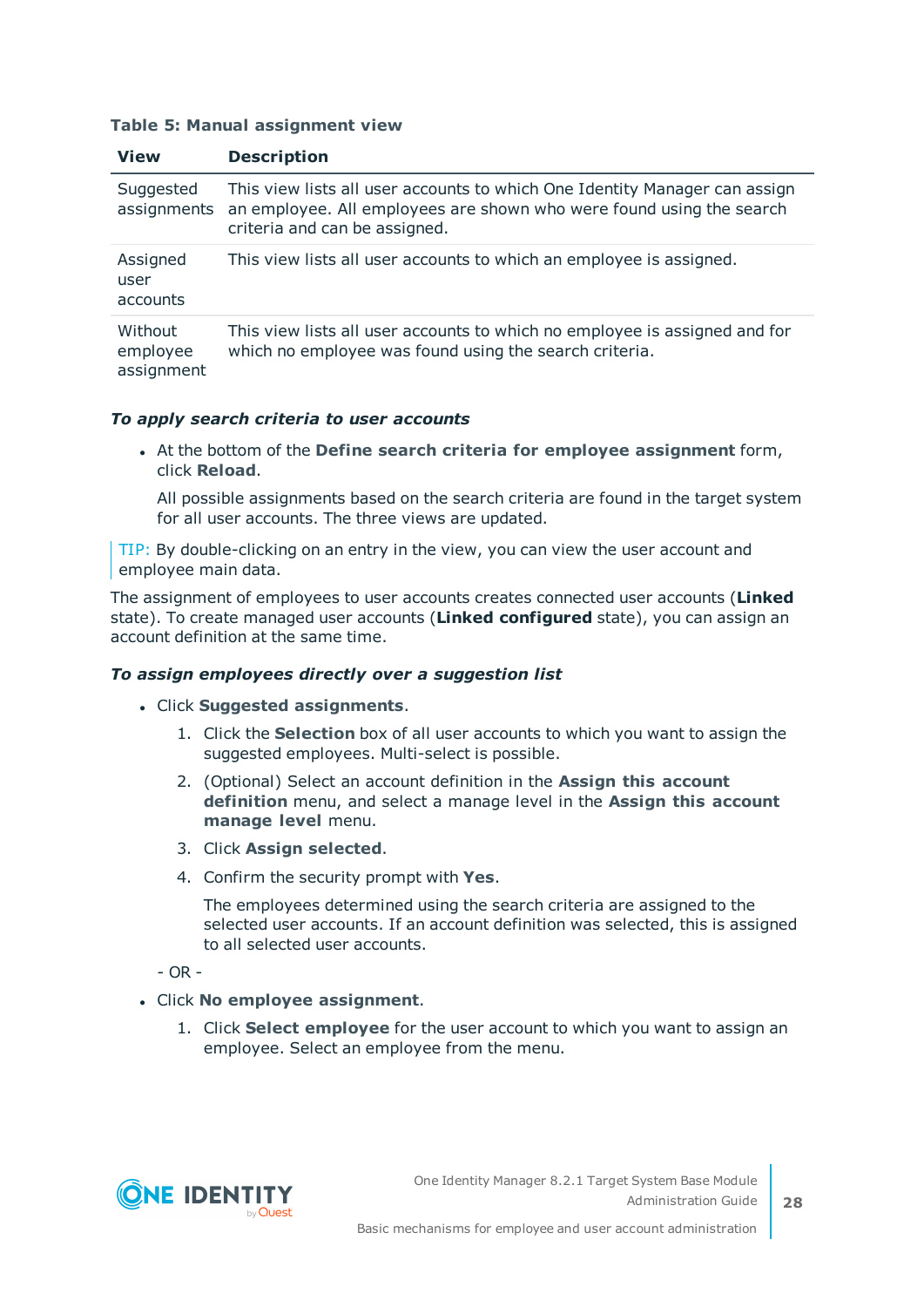- 2. Click the **Selection** box of all user accounts to which you want to assign the selected employees. Multi-select is possible.
- 3. (Optional) Select an account definition in the **Assign this account definition** menu, and select a manage level in the **Assign this account manage level** menu.
- 4. Click **Assign selected**.
- 5. Confirm the security prompt with **Yes**.

The employees displayed in the **Employee** column are assigned to the selected user accounts. If an account definition was selected, this is assigned to all selected user accounts.

#### *To remove assignments*

- <sup>l</sup> Click **Assigned user accounts**.
	- 1. Click the **Selection** box of all the user accounts you want to delete the employee assignment from. Multi-select is possible.
	- 2. Click **Remove selected**.
	- 3. Confirm the security prompt with **Yes**.

The assigned employees are removed from the selected user accounts.

### <span id="page-28-0"></span>**Modifying scripts for automatic employee assignment**

Automatic employee assignments are controlled through scripts. In **SEARCH** mode, these scripts assign existing employees to the user accounts based on the defined search criteria. The scripts for **CREATE** mode also define the properties that are initialized when a new person is generated. These scripts are implemented in a default One Identity Manager installation for each target system type. The name of this script is:

<target system type>\_PersonAuto\_Mapping\_<account type>

where:

 $\langle$ target system type $\rangle$  = short name of the addressed target system type

 $\langle$  account type $\rangle$  = Table containing the user accounts

TIP: You can customize scripts to extend search criteria for automatic employee assignment or the properties of new employees. The scripts can be overwritten. To do this, create a copy of the existing script and customize the copy.

In automatic employee assignment in **CREATE** mode, some properties of the user account are transferred to the new employee object. Initializing the employee properties is done using "VI\_PersonAuto\_<target system>". Initializing the properties when an employee is being created for a user account is done by evaluating the entry in the table DialogNotification. In this table the connected properties are mapped as a bidirectional pair through the formatting rules. Evaluation of entries in DialogNotification are exemplified in the following by showing initialization of an employee's surname:



**29**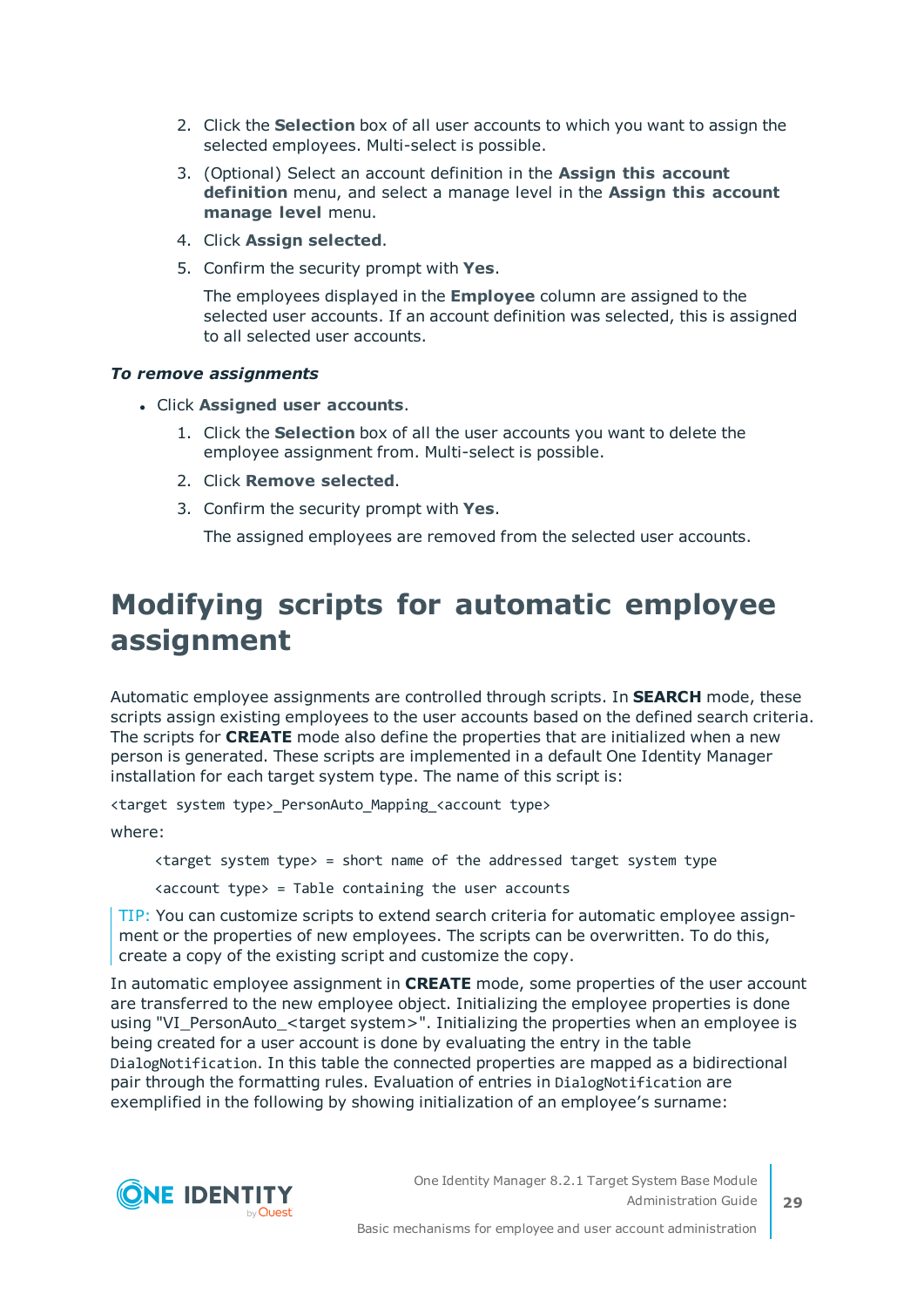#### **Example:**

The last name of an Active Directory user account is made up of the surname of the employee.

Value template for ADSAccount.Surname:

Value = \$FK(UID Person).Lastname\$

If the employee's surname changes, the last name of the Active Directory user changes, too. The column Person.Lastname is therefore the sender and the column ADSAccount.Surname is the receiver.

Relationship as in the table Dialognotification:

Person.Lastname -- > ADSAccount.Surname

The table DialogNotification can be used to help with the initialization of the properties for a new employee in that the relationships can be removed in reverse. The surname of an employee can be replaced with the surname of the Active Directory user. Thus, certain presets for the employee object can be automatically generated. However, only explicit relationships can be removed.

#### **Example:**

The display name of an Active Directory user account should be made up of the surname and the first name of an employee.

Relationships as in the table DialogNotification:

Person.Lastname -- > ADSAccount.Displayname

Person.Firstname -- > ADSAccount.Displayname

The Person.Firstname and Person.Lastname cannot be determined from the ADSAccount.Displayname, since this is a compound value.

You can use the script TSB PersonAuto GetPropMappings to make it easier to map employee properties to user account properties. This script evaluates the relationship of the properties as used in the table DialogNotification. The script creates a VB.Net script code and the possible assignments, when it is run by the System Debugger. This code can subsequently be inserted into the script <target system type> PersonAuto Mapping <account type>.

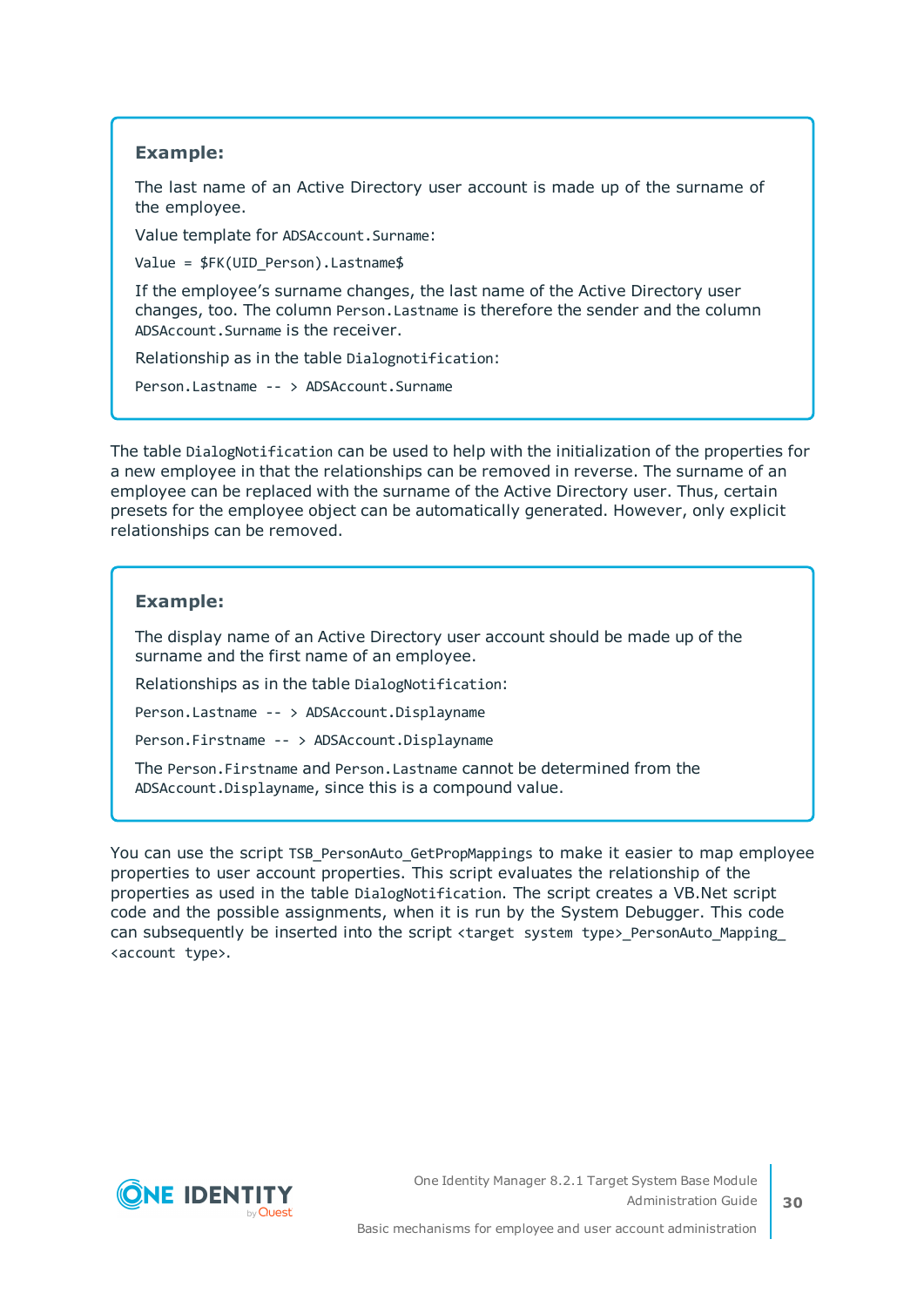```
Example: Generated TSB_PersonAuto_GetPropMappings script
' PROPERTY MAPPINGS ADSAccount - Person
' ADSAccount.Initials -- > Person.Initials
' ADSAccount.Locality-- > Person.City
...
Try
     myPers.PutValue("Initials", myAcc.GetValue("Initials").String)
Catch ex As Exception
End Try
Try
     myPers.PutValue("City", myAcc.GetValue("Locality").String)
Catch ex As Exception
End Try
...
```
## <span id="page-30-0"></span>**Deactivating and deleting employees and user accounts**

How employees are handled, particularly in the case of permanent or partial withdrawal of an employee, varies between individual companies. There are companies that never delete employees, and only deactivate them when they leave the company. Other firms delete the employee, but only after they have ensured that all the user accounts are removed.

How employees are handled when they are deactivated or deleted depends on the type of user account management. The following scenarios apply:

- 1. User accounts are linked to employees and managed through account definitions.
- 2. User accounts are linked to employees. No account definition is applied.

The following methods are available in the One Identity Manager standard version:

- Temporarily [deactivating](#page-31-0) employees
- [Permanently](#page-31-1) deactivating employees
- Deferred deletion of an [employee](#page-33-0)
- Disabling and deleting using account [definitions](#page-33-1)



Basic mechanisms for employee and user account administration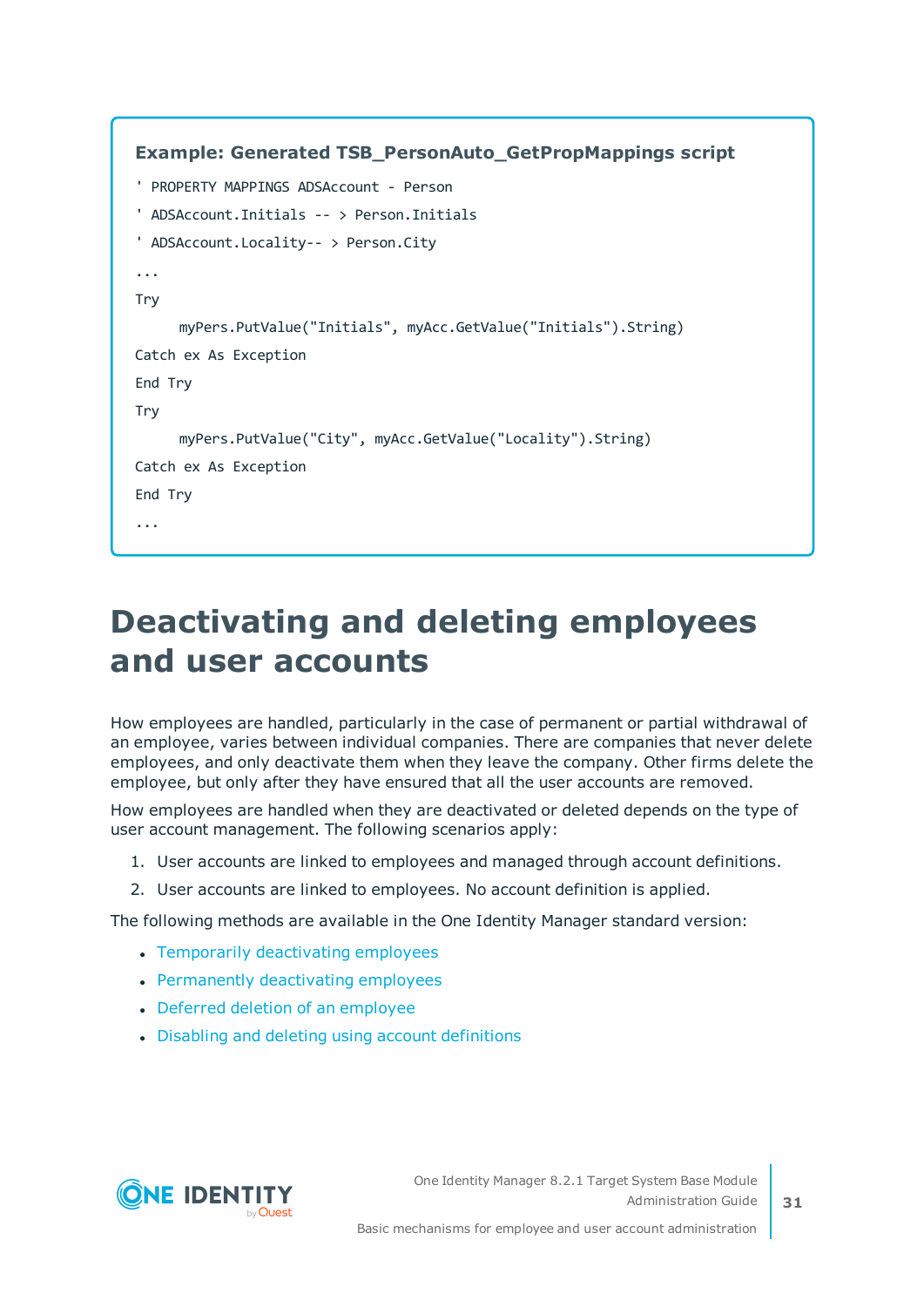## <span id="page-31-0"></span>**Temporarily deactivating employees**

The employee has temporarily left the company and is expected to return at a predefined date. The desired course of action could be to disable the user account and remove all group memberships. Or the user accounts could be deleted and reestablished with the employee's return, even if it is with a new system identification number (SID).

Temporary disabling of an employee is triggered by:

- <sup>l</sup> The**Temporary disabled** option
- <sup>l</sup> The start and end date for deactivation (**Temporary disabled from** and **Temporary disabled until**)

#### NOTE:

- <sup>l</sup> Configure the **Lock accounts of employees that have left the company** schedule in the Designer. This schedule checks the start date for disabling and sets the **Temporarily disabled** option when it is reached.
- <sup>l</sup> In the Designer, configure the **Enable temporarily disabled accounts** schedule. This schedule monitors the end date of the disabled period and enables the employee with their user accounts when the date expires. Employee's user accounts that were disabled before the period of temporary absence are also reenabled once the period has expired.

Scenario: user accounts are linked to employees and are managed through account definitions.

• Specify in the account definitions, how temporary disabling of an employee affects the user account.

Scenario: user accounts are linked to employees. No account definition is applied.

<sup>l</sup> Specify the desired behavior using the **QER | Person | TemporaryDeactivation** configuration parameter. If the configuration parameter is set, the employee's user accounts are locked if the employee is permanently or temporarily disabled. If the configuration parameter is not set, the employee's properties do not have any effect on the associated user accounts.

### **Related topics**

• Disabling and deleting using account [definitions](#page-33-1) on page 34

## <span id="page-31-1"></span>**Permanently deactivating employees**

Employees can be deactivated permanently when, for example, they leave the company. It might be necessary, to remove access to this employee's entitlements in connected target systems and their company resources.

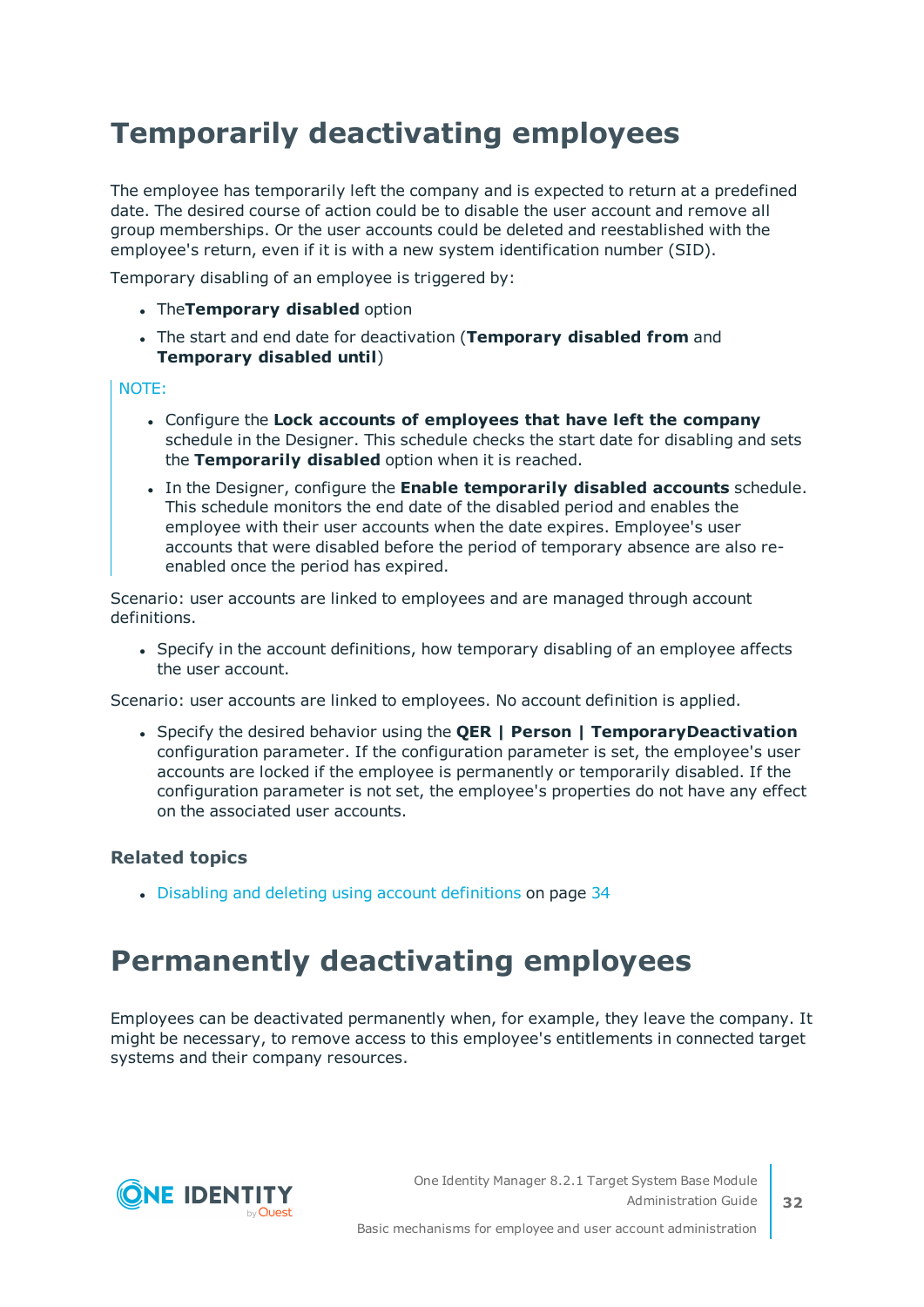Effects of permanent deactivating an identity are:

- The employee cannot be assigned to employees as a manager.
- The employee cannot be assigned to roles as a supervisor.
- The employee cannot be assigned to attestation policies as an owner.
- <sup>l</sup> There is no inheritance of company resources through roles, if the additional **No inheritance** option is set for an employee.
- Employee user accounts are locked or deleted and then removed from group memberships.

Trigger permanent deactivation through:

<sup>l</sup> The **Deactivate employee permanently** task

This task ensures that the **Permanently deactivates** option is enabled and the leaving date and last working day are set to the current date.

• The leaving date is reached

NOTE:

- <sup>l</sup> In the Designer, check the **Lock accounts of employees that have left the company** schedule. This schedule regularly checks the leaving date and sets the **Permanently deactivated** option on reaching the date.
- <sup>l</sup> The **Re-enable employee** task ensures that the employee is re-enabled.
- **.** The **Denied** certification status

If an employee's certification status is set to **Denied** manually or as a result of attestation, the employee is immediately permanently deactivated. When the employee's certification status is changed to **Certified**, the employee is activated again.

NOTE: This function is only available if the Attestation Module is installed.

Scenario: user accounts are linked to employees and are managed through account definitions.

• Specify in the account definitions, how temporary deactivating of an employee affects the user account.

Scenario: user accounts are linked to employees. No account definition is applied.

<sup>l</sup> Specify the desired behavior using the **QER | Person | TemporaryDeactivation** configuration parameter. If the configuration parameter is set, the employee's user accounts are locked if the employee is permanently or temporarily deactivated. If the configuration parameter is not set, the employee's properties do not have any effect on the associated user accounts.

#### **Related topics**

• Disabling and deleting using account [definitions](#page-33-1) on page 34

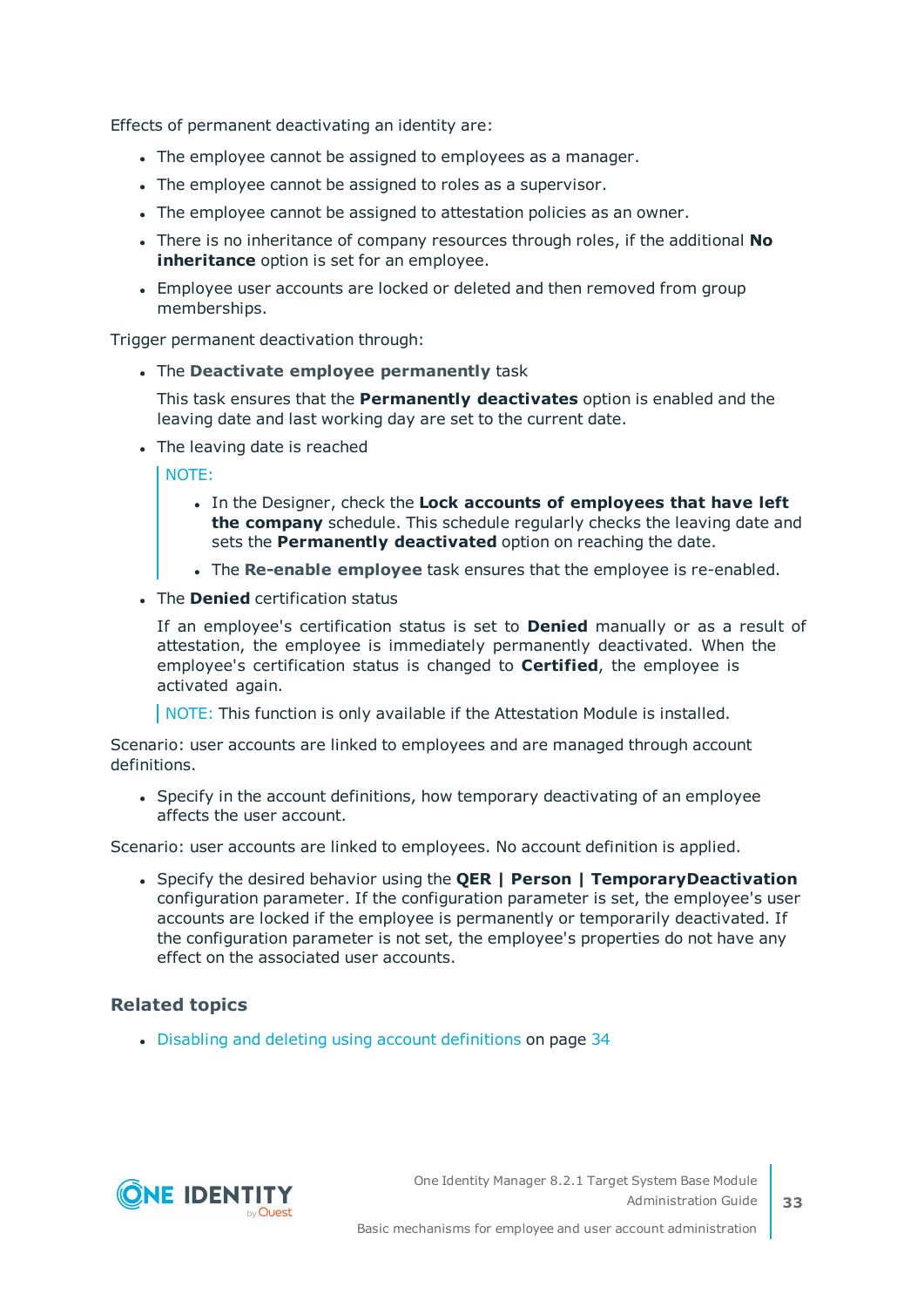## <span id="page-33-0"></span>**Deferred deletion of an employee**

When an employee is deleted, they are tested to see if user accounts and company resources are still assigned, or if there are still pending requests in the IT Shop. The employee is marked for deletion and therefore locked out of further processing. Before an employee can finally be deleted from the One Identity Manager database, you need to delete all company resource assignments and close all requests. You can do this manually or implement custom processes to do it. All the user accounts linked to one employee could be deleted by default by One Identity Manager once this employee has been deleted. If no more company resources are assigned, the employee is finally deleted.

Scenario: user accounts are linked to employees and are managed through account definitions.

• Specify in the account definitions, how deletion of an employee affects their user accounts. The user accounts can be locked or enabled for the period that deletion is deferred. In any case, the user accounts are deleted from the One Identity Manager database once the deferred deletion period has expired.

Scenario: user accounts are linked to employees. No account definition is applied.

• Implement custom processes to delete linked user accounts. The employee stays marked for deletion until all user accounts are deleted and assignments to company resources have been removed. The user accounts remain enabled with deferred deletion until they are physically deleted.

#### **Related topics**

• Disabling and deleting using account [definitions](#page-33-1) on page 34

### <span id="page-33-1"></span>**Disabling and deleting using account definitions**

If user accounts are managed through account definitions, you can specify the desired behavior for handling user accounts and group memberships through account definitions and manage levels for temporary disabling, permanent disabling, deletion, and security risk to employees.

You can define special handling for each target system belonging to a target system type, through the relationship between the target system and account definition. For [more](#page-9-0) [information,](#page-9-0) see Using account definitions to create user accounts on page 10.

You can configure the following behavior:

1. Assigning account definitions to employees

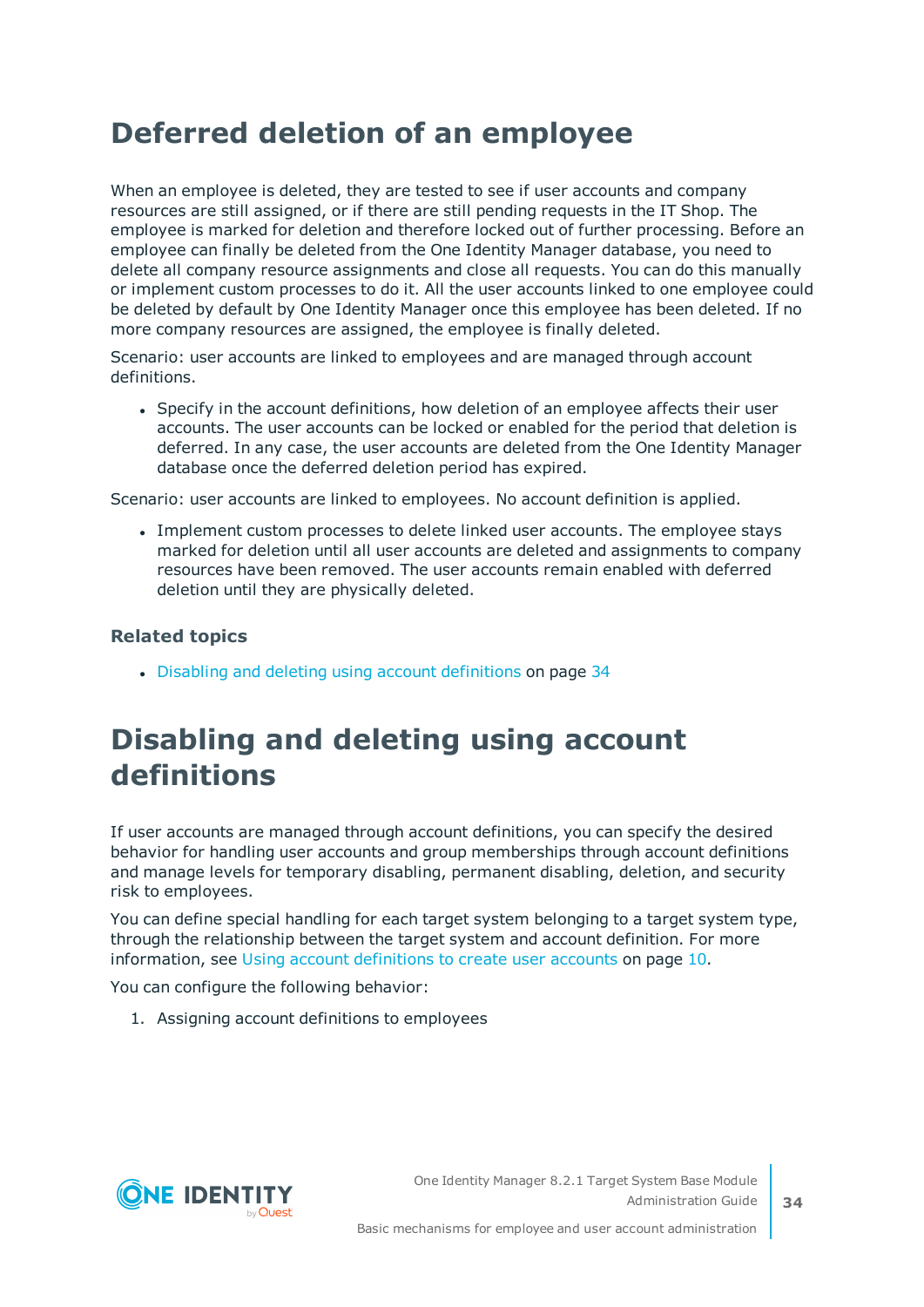The effects on account definition inheritance of temporary disabling, permanent disabling, deletion, and security risk to employees is specified for each account definition. The settings of previous account definitions are overwritten.

You may want employees that are disabled or marked for deletion to inherit account definitions to ensure that all necessary permissions are made immediately available when the employee is reactivated at a later time.

IMPORTANT: As long as an account definition applies to an employee, this employee keeps its linked user accounts. If the account definition assignment no longer applies, the user account created through this account definition is deleted.

The following user account definition options are available for mapping behavior.

#### **Table 6: Main data of an account definition for the assignment behavior of the account**

| <b>Property</b>                                      | <b>Description</b>                                                                                             |
|------------------------------------------------------|----------------------------------------------------------------------------------------------------------------|
| Retain account definition<br>if permanently disabled | Specifies the account definition assignment to<br>permanently deactivated employees.                           |
|                                                      | Option set: the account definition assignment remains<br>in effect. The user account stays the same.           |
|                                                      | Option not set: the account definition assignment is not<br>in effect. The associated user account is deleted. |
| Retain account definition<br>if temporarily disabled | Specifies the account definition assignment to<br>temporarily deactivated employees.                           |
|                                                      | Option set: the account definition assignment remains<br>in effect. The user account stays the same.           |
|                                                      | Option not set: the account definition assignment is not<br>in effect. The associated user account is deleted. |
| Retain account definition<br>on deferred deletion    | Specifies the account definition assignment on deferred<br>deletion of employees.                              |
|                                                      | Option set: the account definition assignment remains<br>in effect. The user account stays the same.           |
|                                                      | Option not set: the account definition assignment is not<br>in effect. The associated user account is deleted. |
| Retain account definition<br>on security risk        | Specifies the account definition assignment to<br>employees posing a security risk.                            |
|                                                      | Option set: the account definition assignment remains<br>in effect. The user account stays the same.           |
|                                                      | Option not set: the account definition assignment is not<br>in effect. The associated user account is deleted. |
|                                                      |                                                                                                                |

#### 2. Handling user accounts and employees

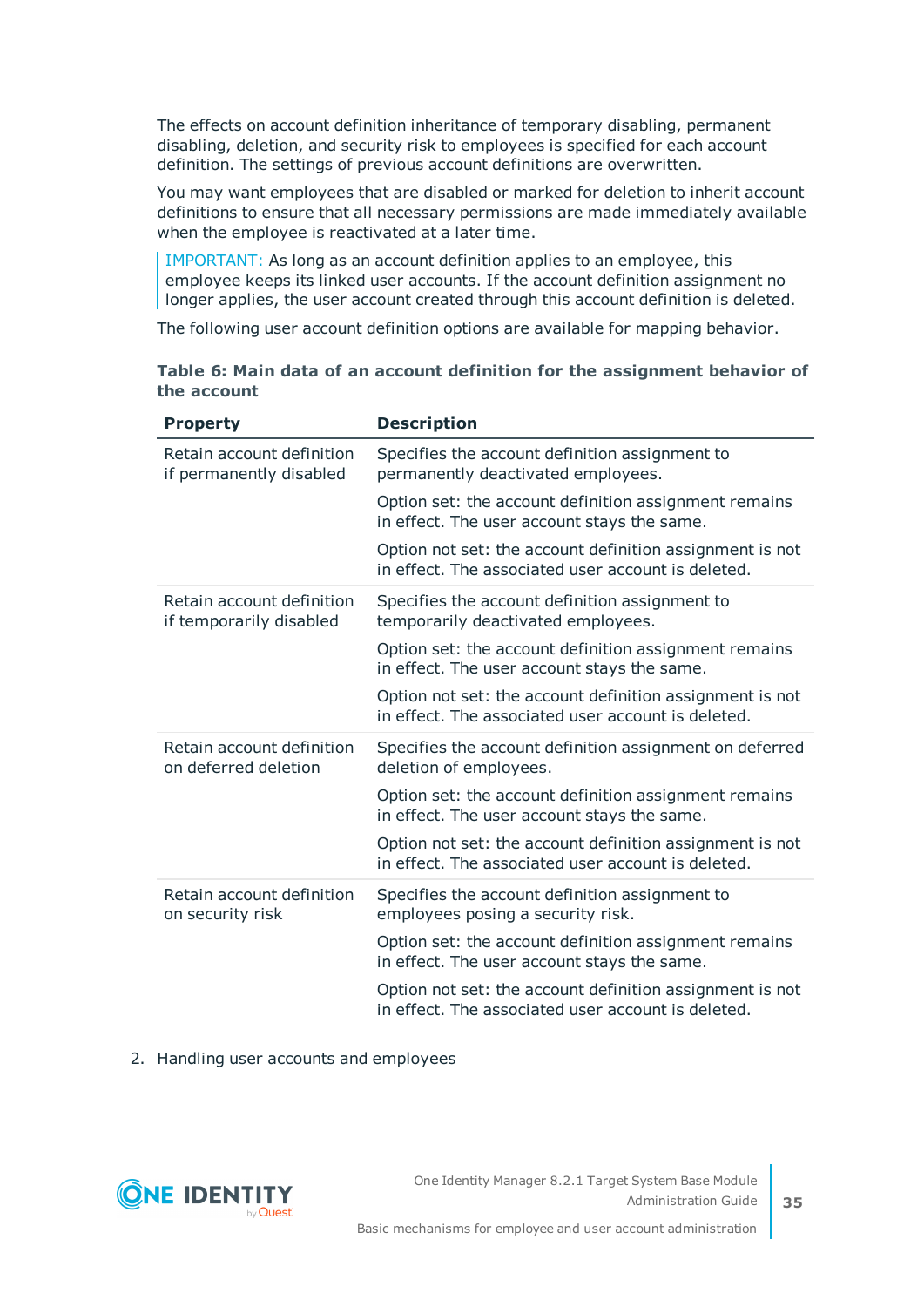The effects on user accounts of temporary disabling, permanent deactivating, deletion, and security risk of an employee is specified for each manage level.

In order to remove permissions from an employee when they are being deactivated or deleted, the employee's user accounts can be locked. If the employee is reinstated at a later date, the user accounts are also reactivated.

The following options are available for each manage level on an account definition for handling user accounts.

#### **Table 7: Main data for a manage level for handling user accounts**

| <b>Property</b>       | <b>Description</b>                                  |
|-----------------------|-----------------------------------------------------|
| Lock user accounts if | Specifies whether user accounts of temporarily      |
| temporarily disabled  | deactivated employees are locked.                   |
| Lock user accounts if | Specifies whether user accounts of permanently      |
| permanently disabled  | deactivated employees are locked.                   |
| Lock user accounts if | Specifies whether user accounts of employees        |
| deletion is deferred  | marked for deletion are locked.                     |
| Lock user accounts if | Specifies whether user accounts of employees posing |
| security is at risk   | a security risk are locked.                         |

3. Inheritance of group memberships by the employee's user accounts

The effects on user accounts of temporary deactivation, permanent deactivation, deletion, and security risk of an employee is specified for each manage level.

If an employee is deactivated or marked for deletion, inheritance of groups memberships can be suppressed for the account definition target system. You might want this behavior if an employee's user accounts and mailboxes are locked and therefore cannot be included in distribution lists. During this deactivation period, no inheritance processes should be calculated for this employee. Existing group memberships are deleted.

The following options are available for each manage level on an account definition for handling group memberships.

| <b>Property</b>      | <b>Description</b>                                         |
|----------------------|------------------------------------------------------------|
| Retain groups if     | Specifies whether user accounts of temporarily deactivated |
| temporarily disabled | retain their group memberships.                            |
| Retain groups if     | Specifies whether user accounts of permanently             |
| permanently disabled | deactivated employees inherit group memberships.           |
| Retain groups on     | Specifies whether user accounts of employees marked for    |
| deferred deletion    | deletion retain their group memberships.                   |

**Table 8: Master data of a manage level for handling group memberships**

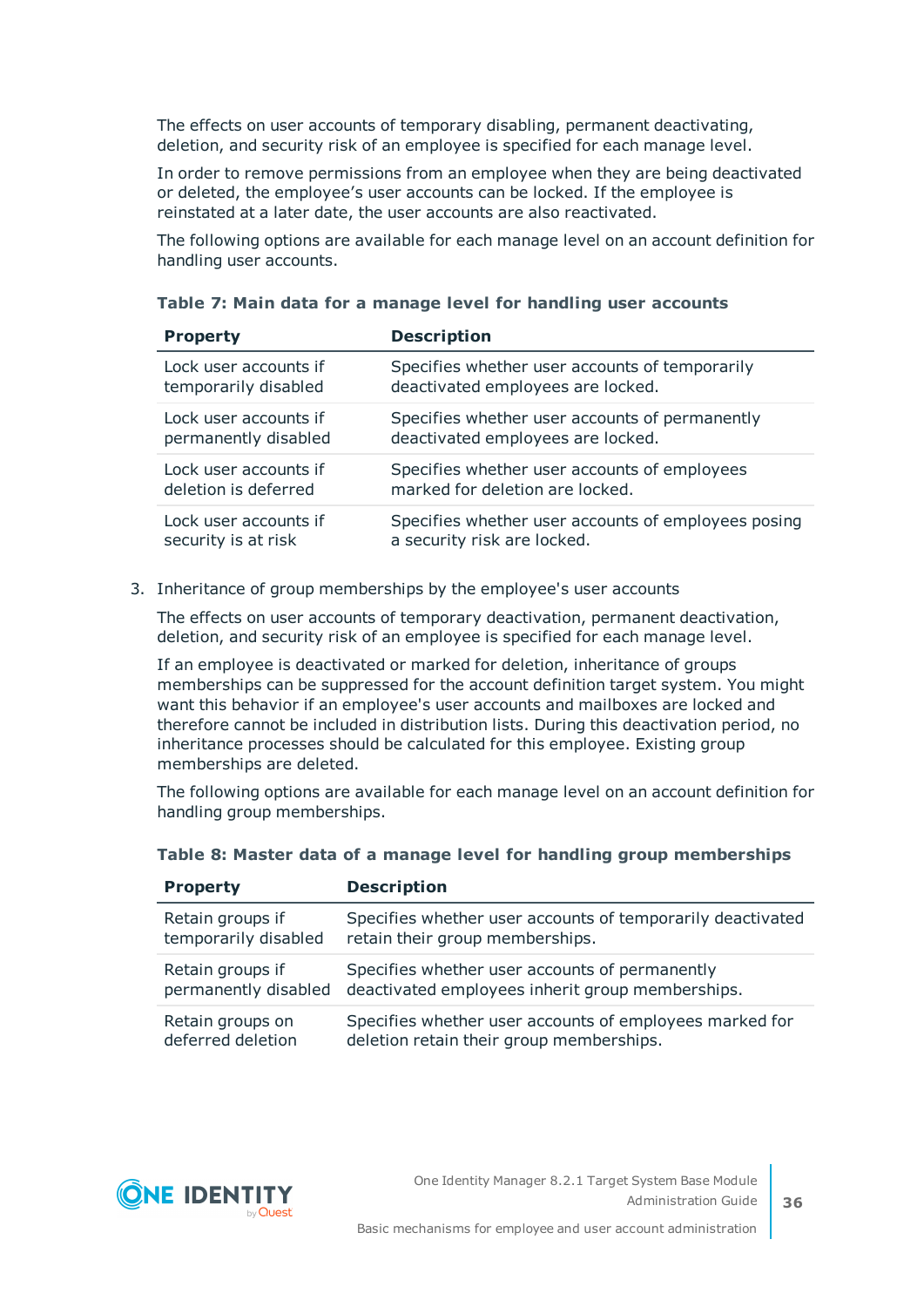| <b>Property</b>       | <b>Description</b>                                          |
|-----------------------|-------------------------------------------------------------|
| Retain groups on      | Specifies whether user accounts of employees posing a       |
| security risk         | security risk retain their group memberships.               |
| Retain groups if user | Specifies whether disabled user accounts retain their group |
| account disabled      | memberships.                                                |



Basic mechanisms for employee and user account administration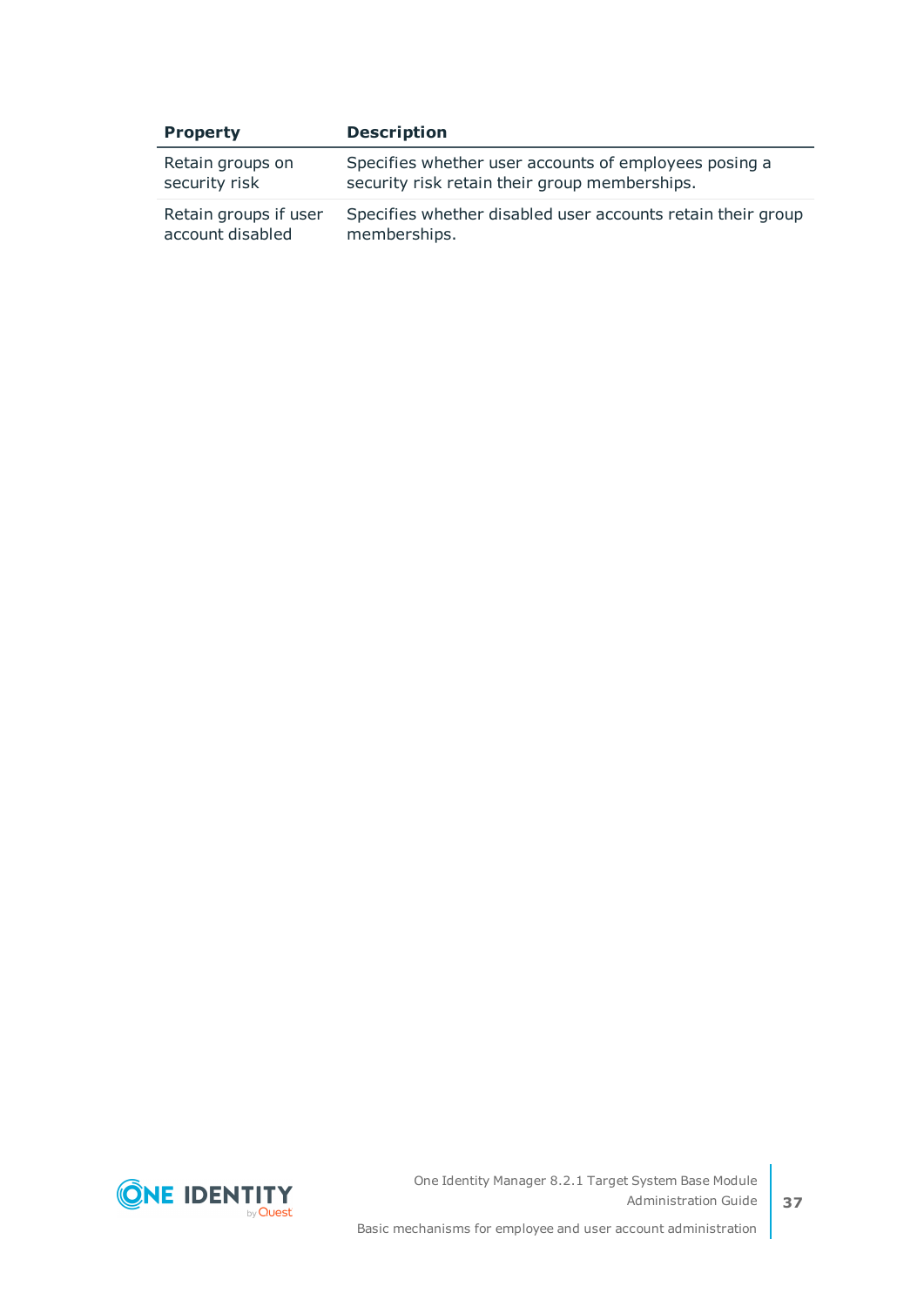# **The Unified Namespace**

<span id="page-37-0"></span>The Unified Namespace is a virtual system in which different target systems can be mapped with their structures, user accounts, system entitlements and memberships. The Unified Namespace allows a general, cross-target system mapping of all connected target systems. This means that target systems like Active Directory domains can be mapped just the same as custom target systems.

You can use other Unified Namespace core functionality across target systems by mapping target systems in the One Identity Manager, such as identity audit, attestation, or report functions. You are supplied with several reports by default.

### **Detailed information about this topic**

- Mapping target system objects in Unified [Namespace](#page-37-1) on page 38
- Special features for mapping object [properties](#page-43-0) on page 44
- . One Identity Manager users for [managing](#page-44-0) target systems in Unified [Namespace](#page-44-0) on page 45
- Displaying Unified [Namespace](#page-45-0) objects on page 46
- Reports about a target system in the Unified [Namespace](#page-45-1) on page 46
- <span id="page-37-1"></span>• Reports about all target systems in the Unified [Namespace](#page-48-0) on page 49

## **Mapping target system objects in Unified Namespace**

Each Unified Namespace object type joins the various tables of the One Identity Manager schema required for mapping connected target systems. The various target system tables are joined in database layers. This allows different object properties to be mapped uniformly.

Use the following database views to run compliance checks or attestation across target systems and also to create reports across target systems.

#### Target systems (UNSRoot)

The UNSRoot view maps the base objects of target system synchronization.



One Identity Manager 8.2.1 Target System Base Module Administration Guide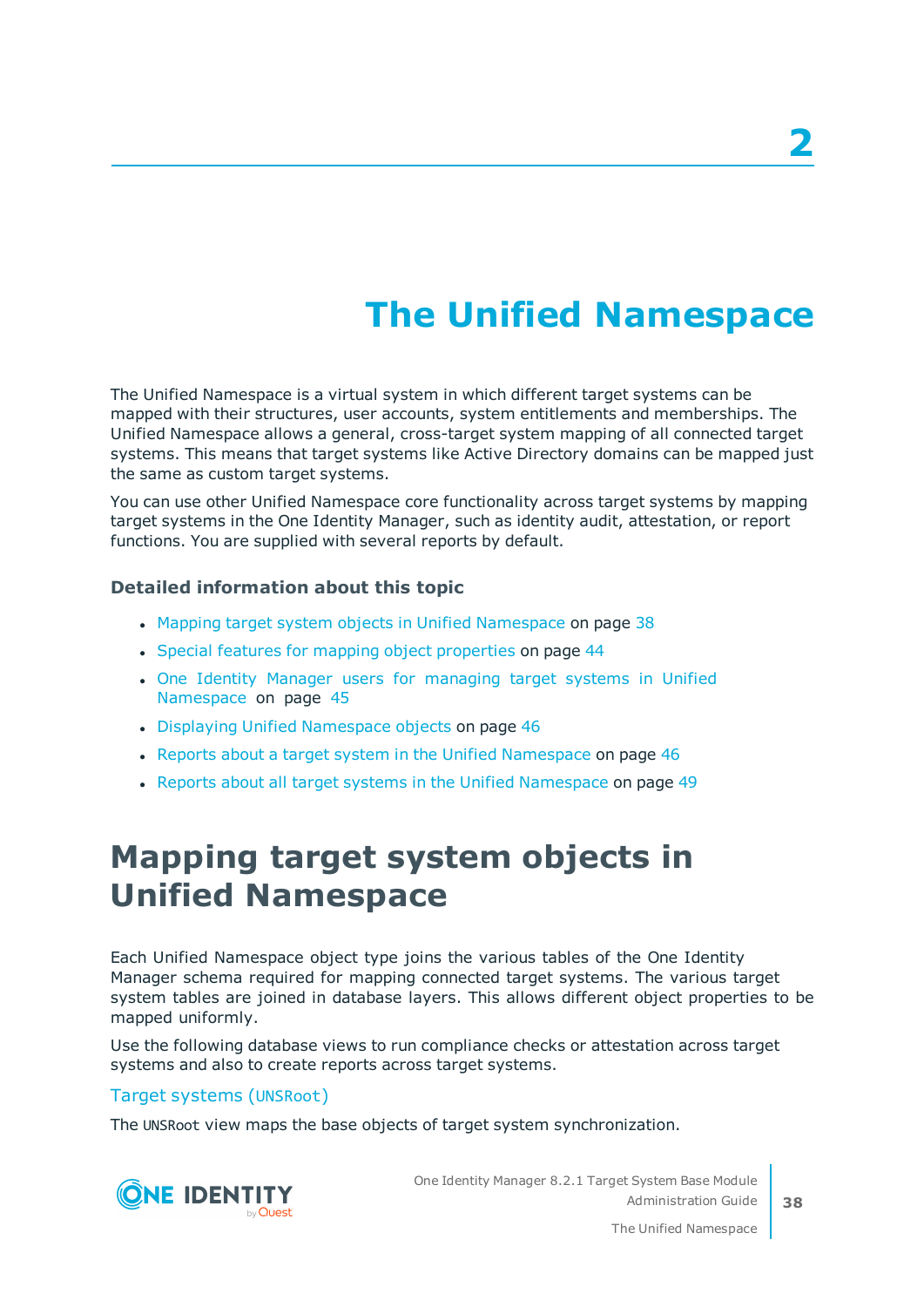| <b>Target system type</b>            | <b>Table</b>    |
|--------------------------------------|-----------------|
| <b>Active Directory</b>              | ADSDomain       |
| Microsoft Exchange                   | EX0Organization |
| <b>SharePoint</b>                    | <b>SPSSite</b>  |
| <b>SharePoint Online</b>             | 03SSite         |
| <b>HCL Domino</b>                    | NotesDomain     |
| SAP $R/3$                            | SAPMandant      |
| <b>LDAP</b>                          | LDPDomain       |
| Custom target systems                | <b>UNSRootB</b> |
| Unix                                 | <b>UNXHost</b>  |
| <b>Azure Active Directory</b>        | AADOrganization |
| Google Workspace                     | GAPCustomer     |
| Cloud target systems                 | <b>CSMRoot</b>  |
| <b>Oracle E-Business Suite</b>       | EBSSystem       |
| <b>Privileged Account Management</b> | PAGAppliance    |

### Container (UNSContainer)

The UNSContainer view maps the target system's container structures.

| <b>Target system type</b> | <b>Table</b>         |
|---------------------------|----------------------|
| <b>Active Directory</b>   | ADSContainer         |
| SharePoint                | <b>SPSWeb</b>        |
| SharePoint Online         | 03SWeb               |
| LDAP                      | <b>LDAPContainer</b> |
| Custom target systems     | <b>UNSContainerB</b> |
| Cloud target systems      | <b>CSMContainer</b>  |
| Google Workspace          | GAPOrgUnit           |

### User accounts (UNSAccount)

The UNSAccount view maps the user accounts of target system.

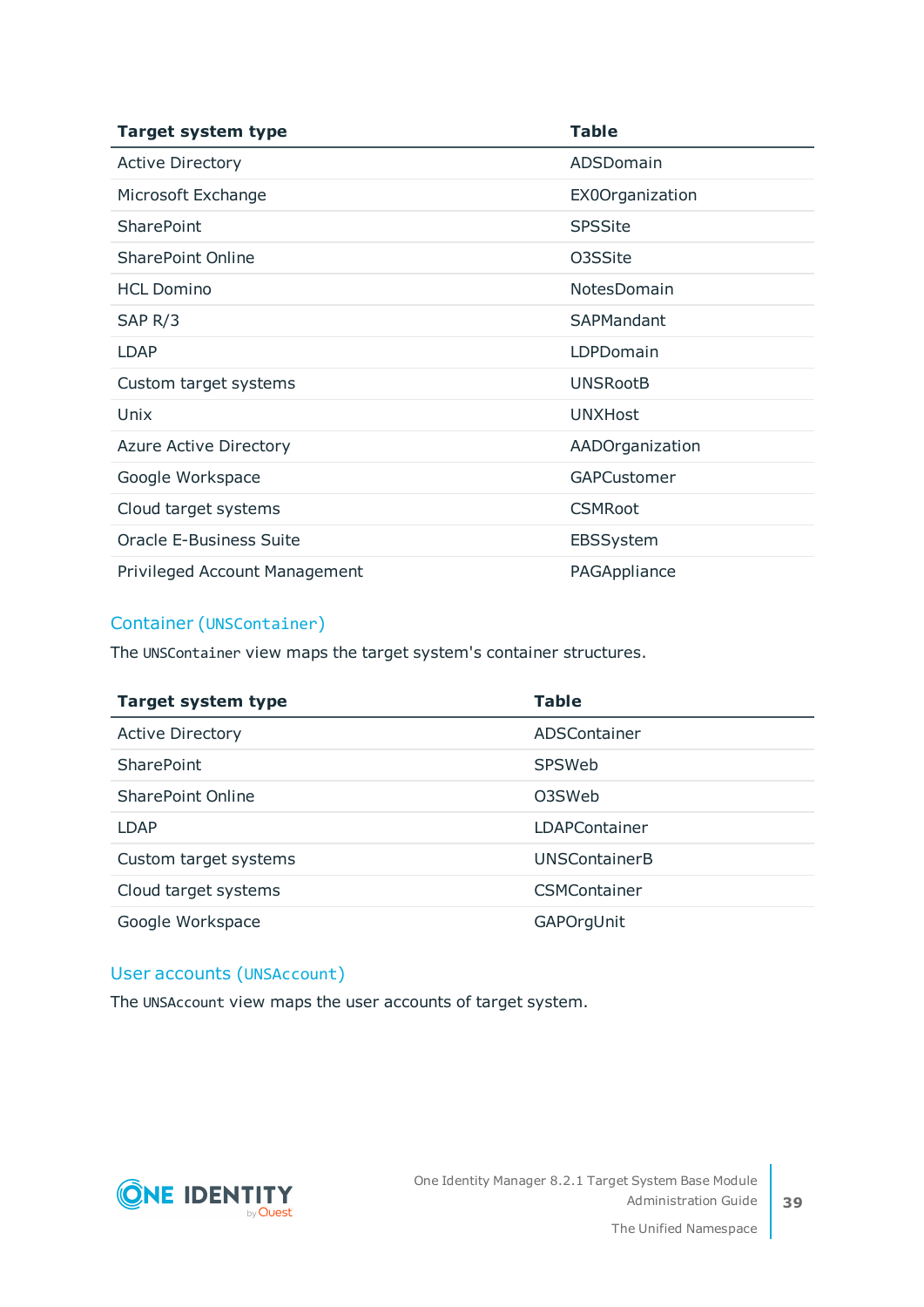| <b>Target system type</b>            | <b>Table</b>                            |
|--------------------------------------|-----------------------------------------|
| <b>Active Directory</b>              | ADSAccount, ADSContact                  |
| Microsoft Exchange                   | EX0MailUser, EX0MailContact, EX0Mailbox |
| SharePoint                           | <b>SPSUser</b>                          |
| <b>SharePoint Online</b>             | 03SUser                                 |
| <b>HCL Domino</b>                    | NotesUser                               |
| SAP $R/3$                            | SAPUser, SAPBWUser, SAPUserMandant      |
| <b>LDAP</b>                          | <b>LDAPAccount</b>                      |
| Custom target systems                | <b>UNSAccountB</b>                      |
| Unix                                 | <b>UNXAccount</b>                       |
| Azure Active Directory               | AADUser                                 |
| <b>Exchange Online</b>               | O3EMailbox, O3EMailContact, O3EMailUser |
| Google Workspace                     | GAPUser                                 |
| Cloud target systems                 | <b>CSMUser</b>                          |
| <b>Oracle E-Business Suite</b>       | <b>EBSUser</b>                          |
| <b>Privileged Account Management</b> | PAGUser                                 |

### System entitlements (UNSGroup)

The UNSGroup view maps the target system's system entitlements, such as groups, role, or profiles.

| <b>Target system type</b> | Table                                             |
|---------------------------|---------------------------------------------------|
| <b>Active Directory</b>   | ADSGroup                                          |
| Microsoft Exchange        | <b>EXODL</b>                                      |
| SharePoint                | SPSGroup, SPSRLAsgn                               |
| SharePoint Online         | O3SGroup, O3SRLAsgn                               |
| <b>HCL Domino</b>         | NotesGroup                                        |
| SAP R/3                   | SAPGrp, SAPProfile, SAPRole, SAPHRP, SAPBWP       |
| LDAP                      | LDAPGroup                                         |
| Custom target systems     | UNSGroupB, UNSGroupB1, UNSGroupB2, UNSGroupB3     |
| Unix                      | <b>UNXGroup</b>                                   |
| Azure Active Directory    | AADGroup, AADDeniedServicePlan, AADDirectoryRole, |



**40**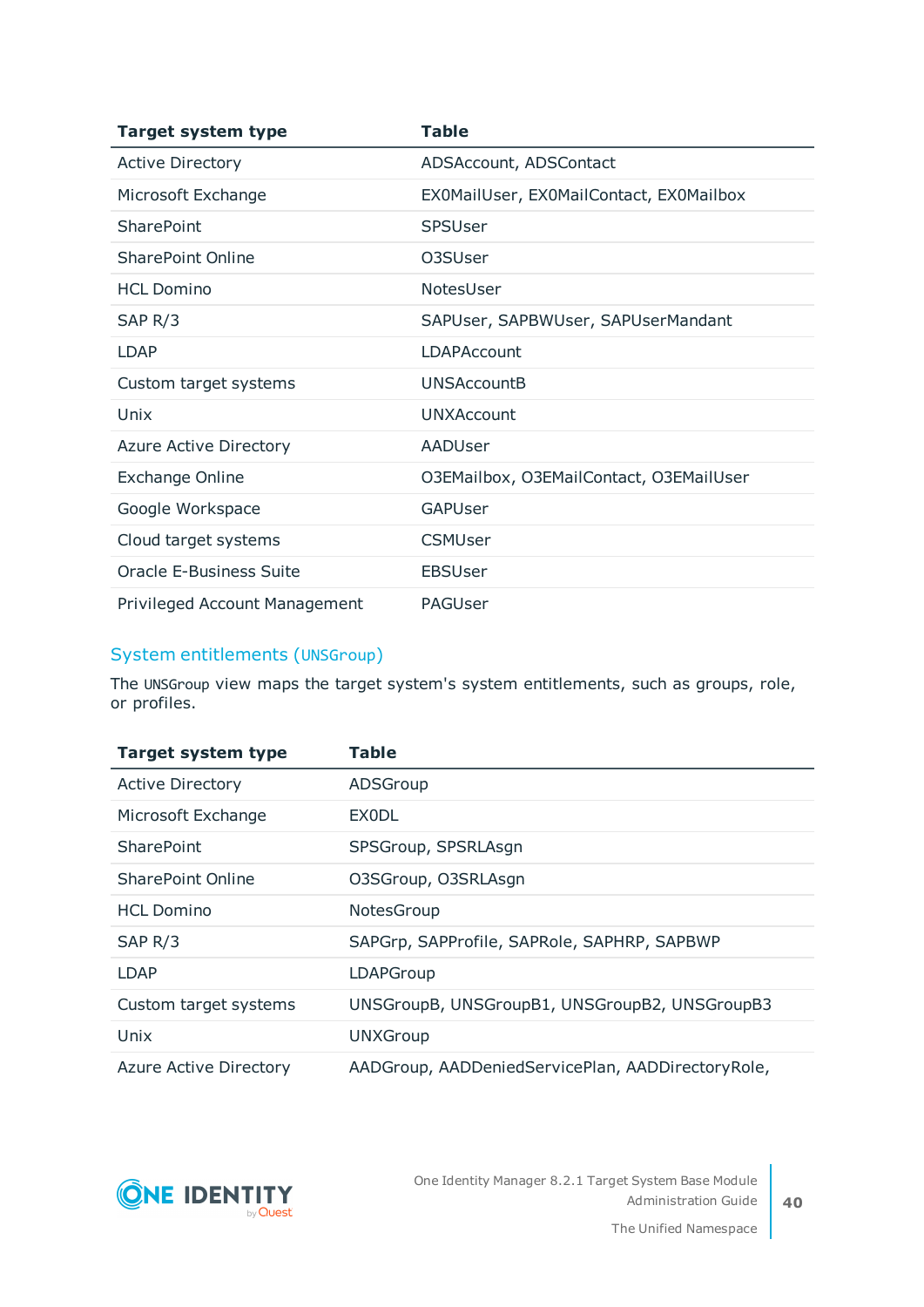| <b>Target system type</b>          | <b>Table</b>                              |
|------------------------------------|-------------------------------------------|
|                                    | AADSubSku                                 |
| Exchange Online                    | O3EDL, O3EUnifiedGroup                    |
| Google Workspace                   | GAPGroup, GAPPaSku, GAPOrgAdminRole       |
| Cloud target systems               | CSMGroup, CSMGroup1, CSMGroup2, CSMGroup3 |
| Oracle E-Business Suite            | <b>EBSResp</b>                            |
| Privileged Account Manage-<br>ment | PAGUsrGroup                               |

### Permissions controls (UNSItem)

The UNSItem view maps the target system's additional permissions controls.

| Target system type    | Table           |
|-----------------------|-----------------|
| Custom target systems | <b>UNSItemB</b> |
| Cloud target systems  | <b>CSMItem</b>  |

### Assignment system entitlements (UNSAccountInUNSGroup)

The UNSAccountInUNSGroup view maps system entitlement assignments to the target system's user accounts.

| <b>Target system type Table</b>  |                                                                                                                                                                                                           |
|----------------------------------|-----------------------------------------------------------------------------------------------------------------------------------------------------------------------------------------------------------|
| <b>Active Directory</b>          | ADSAccountInADSGroup, ADSContactInADSGroup                                                                                                                                                                |
| <b>SharePoint</b>                | SPSUserInSPSGroup, SPSUserHASSPSRLAsgn                                                                                                                                                                    |
| <b>HCL Domino</b>                | NotesUserInGroup                                                                                                                                                                                          |
| SAP R/3                          | SAPUserInSAPGrp, HelperSAPUserInSAPRole,<br>SAPUserInSAPProfile, HelperSAPUserInSAPHRP,<br>SAPBWUserInSAPBWP                                                                                              |
| LDAP                             | LDAPAccountInLDAPGroup                                                                                                                                                                                    |
| Custom target<br>systems         | UNSAccounBInUNSGroupB, UNSAccounBInUNSGroupB1,<br>UNSAccounBInUNSGroupB2, UNSAccounBInUNSGroupB3,<br>UNSAccounBHasUNSGroupB, UNSAccounBHasUNSGroupB1,<br>UNSAccounBHasUNSGroupB2, UNSAccounBHasUNSGroupB3 |
| Unix                             | UNXAccountInUNXGroup                                                                                                                                                                                      |
| <b>Azure Active</b><br>Directory | AADUserHasDeniedService, AADUserInDirectoryRole,<br>AADUserInAADGroup                                                                                                                                     |

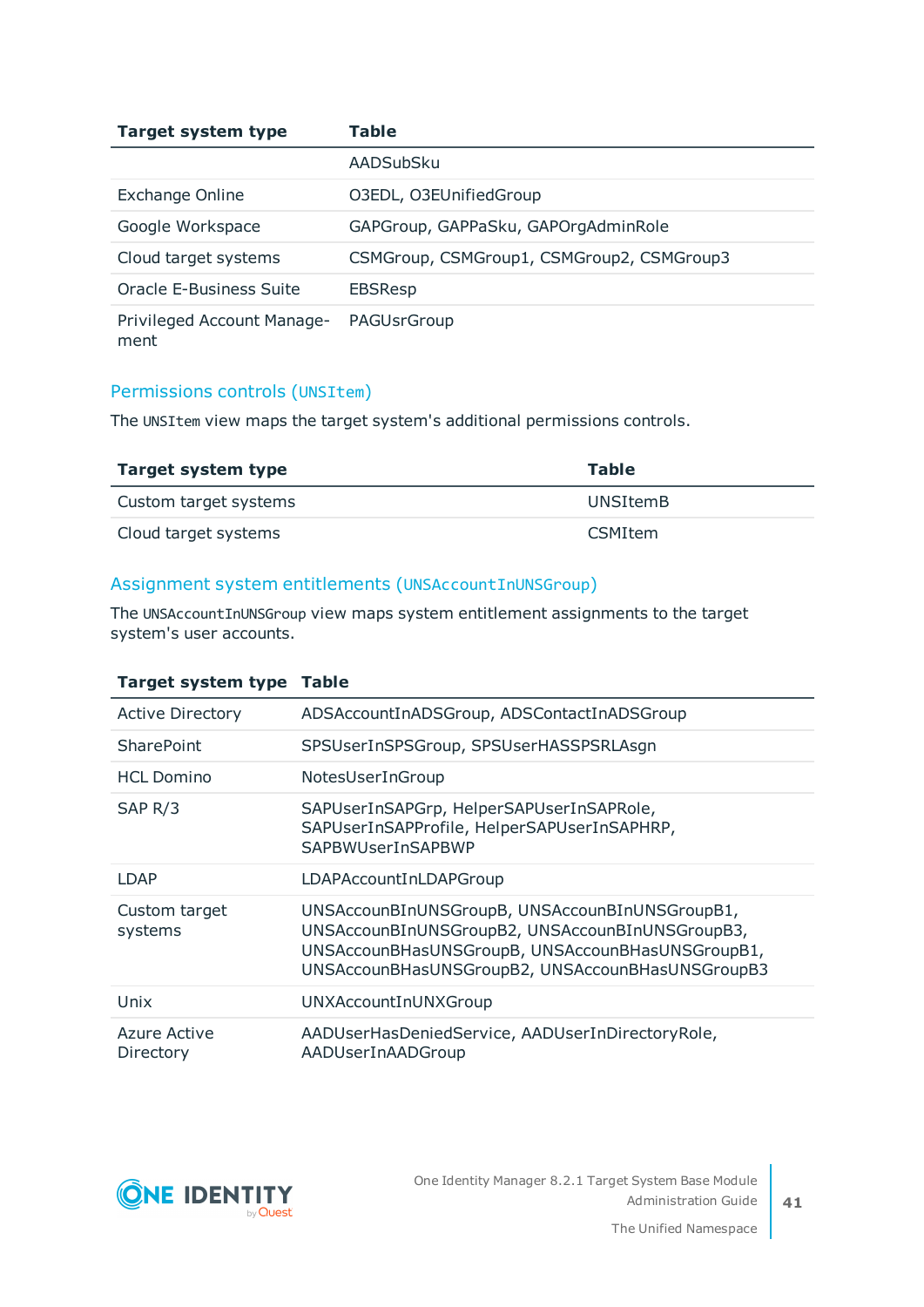#### **Target system type Table**

| Exchange Online                  | O3EAADUserInUnifiedGroup, O3EMailboxInDL,<br>O3EMailContactInDL, O3EMailUserInDL                                                               |
|----------------------------------|------------------------------------------------------------------------------------------------------------------------------------------------|
| Google Workspace                 | GAPUserInGroup, GAPUserInPaSku, GAPUserInOrgAdminRole                                                                                          |
| Cloud target systems             | CSMUserInGroup, CSMUserInGroup1, CSMUserInGroup2,<br>CSMUserInGroup3, CSMUserHasGroup, CSMUserHasGroup1,<br>CSMUserHasGroup2, CSMUserHasGroup3 |
| Oracle E-Business<br>Suite       | EBSUserInRespCompressed                                                                                                                        |
| Privileged Account<br>Management | PAGUserInUsrGroup                                                                                                                              |

### Assignment permissions controls (UNSAccountHasUNSItem)

The UNSAccountHasUNSItem view maps assignments of additional permissions controls to the target system's user accounts.

| Target system type    | <b>Table</b>           |
|-----------------------|------------------------|
| Custom target systems | UNSAccountBHasUNSItemB |
| Cloud target systems  | <b>CSMUserHasItem</b>  |

### Assignment system entitlements (UNSGroupInUNSGroup)

The UNSGroupInUNSGroup view maps system entitlement assignments to the target system's system entitlements.

#### **Target system type Table**

| <b>Active Directory</b>   | ADSGroupInADSGroup                                                                           |
|---------------------------|----------------------------------------------------------------------------------------------|
| SharePoint                | SPSGroupHasSPSRLAsgn                                                                         |
| <b>HCL Domino</b>         | NotesGroupInGroup                                                                            |
| SAP <sub>R</sub> /3       | SAPProfileInSAPProfile, SAPRoleInSAPRole, SAPProfileInSAPRole                                |
| LDAP                      | LDAPGroupInLDAPGroup                                                                         |
| Custom target<br>systems  | UNSGroupBInUNSGroupB, UNSGroupBInUNSGroupB1,<br>UNSGroupBInUNSGroupB2, UNSGroupBInUNSGroupB3 |
| Azure Active<br>Directory | AADGroupInGroup                                                                              |
| <b>Exchange Online</b>    | 03FDLInDL                                                                                    |



 $\overline{42}$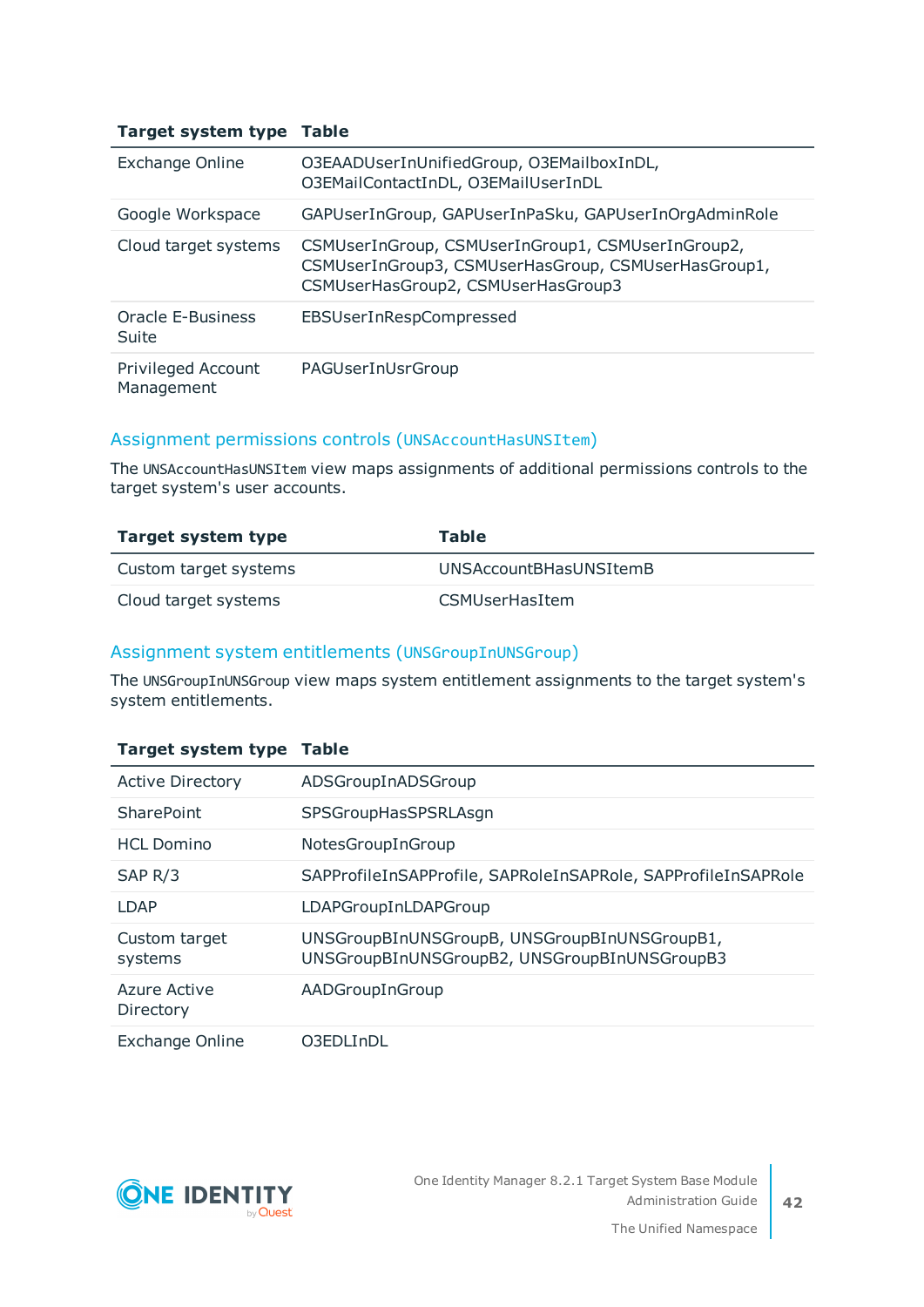#### **Target system type Table**

| Google Workspace     | GAPGroupInGroup                                                          |
|----------------------|--------------------------------------------------------------------------|
| Cloud target systems | CSMGroupInGroup, CSMGroupInGroup1, CSMGroupInGroup2,<br>CSMGroupInGroup3 |

#### Assignment permissions controls (UNSGroupHasUNSItem)

The UNSGroupHasUNSItem view maps assignments of additional permissions controls to the target system's system entitlements.

| Target system type    | Table                |
|-----------------------|----------------------|
| Custom target systems | UNSGroupBHasUnsItemB |
| Cloud target systems  | CSMGroupHasItem      |

#### Inheritance exclusion (UNSGroupExclusion)

The UNSGroupExclusion view maps system entitlement definitions that are mutually exclusive.

| <b>Active Directory</b>          | ADSGroupExclusion                                                                    |
|----------------------------------|--------------------------------------------------------------------------------------|
| SharePoint                       | SPSGroupExclusion, SPSRLAsgnExclusion                                                |
| <b>HCL Domino</b>                | NotesGroupExclusion                                                                  |
| SAP $R/3$                        | SAPGrpExclusion, SAPProfileExclusion, SAPRoleExclusion                               |
| <b>LDAP</b>                      | LDAPGroupExclusion                                                                   |
| Custom target<br>systems         | UNSGroupBExclusion, UNSGroupB1Exclusion,<br>UNSGroupB2Exclusion, UNSGroupB3Exclusion |
| Unix                             | UNXGroupExclusion                                                                    |
| Azure Active<br>Directory        | AADGroupExclusion, AADSubSkuExclusion                                                |
| Google Workspace                 | GAPGroupExclusion                                                                    |
| Cloud target systems             | CSMGroupExclusion, CSMGroup1Exclusion, CSMGroup2Exclusion,<br>CSMGroup3Exclusion     |
| Oracle E-Business<br>Suite       | EBSRespExclusion                                                                     |
| Privileged Account<br>Management | PAGUsrGroupExclusion                                                                 |

#### **Target system type Table**

System entitlement hierarchy (UNSGroupCollection)

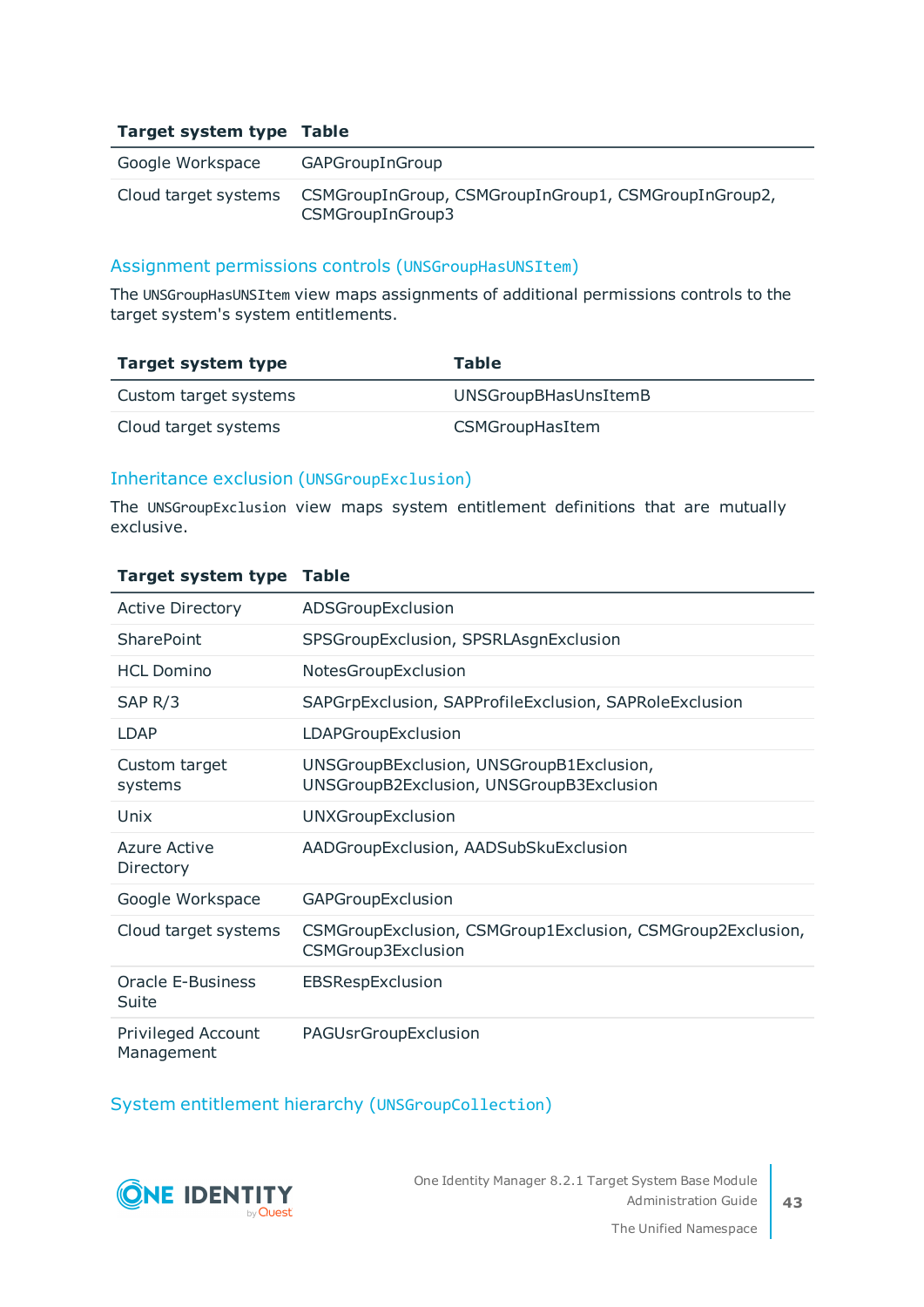The UNSGroupCollection view maps hierarchies of system entitlements.

| $1.41$ get by stem type     |                                                                                          |
|-----------------------------|------------------------------------------------------------------------------------------|
| <b>Active Directory</b>     | ADSGroupCollection                                                                       |
| <b>SharePoint</b>           | SPSGroupCollection, SPSRLAsgn                                                            |
| <b>HCL Domino</b>           | NotesGroupCollection                                                                     |
| SAP <sub>R</sub> /3         | <b>SAPCollectionRPG</b>                                                                  |
| <b>LDAP</b>                 | LDAPGroupCollection                                                                      |
| Custom target<br>systems    | UNSGroupBCollection, UNSGroupB1Collection,<br>UNSGroupB2Collection, UNSGroupB3Collection |
| Unix-based target<br>system | UNXGroupExclusion                                                                        |
| Azure Active<br>Directory   | AADGroupCollection                                                                       |
| Exchange Online             | O3EDLCollection                                                                          |
| Google Workspace            | <b>GAPGroupCollection</b>                                                                |
| Cloud target systems        | CSMGroupCollection, CSMGroup1Collection,<br>CSMGroup2Collection, CSMGroup3Collection     |

### **Target system type Table**

## <span id="page-43-0"></span>**Special features for mapping object properties**

In certain target systems, assignments of system entitlements to user accounts can have a limited duration.

- The validity period is not mapped in the Unified Namespace.
- <sup>l</sup> The **Marked for deletion** (UNSAccountInUNSGroup.XMarkedForDeletion) identifier cannot be set for these assignments. Therefore, in the Unified Namespace, you cannot tell whether an assignment was marked as outstanding by synchronization.

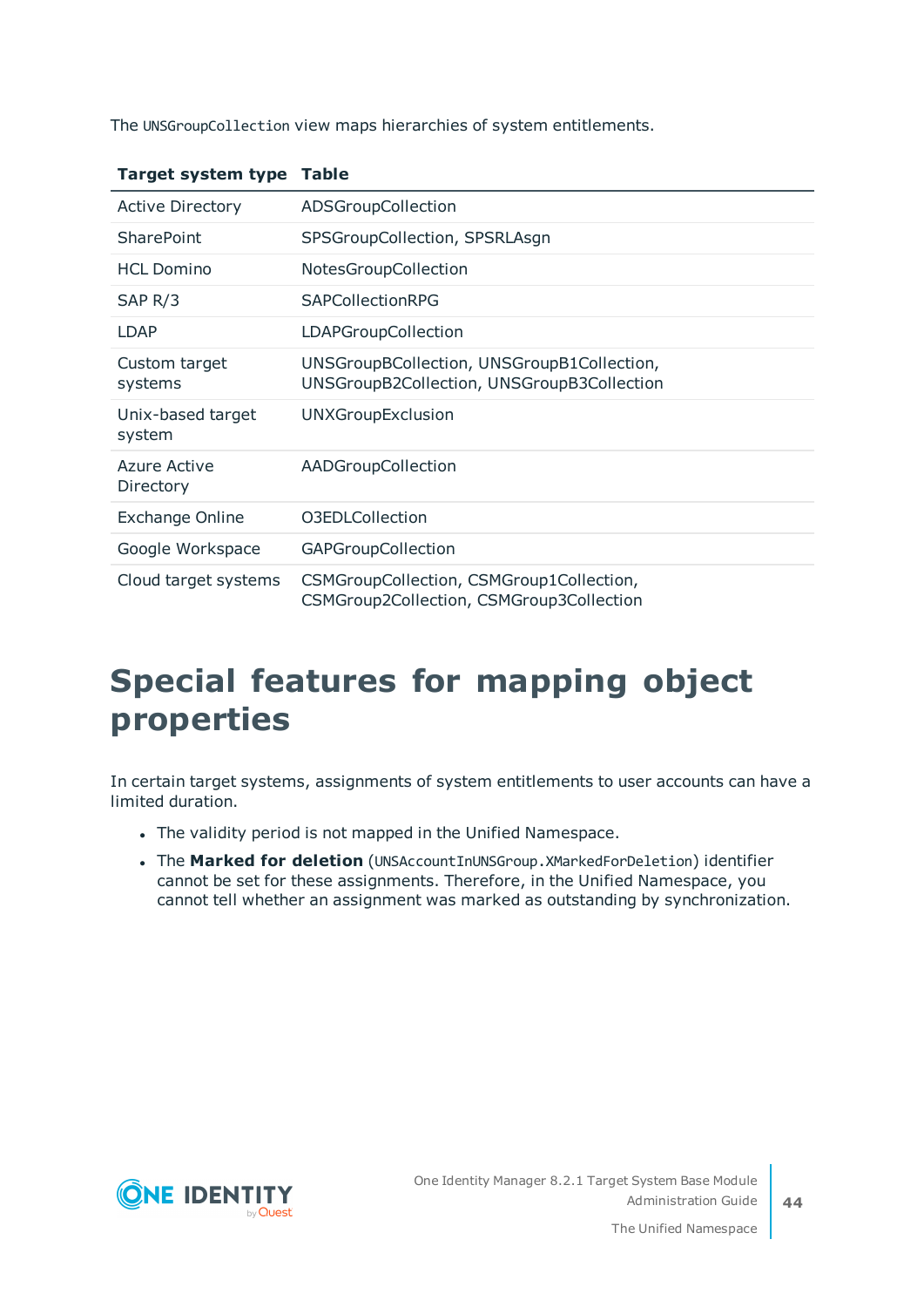## <span id="page-44-0"></span>**One Identity Manager users for managing target systems in Unified Namespace**

The following users are used for managing target systems in the Unified Namespace.

#### **Table 9: Users**

| <b>Users</b>                    | <b>Tasks</b>                                                                                                                                                  |  |  |  |  |
|---------------------------------|---------------------------------------------------------------------------------------------------------------------------------------------------------------|--|--|--|--|
| Target system<br>administrators | Target system administrators must be assigned to the Target<br>systems   Administrators application role.                                                     |  |  |  |  |
|                                 | Users with this application role:                                                                                                                             |  |  |  |  |
|                                 | • Administer application roles for individual target system types.                                                                                            |  |  |  |  |
|                                 | • Specify the target system manager.                                                                                                                          |  |  |  |  |
|                                 | Set up other application roles for target system managers if<br>required.                                                                                     |  |  |  |  |
|                                 | • Specify which application roles for target system managers are<br>mutually exclusive.                                                                       |  |  |  |  |
|                                 | • Authorize other employees to be target system administrators.                                                                                               |  |  |  |  |
|                                 | • Do not assume any administrative tasks within the target<br>system.                                                                                         |  |  |  |  |
| Target system<br>managers       | Target system managers must be assigned to the Target systems  <br>Unified Namespace application role or a child application role.                            |  |  |  |  |
|                                 | Users with this application role:                                                                                                                             |  |  |  |  |
|                                 | • Obtain view of the objects in the connected target systems across<br>all target systems.                                                                    |  |  |  |  |
|                                 | • Can create reports across all target systems.                                                                                                               |  |  |  |  |
|                                 | If the users are also target system managers of the basic underlying<br>target systems, you can manage these target systems through the<br>Unified Namespace. |  |  |  |  |
| One Identity<br>Manager         | One Identity Manager administrator and administrative system users<br>Administrative system users are not added to application roles.                         |  |  |  |  |
| administrators                  | One Identity Manager administrators:                                                                                                                          |  |  |  |  |
|                                 | • Create customized permissions groups for application roles for<br>role-based login to administration tools in the Designer as<br>required.                  |  |  |  |  |
|                                 | • Create system users and permissions groups for non role-based                                                                                               |  |  |  |  |

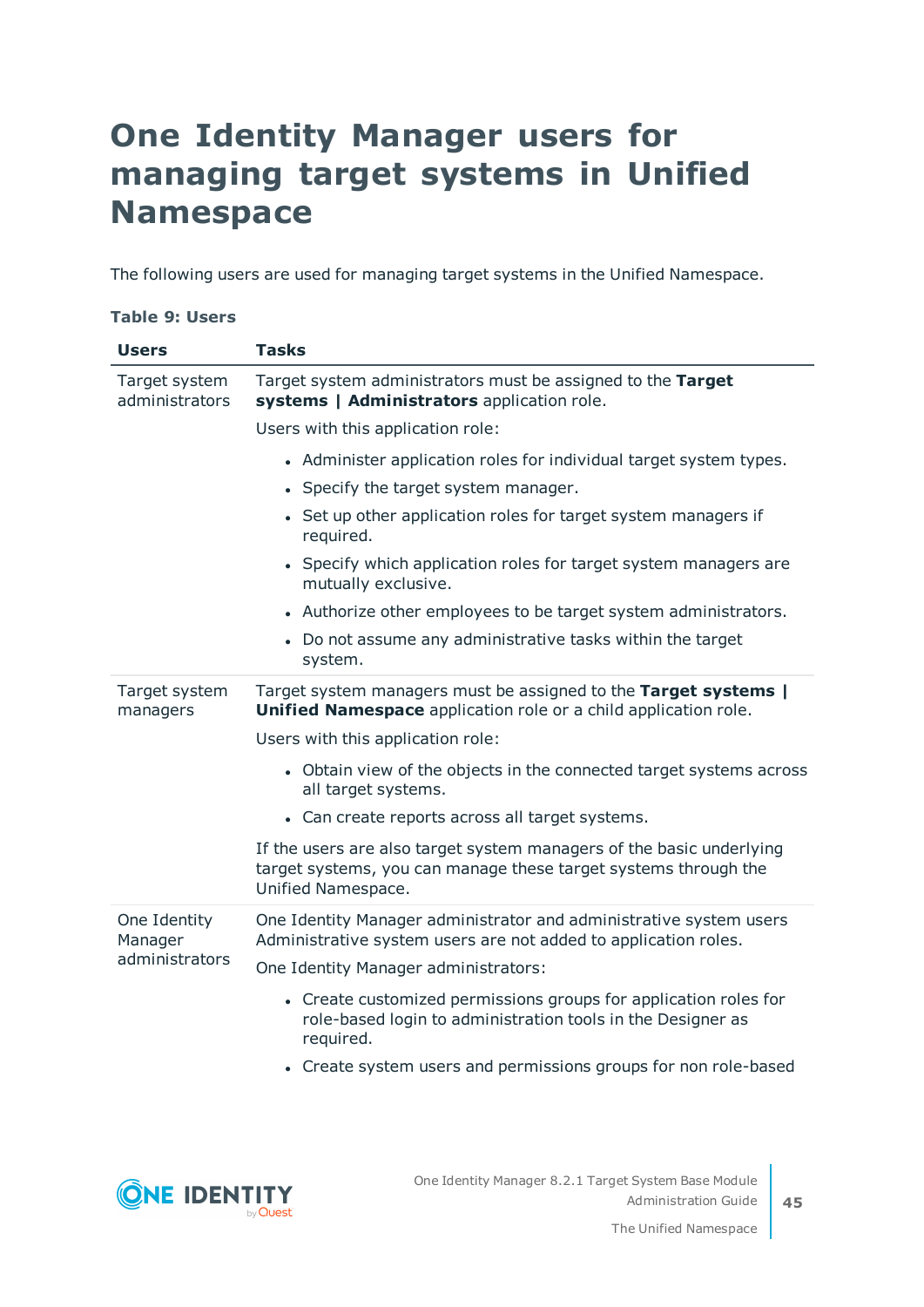| <b>Users</b> | Tasks                                                                                   |  |  |  |  |  |
|--------------|-----------------------------------------------------------------------------------------|--|--|--|--|--|
|              | login to administration tools in the Designer as required.                              |  |  |  |  |  |
|              | • Enable or disable additional configuration parameters in the<br>Designer as required. |  |  |  |  |  |
|              | • Create custom processes in the Designer as required.                                  |  |  |  |  |  |
|              | • Create and configure schedules as required.                                           |  |  |  |  |  |
|              | • Create and configure password policies as required.                                   |  |  |  |  |  |
|              |                                                                                         |  |  |  |  |  |

## <span id="page-45-0"></span>**Displaying Unified Namespace objects**

NOTE: The object properties and assignments cannot be edited in the Unified Namespace. Use the **Show base object** task to change to the connected target system object. As target system administrator, you can edit the objects of your target system as usual.

#### *To display Unified Namespace objects*

<sup>l</sup> In the Manager, select the **Unified Namespace** category.

User accounts, system entitlements and structure elements of all the connected target systems are displayed hierarchically in the navigation view. This shows the main data and existing assignments of all objects. The object properties and assignments cannot be edited.

## <span id="page-45-1"></span>**Reports about a target system in the Unified Namespace**

One Identity Manager supplies various reports with information about a target system mapped in the Unified Namespace.

| <b>Report</b>                     | <b>Published</b><br>for | <b>Description</b>                                                                           |
|-----------------------------------|-------------------------|----------------------------------------------------------------------------------------------|
| Show overview                     | User<br>account         | This report shows an overview of the user<br>account and the assigned permissions.           |
| Show overview including<br>origin | User<br>account         | This report shows an overview of the user<br>account and origin of the assigned permissions. |
| Show overview including           | User                    | This report shows an overview of the user                                                    |

#### **Table 10: Data quality target system report**

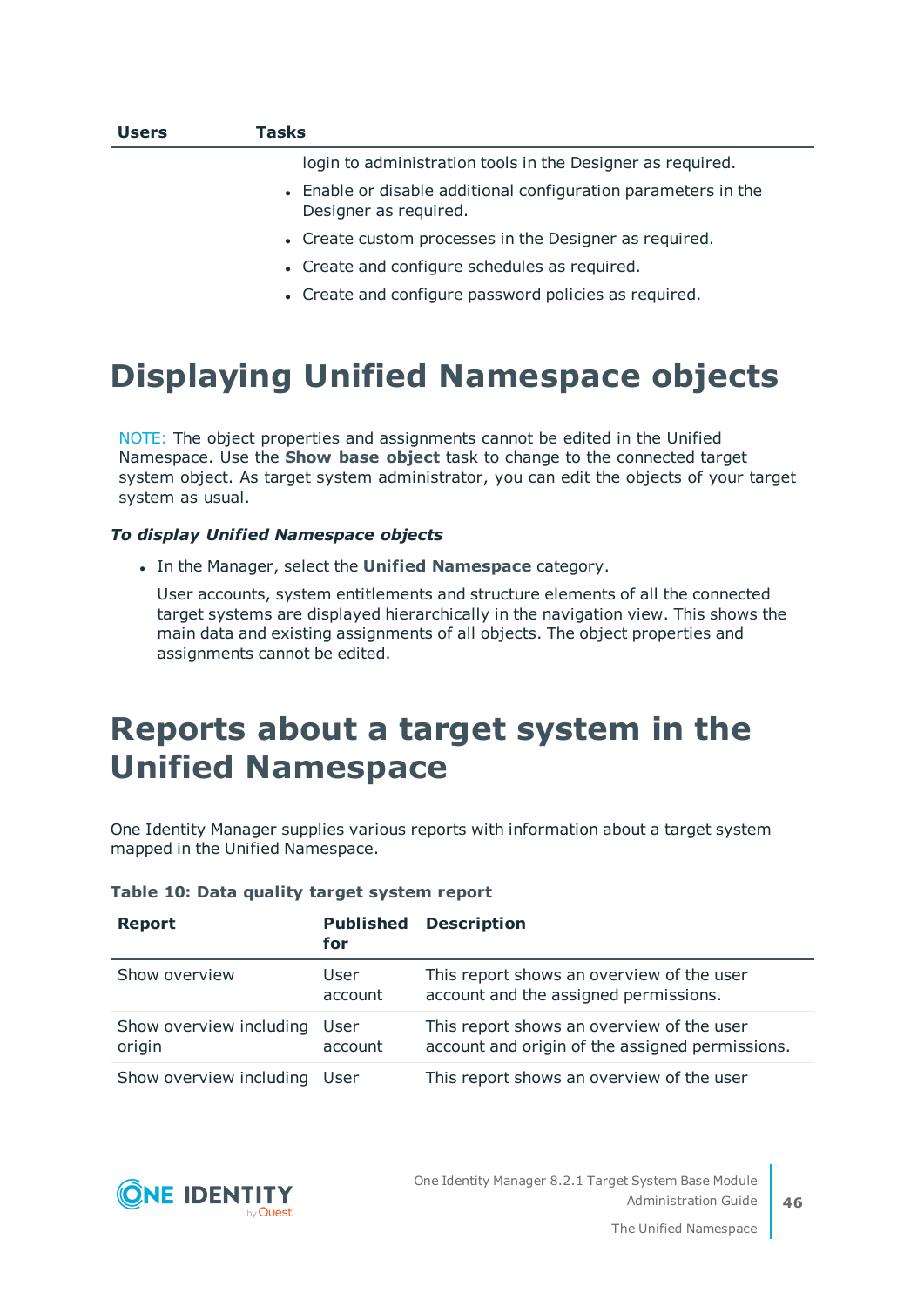| <b>Report</b>                                             | <b>Published</b><br>for | <b>Description</b>                                                                                                                                                  |
|-----------------------------------------------------------|-------------------------|---------------------------------------------------------------------------------------------------------------------------------------------------------------------|
| history                                                   | account                 | accounts including its history.                                                                                                                                     |
|                                                           |                         | Select the end date for displaying the history<br>(Min. date). Older changes and assignments<br>that were removed before this date, are not<br>shown in the report. |
| Show user accounts<br>overview (incl. history)            | Container               | This report shows all the container's user<br>accounts with their permissions including a<br>history.                                                               |
|                                                           |                         | Select the end date for displaying the history<br>(Min. date). Older changes and assignments<br>that were removed before this date, are not<br>shown in the report. |
| Show system entitle-<br>ments overview (incl.<br>history) | Container               | This report shows the container's system<br>entitlements with the assigned user accounts<br>including a history.                                                    |
|                                                           |                         | Select the end date for displaying the history<br>(Min. date). Older changes and assignments<br>that were removed before this date, are not<br>shown in the report. |
| Overview of all<br>assignments                            | Container               | This report finds all roles containing employees<br>with at least one user account in the selected<br>container.                                                    |
| Overview of all<br>assignments                            | System<br>entitlement   | This report finds all roles containing employees<br>who have the selected system entitlement.                                                                       |
| Show overview                                             | System                  | This report shows an overview of the system<br>entitlement entitlement and its assignments.                                                                         |
| Show overview including<br>origin                         | System<br>entitlement   | This report shows an overview of the system<br>entitlement and origin of the assigned user<br>accounts.                                                             |
| Show overview including<br>history                        | System<br>entitlement   | This report shows an overview of the system<br>entitlement and including its history.                                                                               |
|                                                           |                         | Select the end date for displaying the history<br>(Min. date). Older changes and assignments<br>that were removed before this date, are not<br>shown in the report. |
| Show historical member- System<br>ships                   | entitlement             | This report shows all employees that are<br>assigned a user account from this system<br>entitlement including the duration of the                                   |

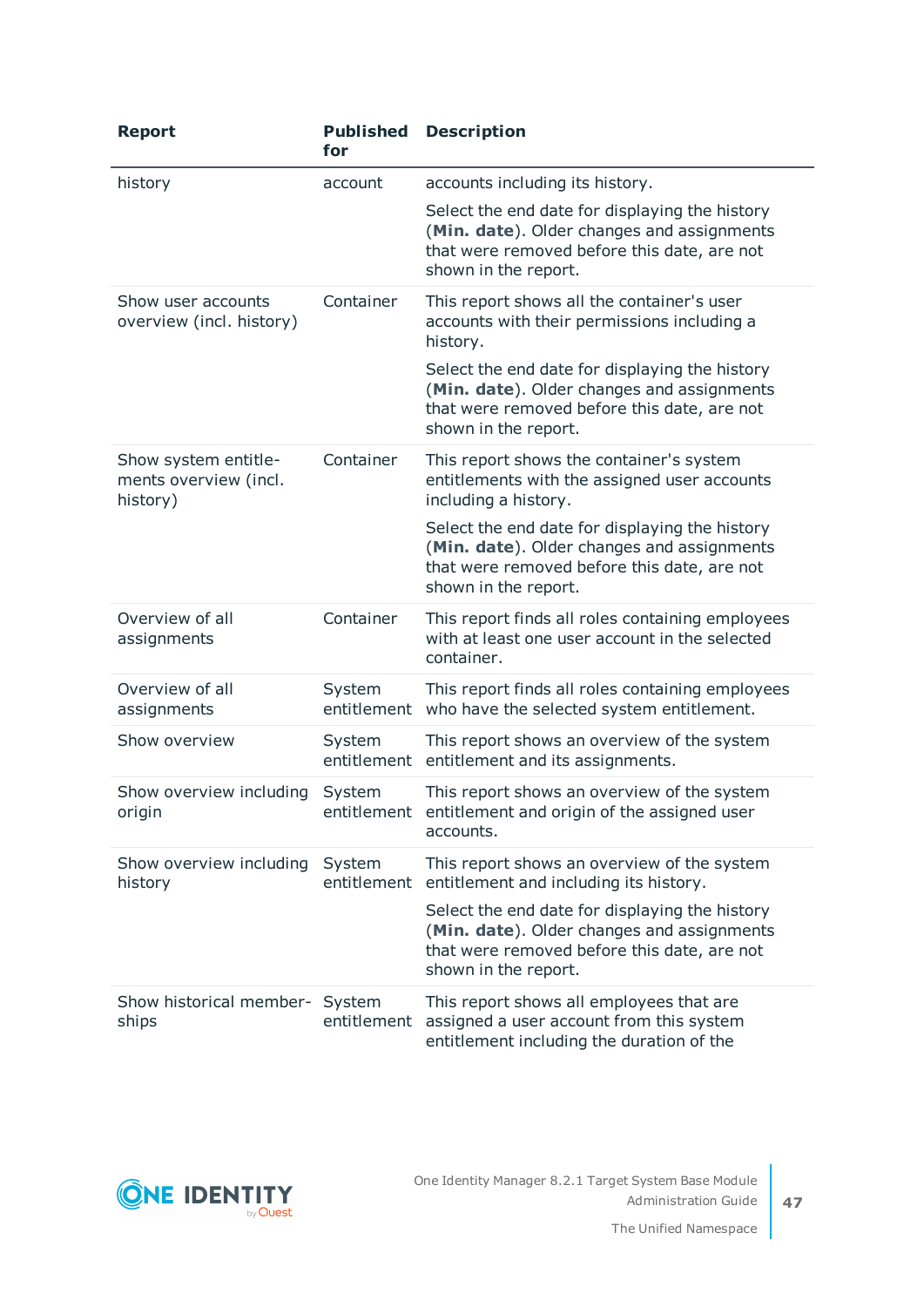| <b>Report</b>                                                                   | <b>Published</b><br>for | <b>Description</b>                                                                                                                                                                                                                                                       |  |
|---------------------------------------------------------------------------------|-------------------------|--------------------------------------------------------------------------------------------------------------------------------------------------------------------------------------------------------------------------------------------------------------------------|--|
|                                                                                 |                         | membership.                                                                                                                                                                                                                                                              |  |
|                                                                                 |                         | Select the end date for displaying the history<br>(Min. date). Older changes and assignments<br>that were removed before this date, are not<br>shown in the report.                                                                                                      |  |
| Show entitlement drifts                                                         | Target<br>system        | This report shows all system entitlements that<br>are the result of manual operations in the target<br>system rather than provisioned by One Identity<br>Manager.                                                                                                        |  |
| Show user accounts<br>overview (incl. history)                                  | Target<br>system        | This report returns all the user accounts with<br>their permissions including a history.                                                                                                                                                                                 |  |
|                                                                                 |                         | Select the end date for displaying the history<br>(Min. date). Older changes and assignments<br>that were removed before this date, are not<br>shown in the report.                                                                                                      |  |
| Show user accounts with<br>an above average<br>number of system<br>entitlements | Target<br>system        | This report contains all user accounts with an<br>above average number of system entitlements.                                                                                                                                                                           |  |
| Show employees with<br>multiple user accounts                                   | Target<br>system        | This report shows all the employees that have<br>multiple user accounts. The report contains a risk<br>assessment.                                                                                                                                                       |  |
| Show system<br>entitlements overview<br>(incl. history)                         | Target<br>system        | This report shows the system entitlements with<br>the assigned user accounts including a history.<br>Select the end date for displaying the history<br>(Min. date). Older changes and assignments<br>that were removed before this date, are not<br>shown in the report. |  |
| Overview of all<br>assignments                                                  | Target<br>system        | This report finds all roles containing employees<br>with at least one user account in the selected<br>target system.                                                                                                                                                     |  |
| Show unused user<br>accounts                                                    | Target<br>system        | This report contains all user accounts, which<br>have not been used in the last few months.                                                                                                                                                                              |  |
| Show orphaned user<br>accounts                                                  | Target<br>system        | This report shows all user accounts to which no<br>employee is assigned.                                                                                                                                                                                                 |  |
| Show user account<br>operations                                                 | Target<br>system        | This report shows modified user accounts from<br>all target systems for a specific time period.                                                                                                                                                                          |  |

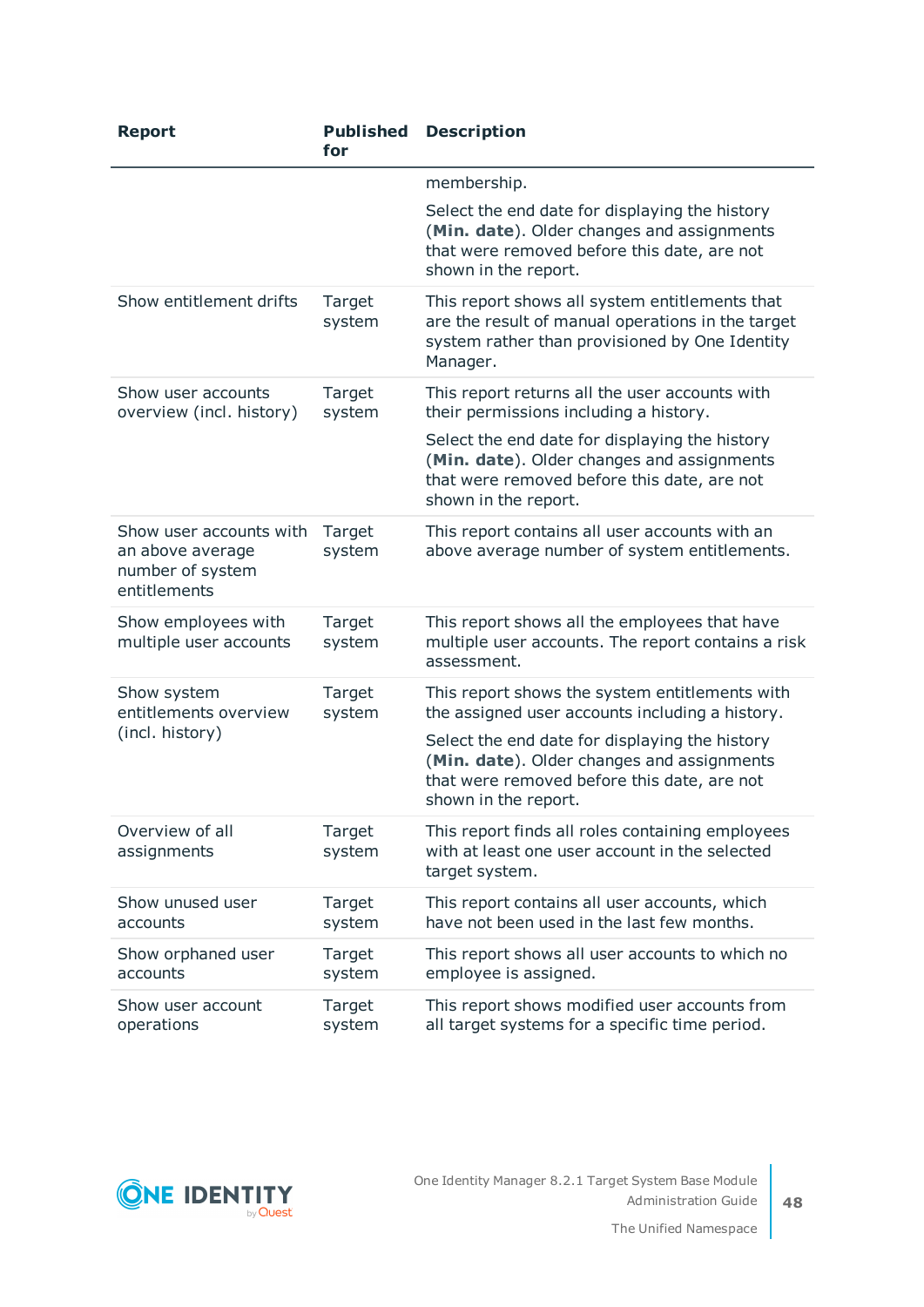## <span id="page-48-0"></span>**Reports about all target systems in the Unified Namespace**

One Identity Manager supplies various report with information about all the target systems mapped in the Unified Namespace. The data is combined and grouped by target system type.

| <b>Report</b>                                                                           | <b>Description</b>                                                                                                                                                                                                                                         |
|-----------------------------------------------------------------------------------------|------------------------------------------------------------------------------------------------------------------------------------------------------------------------------------------------------------------------------------------------------------|
| Orphaned user<br>accounts in all<br>target systems                                      | This report shows all user accounts to which no employee is<br>assigned. You can find the report in the My One Identity Manager<br>> Data quality analysis category.                                                                                       |
| Unused user<br>accounts in all<br>target systems                                        | This report contains all user accounts, which have not been used in<br>the last few months. You can find the report in the My One Identity<br>Manager > Data quality analysis category.                                                                    |
| System entitle-<br>ment drifts in all<br>target systems                                 | This report shows all system entitlements that are the result of<br>manual operations in the target system rather than provisioned by<br>One Identity Manager. You can find the report in the My One<br>Identity Manager > Data quality analysis category. |
| User accounts<br>with an above<br>average number<br>of system entitle-<br>ments         | This report contains all user accounts with an above average number<br>of system entitlements. You can find the report in the My One<br><b>Identity Manager &gt; Data quality analysis category.</b>                                                       |
| Unified<br>Namespace user<br>account system<br>entitlements distri- category.<br>bution | The report shows an overview of the distribution of user accounts and<br>system authorizations in Unified Namespace. You can find the report<br>in the My One Identity Manager > Target system overviews                                                   |
| User account<br>operations across<br>all systems                                        | This report shows modified user accounts from all target systems for<br>a specific time period. You can find the report in the My One<br><b>Identity Manager &gt; Target system overviews category.</b>                                                    |

|  |  |  |  | Table 11: Data quality analysis report |  |
|--|--|--|--|----------------------------------------|--|
|--|--|--|--|----------------------------------------|--|

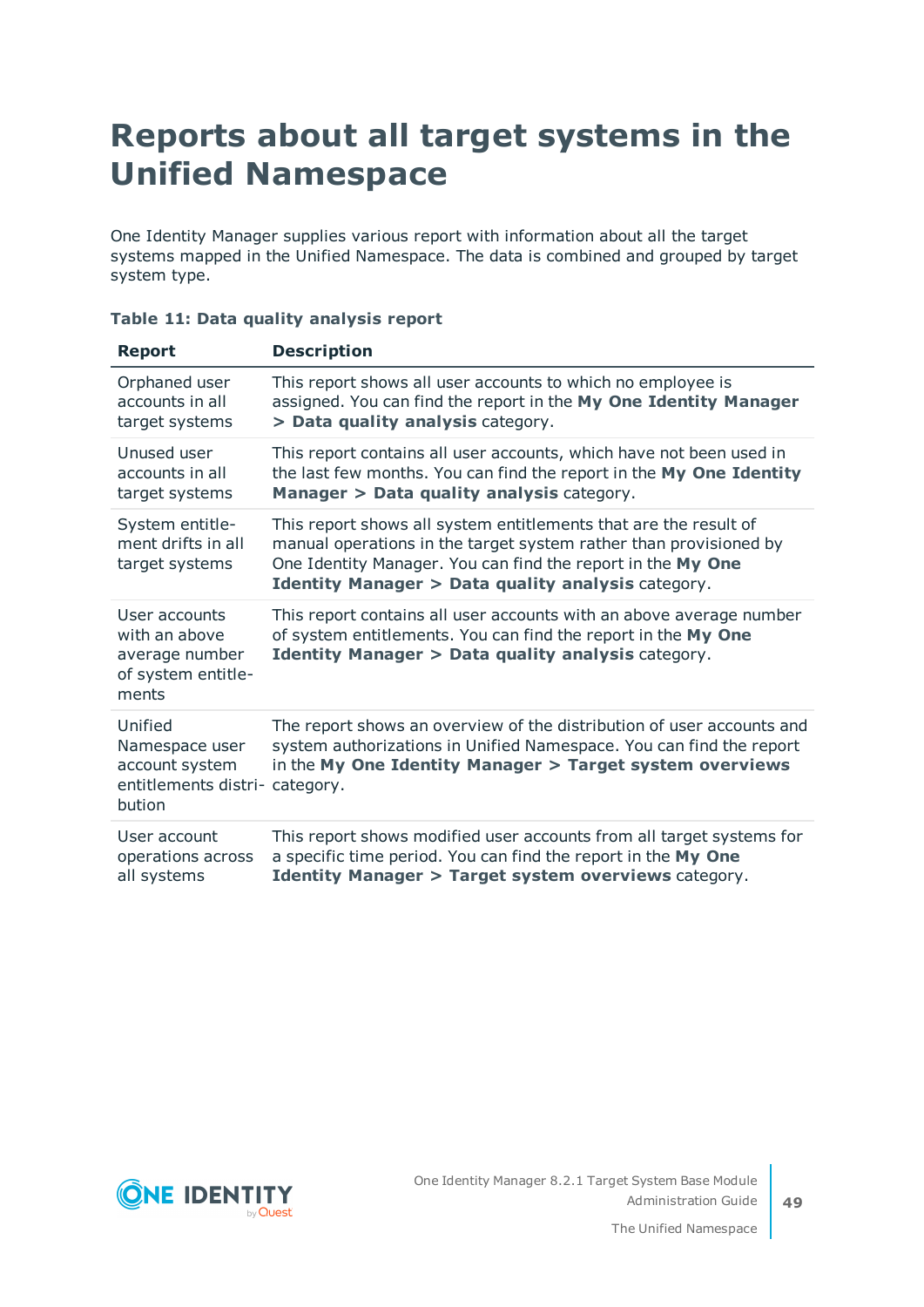<span id="page-49-0"></span>One Identity solutions eliminate the complexities and time-consuming processes often required to govern identities, manage privileged accounts and control access. Our solutions enhance business agility while addressing your IAM challenges with on-premises, cloud and hybrid environments.

## <span id="page-49-1"></span>**Contacting us**

For sales and other inquiries, such as licensing, support, and renewals, visit <https://www.oneidentity.com/company/contact-us.aspx>.

## <span id="page-49-2"></span>**Technical support resources**

Technical support is available to One Identity customers with a valid maintenance contract and customers who have trial versions. You can access the Support Portal at [https://support.oneidentity.com/.](https://support.oneidentity.com/)

The Support Portal provides self-help tools you can use to solve problems quickly and independently, 24 hours a day, 365 days a year. The Support Portal enables you to:

- Submit and manage a Service Request
- View Knowledge Base articles
- Sign up for product notifications
- Download software and technical documentation
- View how-to videos at [www.YouTube.com/OneIdentity](http://www.youtube.com/OneIdentity)
- Engage in community discussions
- Chat with support engineers online
- View services to assist you with your product

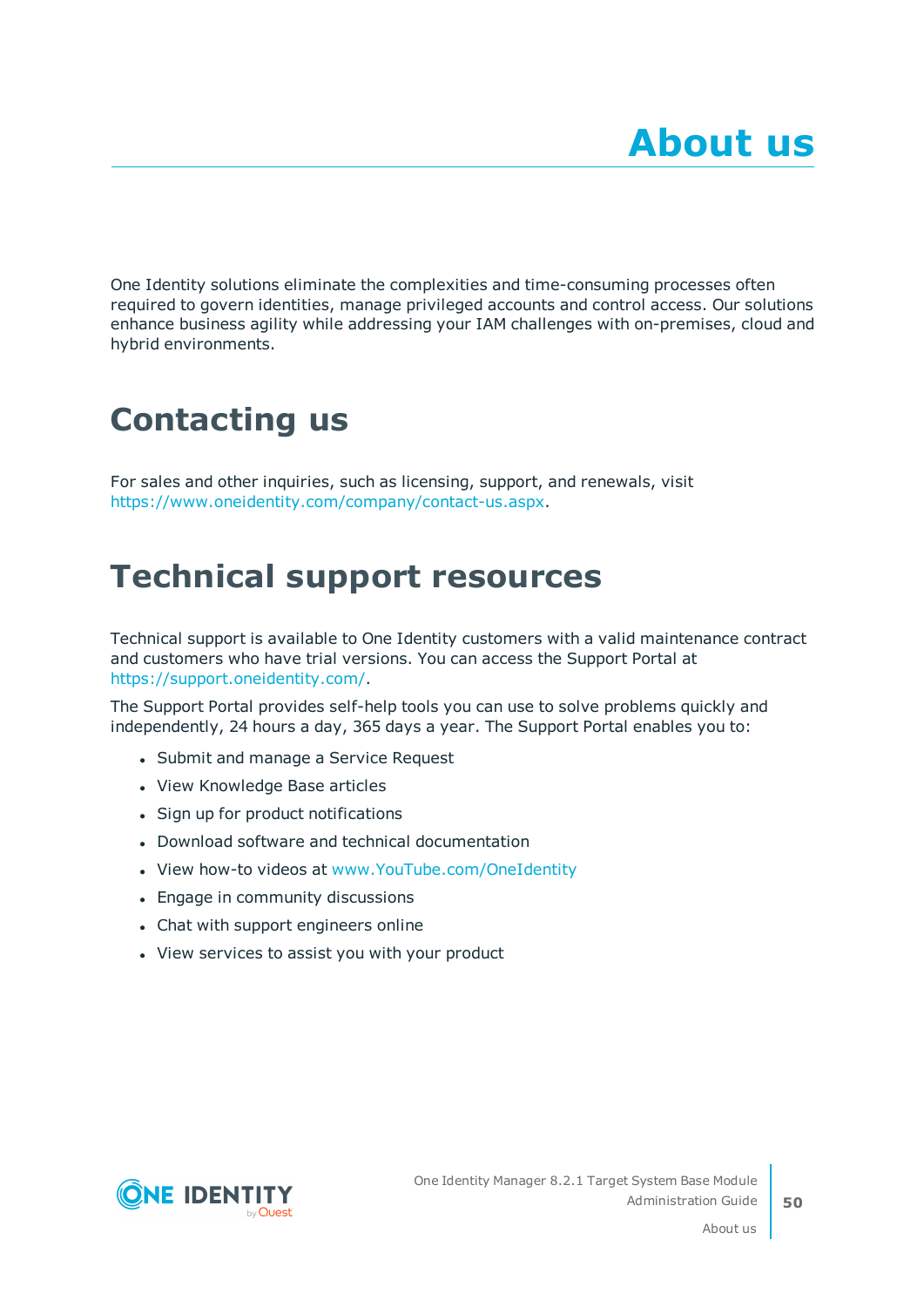# **Index**

### <span id="page-50-0"></span>**A**

account definition [10](#page-9-0), [18](#page-17-1) IT operating data [10,](#page-9-1) [12](#page-11-1), [14](#page-13-0) manage level [10](#page-9-1) assignment deletion flag [44](#page-43-0) outstanding [44](#page-43-0) validity period [44](#page-43-0)

### **E**

employee account definition [10](#page-9-1) assign automatically [21](#page-20-0) central user account [16](#page-15-0) change [18](#page-17-0) default email address [17](#page-16-0) delete [34](#page-33-0) general changes [18](#page-17-0) job rotation [18](#page-17-0) name change [18](#page-17-0) temporarily deactivate [32](#page-31-0) employee assignment automatic [21](#page-20-0) change mapping [29](#page-28-0) configure [22](#page-21-0) criteria [24](#page-23-0) custom script [29](#page-28-0) manual [27](#page-26-0) mode "CREATE" [22](#page-21-0) mode "NO" [22](#page-21-0) mode "SEARCH AND CREATE" [22](#page-21-0) mode "SEARCH" [22](#page-21-0) remove [27](#page-26-0) search criteria [24](#page-23-0) formatting [25](#page-24-0) object type [25](#page-24-0) table column [25](#page-24-0)

### **I**

IT operating data account definition [10](#page-9-1), [12](#page-11-1), [14](#page-13-0)

### **S**

search criteria employee assignment [24](#page-23-0) system entitlement limited assignment [44](#page-43-0)

### **U**

Unified Namespace [38](#page-37-0) objects display [46](#page-45-0) mapping [38](#page-37-1) report [49](#page-48-0) target system administrator [45](#page-44-0) target system manager [45](#page-44-0) user account account definition [10](#page-9-1) assign employee (automatic) [21](#page-20-0) central [16](#page-15-0)